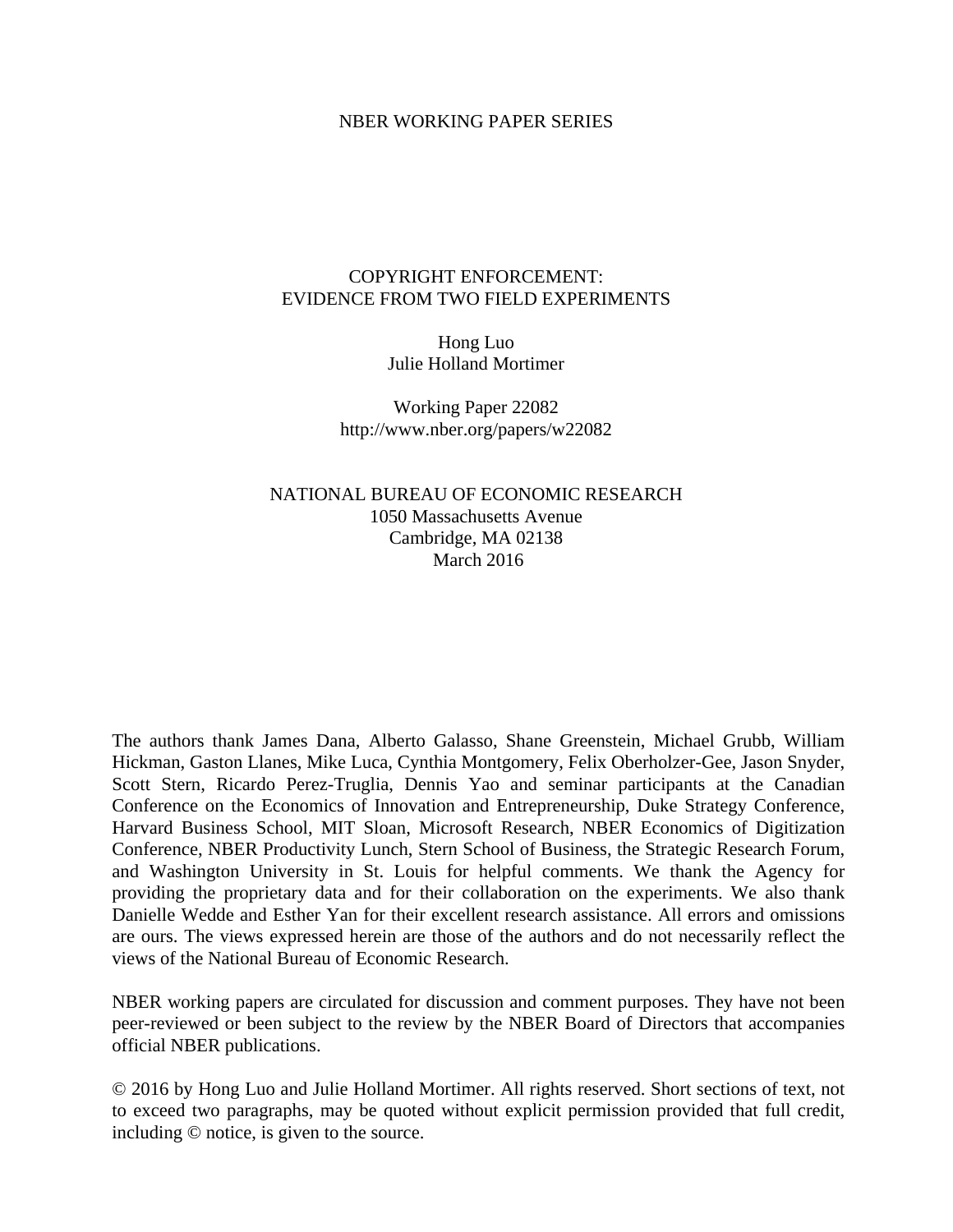Copyright Enforcement: Evidence from Two Field Experiments Hong Luo and Julie Holland Mortimer NBER Working Paper No. 22082 March 2016 JEL No. L0,M2,O30,O34

## **ABSTRACT**

Effective dispute resolution is important for reducing private and social costs. We study how resolution responds to changes in price and communication using a new, extensive dataset of copyright infringement incidences by firms. The data cover two field experiments run by a large stock-photography agency. We find that substantially reducing the requested amount generates a small increase in the settlement rate. However, for the same reduced request, a message informing infringers of the price reduction and acknowledging possible unintentionality generates a large increase in settlement; including a deadline further increases the response. The small price effect, compared to the large message effect, can be explained by two countervailing effects of a lower price: an inducement to settle early, but a lower threat of escalation. Furthermore, acknowledging possible unintentionality may encourage settlement due to the typically inadvertent nature of these incidences. The resulting higher settlement rate prevents additional legal action and reduces social costs.

Hong Luo Harvard University Morgan Hall 241 Soldiers Field Road Boston, MA 02163 hluo@hbs.edu

Julie Holland Mortimer Department of Economics Boston College 140 Commonwealth Avenue Chestnut Hill, MA 02467 and NBER julie.mortimer.2@bc.edu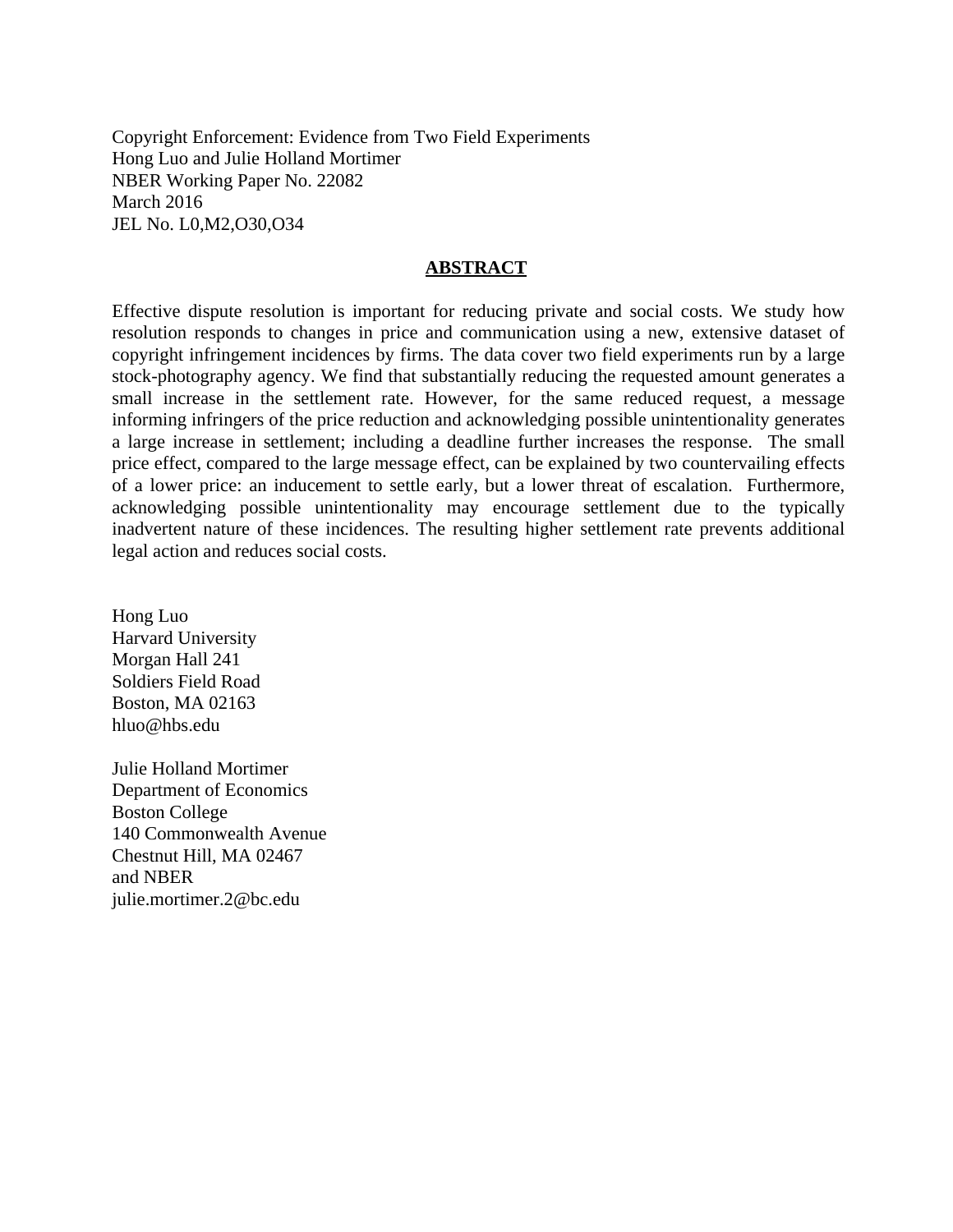## 1 Introduction

Disputes involving economic damages, such as breach of contract, overdue payment, and violation of property rights, are commonplace in the economy. Effectively resolving these disputes can save time and stress, and reduce legal expenses. The threat of legal sanction may be credible only in some circumstances (e.g., it is impractical when monetary claims are small), and may not always be desirable even if effective, because a litigious reputation may drive away customers. Encouraging collaborative outcomes in these situations may require alternative, creative methods.

Copyright enforcement is an interesting example of this problem, and is important in the management of intellectual property (IP). Monetary amounts are generally small, and many content producers want to avoid a litigious reputation because it may hurt their primary source of revenue from the legitimate market. Legal actions against file-sharing networks and infringing individuals, notably by trade associations in the music and movie industries, have been controversial and have met with limited success. While digital technologies have facilitated instances of copyright infringement in recent years, they have also substantially lowered the costs of detecting infringement, making enforcement an increasingly relevant option.<sup>1</sup> In this paper, we study the effectiveness of new approaches to enforcement on copyright infringement settlement outcomes. In particular, we focus on two aspects of enforcement methods: (1) the initial amount requested from an infringer, and (2) communication.

Our empirical application comes from the stock-photography industry.<sup>2</sup> Stock photos are pre-shot images that are readily available for licensing. On behalf of photographers, agencies such as Corbis Images and Getty Images manage, market, and license images to business customers. The extent of piracy is enormous in this market, as digital images are easily accessible online through search engines and social media sites, and users often have limited knowledge about the legal obligation of using an image. Furthermore, the frequent use of third-party advertisers and web designers results in many indirect instances of infringement, for which end-users are ultimately liable. We use data provided by one of the leading agencies in the industry (hereafter, the Agency), which monitors the online use of a small set of its most expensive images and pursues settlement for instances of infringement carried out for commercial purposes. The dataset contains detailed information on all infringement instances for which the Agency pursued settlement in the U.S. and Canada between October 2013 and March 2014, including the requested amount, the characteristics of

<sup>&</sup>lt;sup>1</sup>Some recent examples of anti-piracy services that have been developed by private companies include Digimarc in the publishing industry and MarkMonitor (purchased by Thomson Reuters in 2012) in industries including movies, music, software, and publishing.

<sup>&</sup>lt;sup>2</sup>Glückler and Panitz (2013) estimates that the global revenue of the stock-photography industry was \$2.88 billion in 2011. In comparison, the revenues of ASCAP and BMI, the largest two performance rights organizations that collect royalties on behalf of copyright holders in the music industry for public use of their works, were \$1B each in 2012.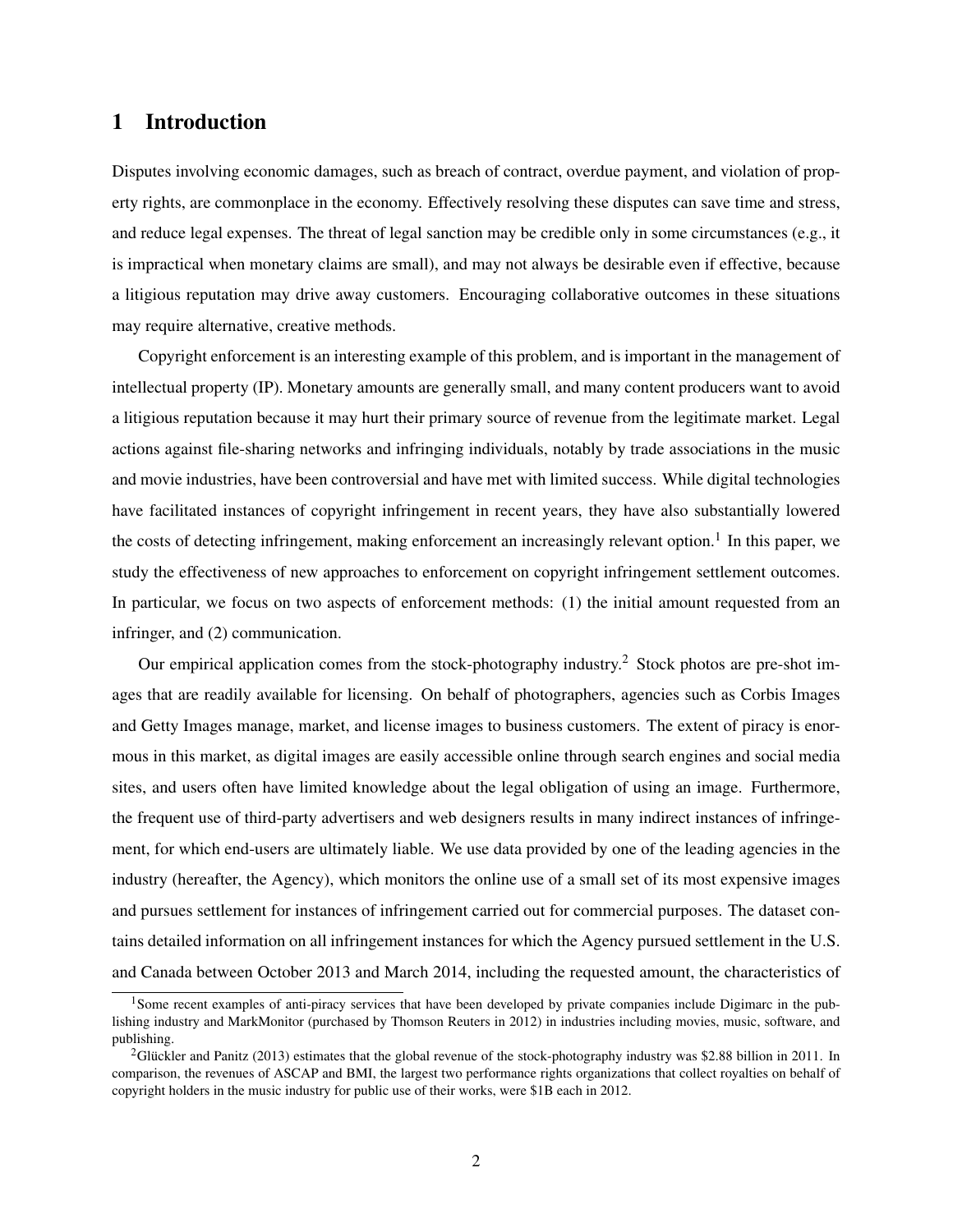infringing firms, and settlement outcomes.

Our data are novel for three reasons. First, previous empirical studies on settlement have depended primarily on court filings, which capture only a small percentage of disputes.<sup>3</sup> Our sample is 'unselected' in that it includes all instances of infringement for which the Agency pursues settlement, and the data capture the earliest stage of the enforcement process. This is important because the set of infringers (and their settlement behavior) at this stage are likely to differ from those in the cases that reach litigation. Second, it is rare for field data to contain exogenous variation in enforcement methods, and laboratory experiments may be hard to generalize to real-world settings. Our data are generated by two field experiments, and include exogenous variation in both pricing and communication. Third, infringing firms in our sample are largely representative of the U.S. firm population based on observable characteristics.<sup>4</sup> This is valuable because it documents the prevalence of infringement among businesses and provides insight into the resolution of disputes between firms, rather than between individuals, as typically studied in lab experiments.

Prior to either of the two field experiments, the Agency's settlement requests include two components: a baseline licensing fee for each image, and an additional \$400 per-image to recover the Agency's enforcement expenses. The baseline licensing fee depends on the nature of infringing use (e.g., a high-resolution image posted on a website's home page), and is a weighted average of use-related list prices on the Agency's licensing site. The two price components are not broken out separately in the Agency's letters to the infringer. In the *pricing* experiment, the Agency exogenously varies the requested settlement amount by eliminating the \$400 per-image enforcement cost in some cases but not in others. The wording of the letter is otherwise kept identical, and no information on the price reduction is provided. Baseline licensing fees range from \$380 to \$825 per image, so removing the enforcement cost is economically significant.

After the pricing experiment, the Agency drops the enforcement cost for all infringement cases. After this policy change, we worked with the Agency on the second *message* experiment. In this experiment, an extra statement is inserted in the letters sent to infringers in four treatment groups, with no extra statement added for the control group. The first two messages explain that the Agency has forgiven a \$400 per-image amount, either as a waiver of enforcement costs or as a discount. To justify the reduction, the messages acknowledge that the infringement may have been unintentional. We cannot separately identify the effect of this acknowledgement from that of the price-reduction information. The last two treatment messages are

 $3$ Trubek et al. (1983) estimate that 90 percent of civil disputes are settled without filing suit. In our setting, according to Lex Machina (a legal analytics database), the Agency filed twelve cases in the U.S. courts between 2008 and 2013. In contrast, the Agency pursues settlement for about a thousand cases per month in the U.S., resulting in a likelihood of litigation of about 0.02 percent.

<sup>4</sup>According to the 2012 Statistics of U.S. Businesses, 62 percent of U.S. firms have 0-4 employees, 17 percent have 5-9, 10 percent have 10-19, 8.6 percent have 20-99, 1.4 percent have 100-499, and 0.3 percent have more than 500. The corresponding percentages in our data are 50, 17.6, 12, 15, 5.1, and 0.89. Firms in our analysis sample are slightly larger because the Agency stopped pursuing the smallest firms for settlement in January 2014.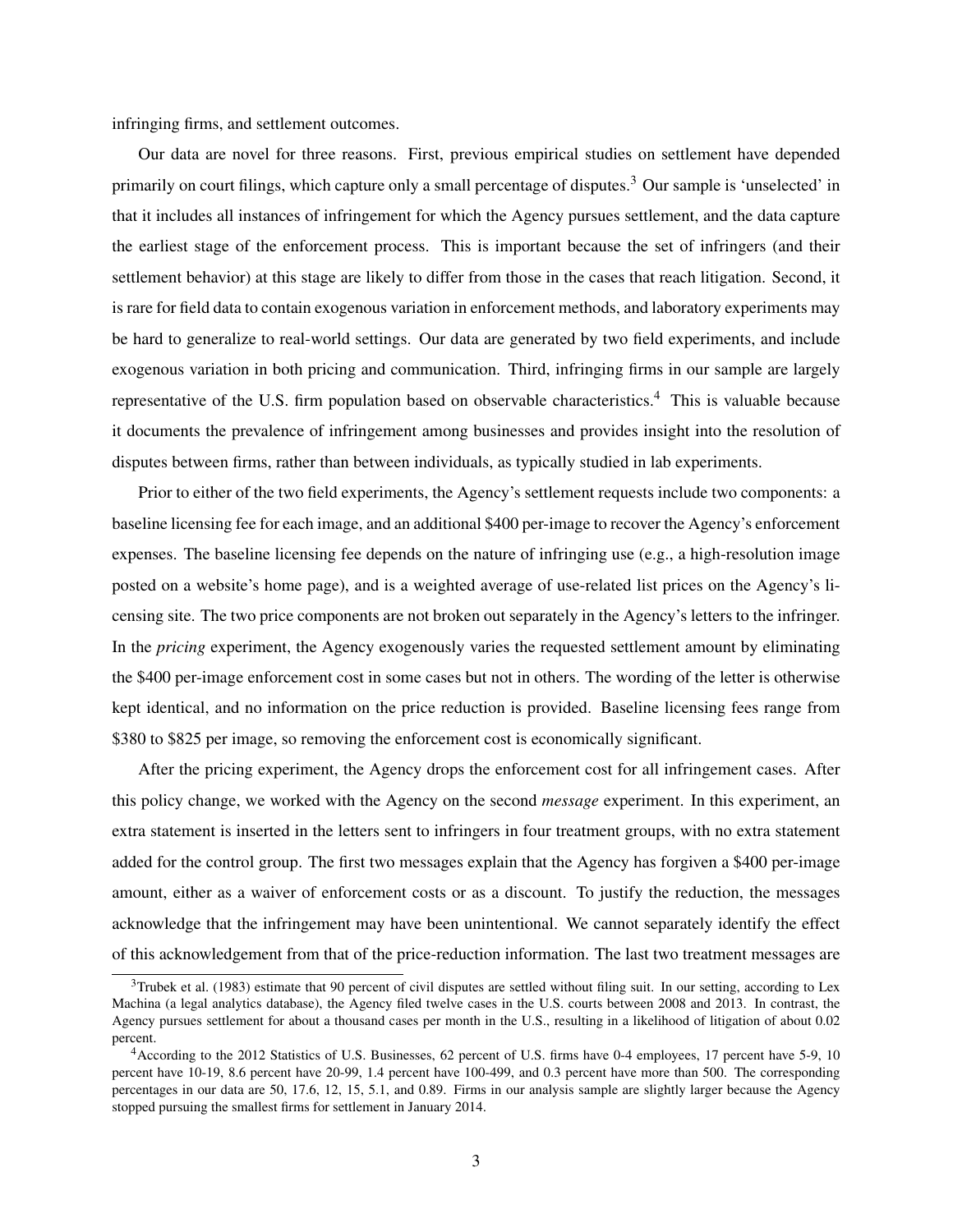the same as the first two, but with a deadline after which the forgiven amount is added back. We do not have a treatment message that explicitly increases the threat of legal sanction, because the Agency moved away from any enforcement approach that was explicitly threatening.

The pricing experiment shows that after 30 days, on average, removing the \$400 per-image charge from the requested amount increases the settlement probability by three percentage points (from 12 to 15 percent). However, this increase is offset by the significantly lower revenue for those cases that do settle. As a result, the expected revenue per case is slightly lower for the lower-priced group (although the difference is not statistically significant). In contrast, the message experiment after 30 days shows that adding either of the first two messages increases settlement probability by 12 percentage points, and expected revenue by 80 percent. Adding a deadline to either message further improves the settlement rate by another six percentage points, and increases expected revenue by 130 percent relative to the control group.

The large positive effect from the messages is particularly salient when compared to the small effect observed in the pricing experiment, suggesting that the price of settlement is not the primary factor influencing infringer behavior. One plausible explanation for the small price effect is that infringers perceive the Agency as being less serious when the requested amount is lower. In other words, a lower request may not generate a higher settlement rate if it simultaneously sacrifices an implicit threat of escalation. The addition of a deadline, attached to the last two messages, appears to simultaneously leverage the inducement of a lower price today and signal a willingness to escalate in the future. Interestingly, while the deadline has a large and positive effect on settlement rate for relatively small firms, it has no effect on larger firms (those in the top 40 percent of the firm-size distribution). This is possibly because larger firms are less price sensitive and have more precise knowledge about legal risks and, thus, are not influenced by the implied threat.

Another explanation for the large message effect is that acknowledging possible unintentionality encourages collaborative outcomes by moving the infringers' frame of mind away from calculating legal risks (which are likely to be small in such circumstances). Relative to the control group, the effect of the first two messages (without a deadline) is large and positive both for small "mom-and-pop" businesses and for the largest firms. At least two mechanisms may be at work. First, the acknowledgement of possible unintentionality may encourage intrinsic motivation to correct a mistake, especially given that infringement in this market is likely to be inadvertent (or indirect through third-party web designers) and that monetary claims are small. This mechanism is consistent with findings in the tax compliance literature, and may be especially relevant for small firm.<sup>5</sup> Second, the acknowledgement of possible unintentionality may make the settlement request conform more closely to standard invoices, providing a smoother path for processing

<sup>&</sup>lt;sup>5</sup>For example, Feld and Frey (2002a,b) argue that paying taxes is quasi-voluntary and show that courteous treatment by the tax authorities (e.g., a presumption of innocence) dampens tax evasion.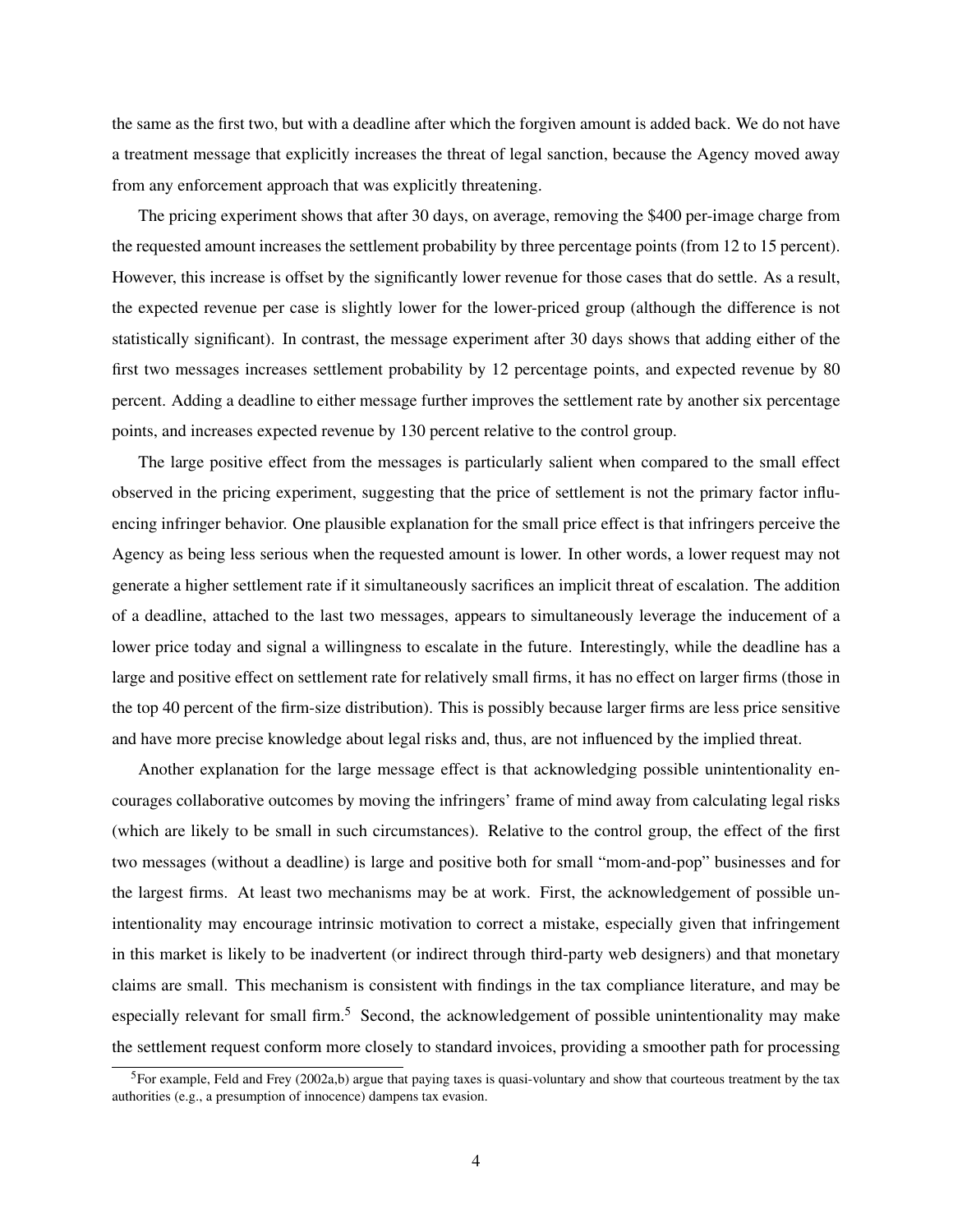payment, instead of initiating an internal legal review. This mechanism may be especially pertinent for large firms.

Finally, the additional settlements induced by the treatment messages substantially reduce social costs. The probability that the Agency engages a professional law firm for enforcement decreases by roughly 5 to 12 percentage points (a 10-27 percent reduction) for the treatment groups relative to the control group. The estimated savings in legal costs (for the Agency and infringing firms combined) range from about 3 to 7 percent of the Agency's in-house settlement revenue. This calculation is likely to underestimate the savings in total social costs because it does not take into account the opportunity cost of time or the stress associated with prolonged disputes.

#### 1.1 Related literature

This paper brings together two sets of literature that investigate the issue of disputes that fail to reach efficient settlement and instead go to trial. The first group of papers are from law and economics (see surveys by Cooter and Rubinfeld (1989) and Spier (2007)). Theory in this literature typically applies bargaining models and attributes settlement failures to asymmetric information (Bebchuk (1984) and P'ng (1983)), divergent expectations (Priest and Klein (1984)), or strategic bargaining (e.g., Cooter et al. (1982) and Spier (1992)). Empirical work in this area has studied determinants of settlement (versus trial), including the expected size of the verdict, litigation costs, asymmetric beliefs, and legal environments (e.g., Danzon and Lillard (1983), Viscusi (1988), Waldfogel (1995), Fournier and Zuehlke (1996), and Eisenberg and Farber (1997)). We contribute to this literature by introducing a novel dataset examining pre-filing settlements and two large-scale field experiments that provide exogenous variation in settlement methods.

The second set of studies on settlement is from behavioral law and economics, and uses lab experiments to study the effects of psychological factors on pre-trial bargaining (see a survey by Jolls et al. (1998)). For example, Loewenstein et al. (1993) and Babcock et al. (1995) study the roles of self-serving biases in bargaining outcomes. Rachlinski (1996) shows that, consistent with prospect theory (Kahneman and Tversky (1979)), disputants are more likely to accept a settlement offer if they view it as a gain relative to provided references. While we do not set out to test a specific behavioral theory and are limited in our ability to identify precise mechanisms, our field experiments are of particular interest in that they capture real-world disputes. While typical lab experiments study individuals, our data describe interactions between firms. Furthermore, our paper highlights the role of culpability in dispute resolution. To the extent that acknowledging possible unintentionality contributes to our results, we provide evidence that is consistent with Korobkin and Guthrie (1994). They find that victims are more likely to settle if there is a sympathetic explanation for the harm they have suffered, reflecting general concerns for fairness and reciprocity (e.g.,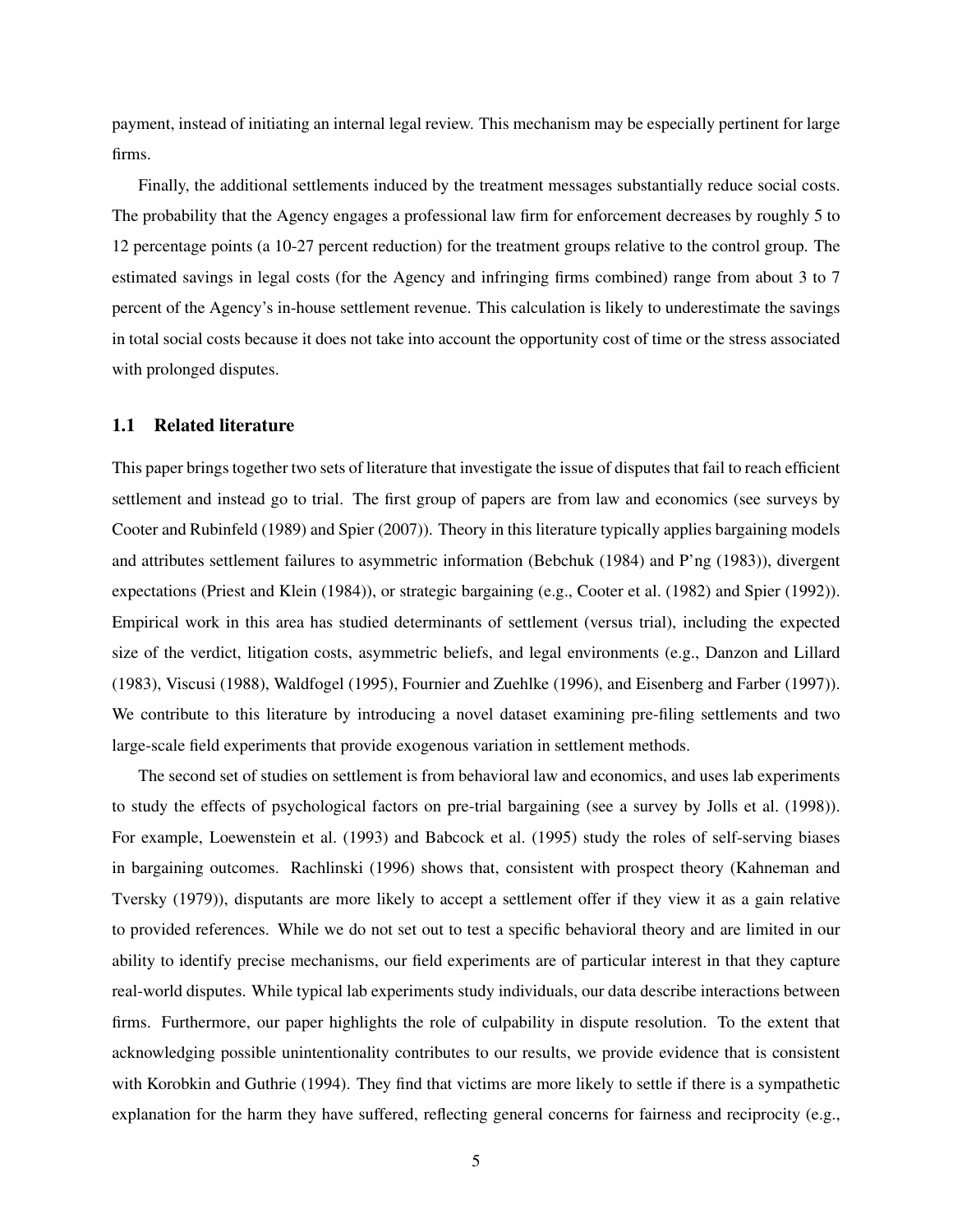Güth et al.  $(1982)$  and Kahneman et al.  $(1986)$ ).

Recent studies of copyright enforcement in economics have examined the effects of stronger enforcement on file-sharing and sales in the music and movie industries (Bhattacharjee et al. (2006), Danaher et al. (2014), Peukert et al. (2015), and Reimers (2015)). Our study differs from these papers and from the broader consumer piracy literature (see survey by Waldfogel (2012)) in its investigation of infringement by businesses and its focus on settlement outcomes. A related literature in law (also on consumer piracy) studies legal strategies for copyright litigation. It generally argues that sanctions are effective in inducing settlement because statutory damages for willful infringement are high (Lantagne (2004) and DeBriyn (2012)). Fellner et al. (2013), for example, carries out a field experiment that randomizes messages mailed to Austrian households that evade TV licensing. They observe a significant positive effect on compliance as a result of threat, while moral appeal (emphasizing compliance as a matter of fairness) and social-norm information (highlighting the high level of compliance) have no effect. One salient difference between our paper and these studies is the nature of infringement. For example, Fellner et al. (2013) argues that moral persuasion may lack effect in their setting due to a particularly dishonest sample of infringers. In contrast, we are among the first to assess infringement incidences that are likely to be inadvertent.

Most of the IP enforcement literature studies patents, for which ex-post licensing is a common aspect of settlement agreements. For example, by matching filed cases to a control group of similar patents, Lanjouw and Schankerman (2001) show that litigation is more likely when either the value of a patent or the benefit of a tough reputation is higher. Similarly, Cohen et al. (2014) show that non-practicing entities target companies based on the expected profitability of litigation (e.g., firms with more cash).<sup>6</sup> Our paper instead contributes empirical evidence to the literature on copyright enforcement and settlement, which is much less understood. It is important to note that the two contexts, though conceptually similar, differ in substantial ways. First, liability in our context is generally clear, given the accuracy of detection technology and the simpler nature of copyright infringement; liability is much harder to establish in patent disputes. Second, patent claims (at least for complaints filed in court) are typically much larger. These differences may limit the effectiveness of our particular interventions in patent contexts.

Finally, our paper joins the small but increasing body of work that uses large-scale field experiments to study the effects of small, low-cost interventions (especially communication). Other enforcement contexts include tax compliance and enforcement (Hallsworth et al. (2014) and Perez-Truglia and Troiano (2015)) and loan repayments (Cadena and Schoar (2011) and Karlan et al. (2015)).<sup>7</sup> DellaVigna and Gentzkow

 $6$ Examples of theoretical papers on patent litigation include Meurer (1989) and Bessen and Meurer (2006), and empirical studies include the role of cross-licensing (Lanjouw and Schankerman (2004) and Galasso et al. (2013)), non-practicing entities (Bessen et al. (2011) and Scott Morton and Shapiro (2014)), and effects on the value of patenting and innovation (Lanjouw and Lerner (1998), Hall and Ziedonis (2001), and Cockburn and MacGarvie (2009)).

<sup>7</sup>Studies in other settings include advertising (Bertrand et al. (2010)) and donations (Frey and Meier (2004), and Falk (2007)).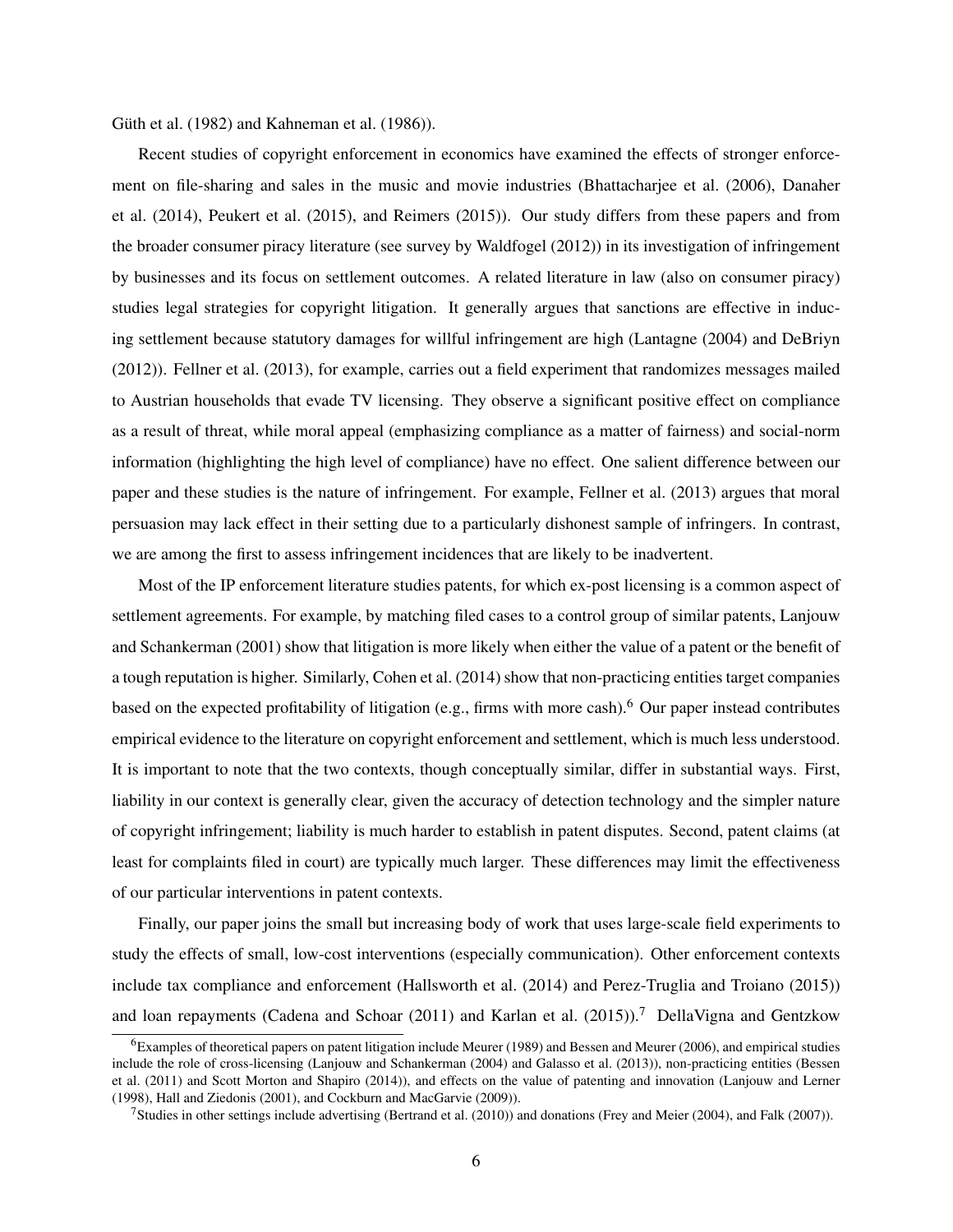(2010) surveys empirical evidence on the effects of persuasive communication in several domains and defines a 'persuasion rate' that harmonizes results across studies.<sup>8</sup> Compared to the 17 previous studies surveyed in that paper, in which the persuasion rate ranges from 0.7 to 29.7 percent, our results show generally high persuasion rates of 14 to 20 percent for messaging within the first 30 days.

The rest of the paper proceeds as follows. Section 2 provides the background and introduces the two experiments. Section 3 describes the sample and the variables. Section 4 reports the results. Section 5 discusses plausible explanations and effects on social costs, and Section 6 concludes.

## 2 Background and Experiments

The Agency monitors the online use of images that satisfy the following criteria: (i) the image is governed by a 'rights-managed' license model, which allows a licensee a one-time use of the image for a fee that depends on the specified scope of use (e.g., a high-resolution image placed on a firm's home page for three months); and (ii) the Agency distributes the image exclusively, allowing the Agency to determine whether the use is unauthorized by checking its own licensing database. Images that satisfy these criteria are the most expensive ones; they account for less than five percent of the number of images in the Agency's complete portfolio. The Agency pursues enforcement only if infringement involves commercial use of an image, and it drops cases that involve small non-profit organizations or current customers.<sup>9</sup>

For cases that it pursues, the Agency sends a letter to each infringing firm, which (1) informs the firm of the detected infringement,  $(2)$  requests the removal of the image(s) from the firm's website, and  $(3)$  asks for a settlement to cover the (past) infringing use. Prior to both experiments, the requested amount was the baseline licensing fee plus an additional \$400 charge per image to recoup enforcement costs incurred by the Agency. In the letter, a single amount is displayed instead of a breakdown between these two components.<sup>10</sup> Table 1 lists the six use categories for a single image, the corresponding baseline licensing fees for the sample period we study, and the percentage of cases from our combined experimental groups (described later) that corresponds to each use category. When multiple images are involved in a case, the licensing fee is the sum for all the images. The list prices posted on the Agency's website also vary across other dimensions, including image type (e.g., theme) and duration of use. The fee offered for an infringing use is a weighted average of a few listing prices from within one of the six categories listed in table 1.

 $8$ The notion of a 'persuasion rate' estimates the percentage of receivers that change behavior among those that receive a message and are not already persuaded. For a binary outcome with treatment group *T* and control group *C*, the persuasion rate defined by DellaVigna and Gentzkow (2010) is  $f = 100 \times \frac{y_T - y_C}{e_T - e_C} \frac{1}{1 - y_0}$ , where  $e_i$  is the share of group *i* receiving the message;  $y_i$  is the share of group *i* adopting the behavior of interest; and  $y_0$  is the share that adopts in the absence of a message. Where  $y_0$  is not observed, it is approximated by *yC*.

<sup>&</sup>lt;sup>9</sup>Current customers may infringe if the use is beyond the scope of the current license.

<sup>&</sup>lt;sup>10</sup>The letter comprises seven pages in total, with the invoiced amount displayed on the third page.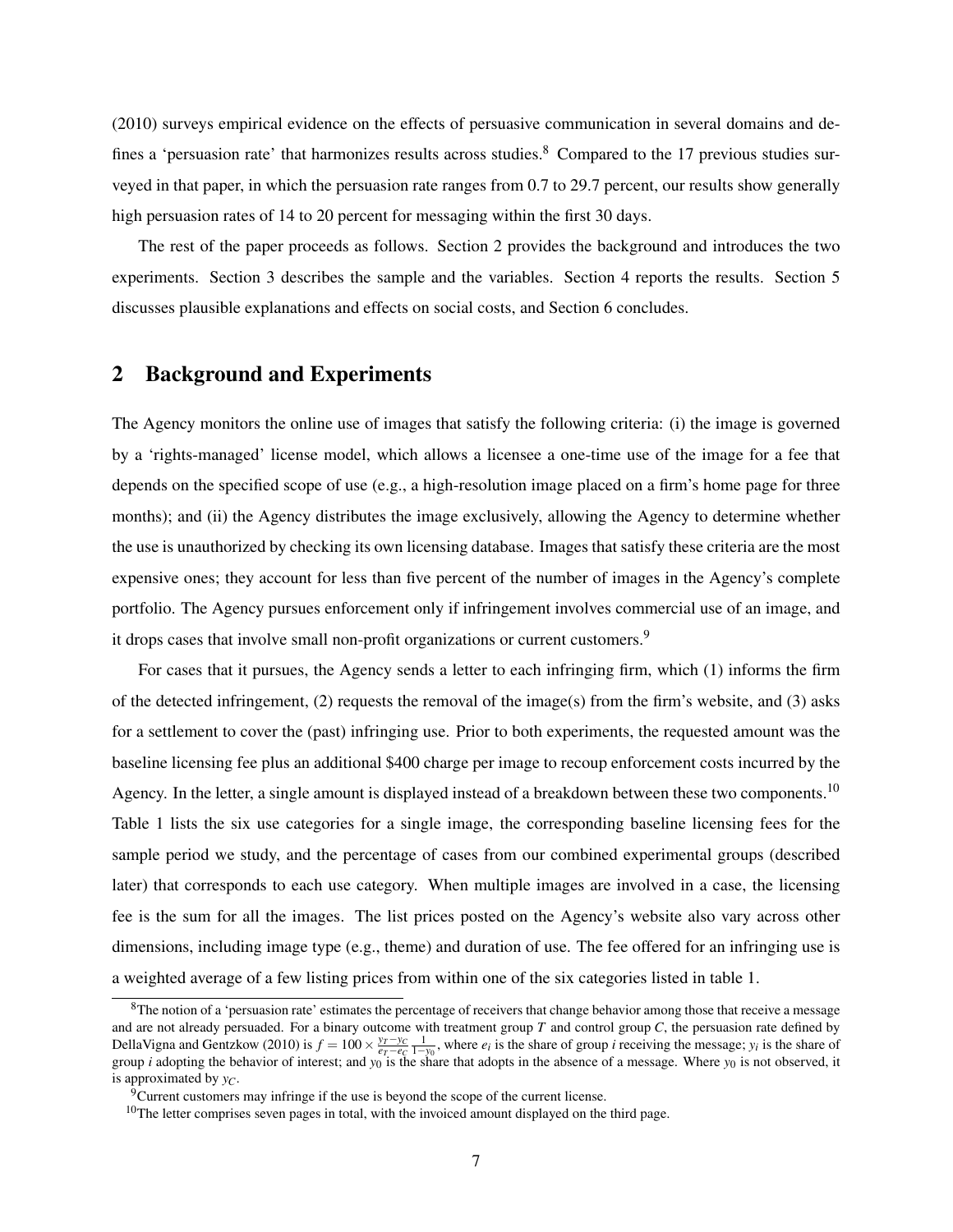|  |  | Table 1: Licensing fee |  |
|--|--|------------------------|--|
|--|--|------------------------|--|

| Image-use category                 | Licensing fee | % of cases |
|------------------------------------|---------------|------------|
| Low resolution $&$ secondary page  | \$380         | 28         |
| High resolution $&$ secondary page | \$475         | 31         |
| Low resolution & home page         | \$565         | 8          |
| Low resolution & repeat pages      | \$665         |            |
| High resolution & home page        | \$775         | 12         |
| High resolution & repeat pages     | \$825         |            |
| Multi-image cases                  | Varies        | 10         |

*Notes*: This table describes the licensing-fee part of the total requested amount. The first six rows apply to single-image cases. The actual licensing fee may deviate slightly due to taxes that differ by state. The corresponding percentages are based on our combined experimental groups, described later.

## Two experiments

## 2.1 The requested amount

Between October and December 2013, for cases in the U.S. and Canada, the Agency exogenously selected a subset of cases for which it removed the enforcement cost completely (the 'Low Price' group); for the rest of the cases, it continued to add \$400 per image on top of the licensing fee (the 'High Price' group). The letters to the two groups are otherwise identical. That is, no explanation is given about the price reduction for the Low Price group. We refer to this as the *pricing* experiment. This exogenous price variation is valuable because, otherwise, it is not possible to separate the effect of a price change from the way in which the image is used, as the licensing fee is completely determined by the image use category.

## 2.2 The messages

In January 2014, the Agency implemented two changes to its enforcement policy. First, the Agency no longer requests any settlement amount from "less valuable" infringers, although it still requests removal of the images from the infringer's website. More precisely, infringers are categorized into five 'tiers' using a formula from Dun & Bradstreet, with tier 1 being the most likely to settle and tier 5 the least likely, and the Agency stops pursuing settlement from firms in tiers 4 and  $5<sup>11</sup>$  Second, it no longer adds any enforcement cost to cases it pursues. Following the two policy changes, we collaborated with the Agency to conduct a second experiment. This experiment was also conducted for infringement cases in the U.S. and Canada.

In the second, *message* experiment, we maintain the low price (i.e., with no additional \$400 charge), while also providing information about the price reduction. Cases are allocated into four treatment groups

 $11$ We do not observe the formula that maps firm observables to tiers, but firms with lower annual revenues tend to have a higher tier number.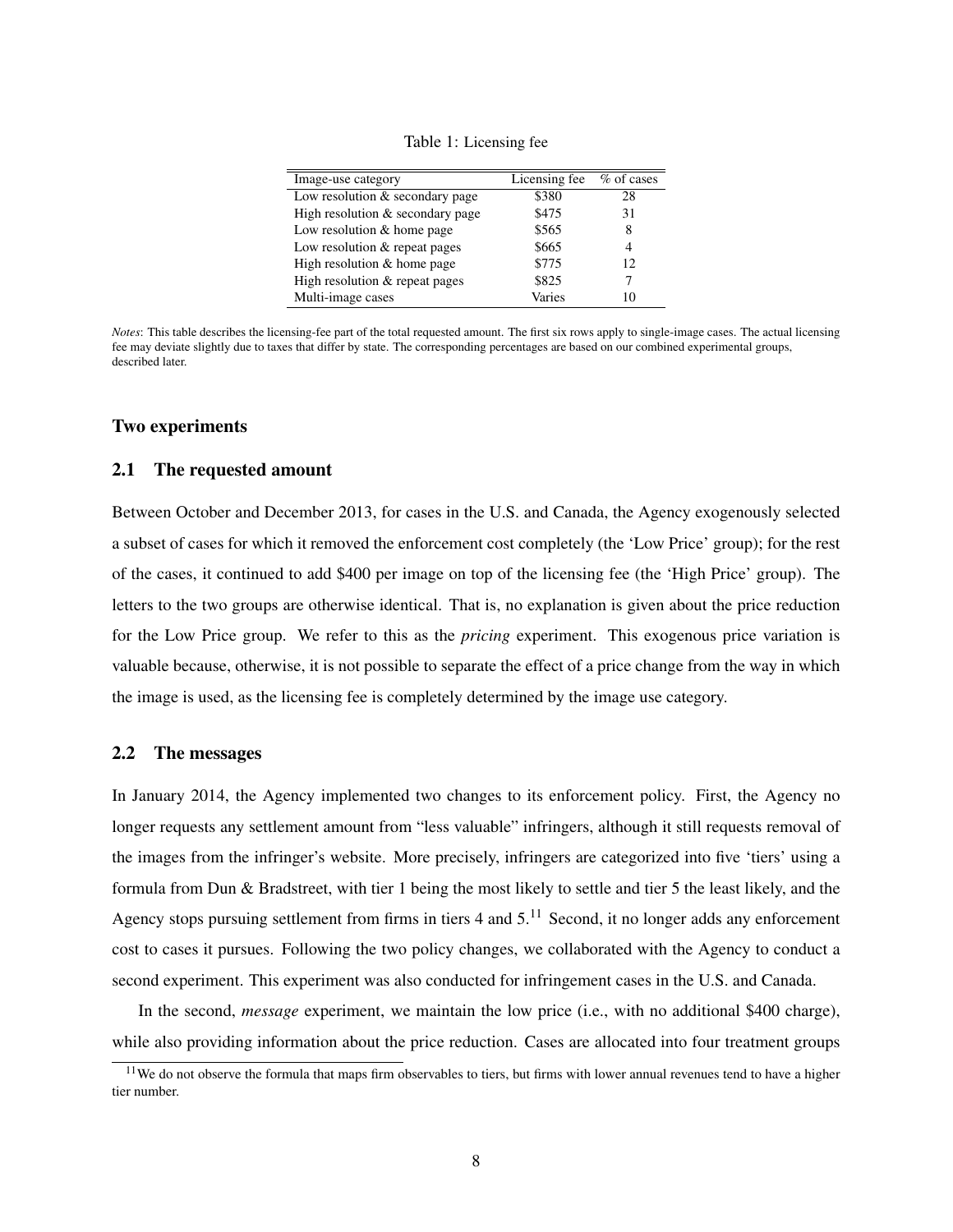and one control group. All groups are requested to pay the same licensing fee (given the image use), although the letter's wording varies. The wording used for the control group is the same as in the pricing experiment; it provides no information about the price reduction. For the treatment groups, one of four extra messages (in boldface) is placed just below the invoiced amount. Figure 1 shows the positioning of the message in the letter. The four messages differ by how the forgiven amount is presented, and whether a 22-day deadline is imposed. As justification for the price reduction, all four messages acknowledge that the infringement may have been unintentional. It is, thus, not possible to separately identify the effect of this acknowledgement from that of the price-reduction information. The four messages are:

- 1. (Control group) no extra message.
- 2. (Waive the Cost) Please note, we are only charging the average licensing fee for commercial use of the rights-managed image(s) found on your website. The Agency has incurred additional costs of \$400 per image related to the pursuit of this matter; we are currently waiving this cost, as we understand this unlicensed use may have been unintentional.
- 3. (Waive the Cost + Deadline) Please note, we are only charging the average licensing fee for commercial use of the rights-managed image(s) found on your website. The Agency has incurred additional costs of \$400 per image related to the pursuit of this matter; we are currently waiving this cost, as we understand this unlicensed use may have been unintentional. However, cases not settled before xx-xx-xx will be charged the additional \$400 cost per image related to the pursuit of this matter.
- 4. (Discount) Please note, this settlement amount is \$400 per image lower than the average unauthorized use settlement offer. We are providing this discount, as we understand this unlicensed use may have been unintentional.
- 5. (Discount + Deadline) Please note, this settlement amount is \$400 per image lower than the average unauthorized use settlement offer. We are providing this discount, as we understand this unlicensed use may have been unintentional. However, cases not settled before xx-xx-xx will no longer be eligible for this discount.

An infringer may contact the Agency to try to negotiate a lower price. Employees in the Agency's compliance department, "case handlers," respond to calls from infringers and have latitude to negotiate with them as they see fit. According to the Agency, case handlers are not given instructions to treat groups differently in either experimental period, mainly so as not to confuse the handlers. In principle, the handlers can observe the group to which a particular case is allocated. Our interviews with the handlers, however, suggest that they do not incorporate that information during conversations with infringers.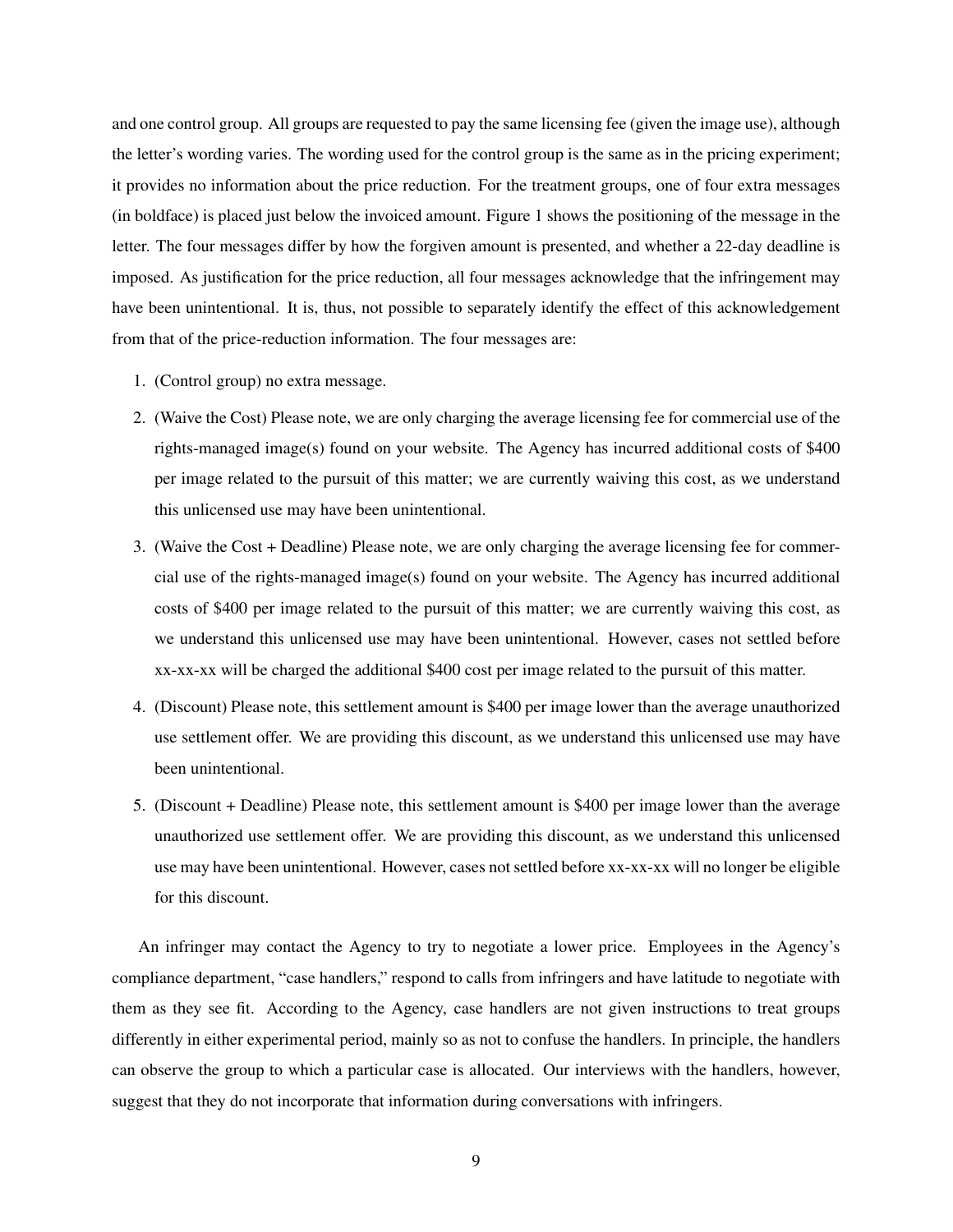#### Figure 1: Settlement demand letter example

|              | Beech tree through four seasons (digital Composite)                                                       | Image price:<br>\$825,00 |
|--------------|-----------------------------------------------------------------------------------------------------------|--------------------------|
|              | Collection:                                                                                               |                          |
|              | Photographer:                                                                                             |                          |
|              | Usage: Web - Corporate or promotional site                                                                |                          |
|              | Placement: Repeated icon                                                                                  |                          |
|              | <b>Territory: United States</b>                                                                           |                          |
|              | Release Information: No release, but release may not be required.                                         |                          |
|              | Notes: This settlement demand does not represent an approval on the part of                               | for the                  |
|              | unauthorized use or uses of this image identified to date and referenced herein. The payment of this      |                          |
|              | settlement demand together with your immediate cessation of use of the image (unless you have separately  |                          |
|              |                                                                                                           |                          |
|              | licensed this image for future use), including uses by your owners, directors, employees, agents, clients |                          |
|              | and/or licensees, in any and all media, will release you from any legal claims by                         | relating solely          |
|              | to this identified past infringement.                                                                     |                          |
|              |                                                                                                           |                          |
| <b>Total</b> |                                                                                                           |                          |
|              |                                                                                                           |                          |
| Subtotal:    |                                                                                                           | \$825.00 USD             |
| Tax          |                                                                                                           | \$0.00 USD               |

Please note, this settlement amount is \$400 per image lower than the average unauthorized use offer. We are providing this discount, as we understand this unlicensed use may have been unintentional.

## 2.3 Allocation process

The Agency allocated cases to different groups weekly during each experiment. For a given week, some cases were assigned as 'trial cases,' and all other cases were assigned to a "default" group. The "default" group is the High Price group in the pricing experiment, and it is the control group in the message experiment. After cases were allocated to the "trial" and "default" groups, cases in the "trial" group from each combination of infringer tier and price category were placed sequentially into each treatment arm.<sup>12</sup> The number of cases allocated as trial cases each week depended on the Agency's overall workload. In the pricing experiment, we use data from five weeks during which trials were conducted. In the message experiment, trials were conducted every week between the end of January and the end of March 2014.

It is not ideal that the allocation procedure did not follow a strict randomization protocol. In particular, we do not know exactly how cases were assigned to the trial and default groups in the first step. According to the Agency, trial cases were selected sequentially from a list of infringements generated each week by the detection software, which had been screened to eliminate authorized uses. The Agency is not aware of any dependence between the ordering of cases generated by this process and settlement likelihood. This is reasonable because neither the detection technology nor the Agency's internal authorized-use screening

 $12$ In the pricing experiment, there was also a small treatment arm in which a \$100 enforcement cost was added to the licensing fee. The Agency discontinued this price point after a short time. We exclude these observations in the current results, but including them does not qualitatively change the basic conclusions.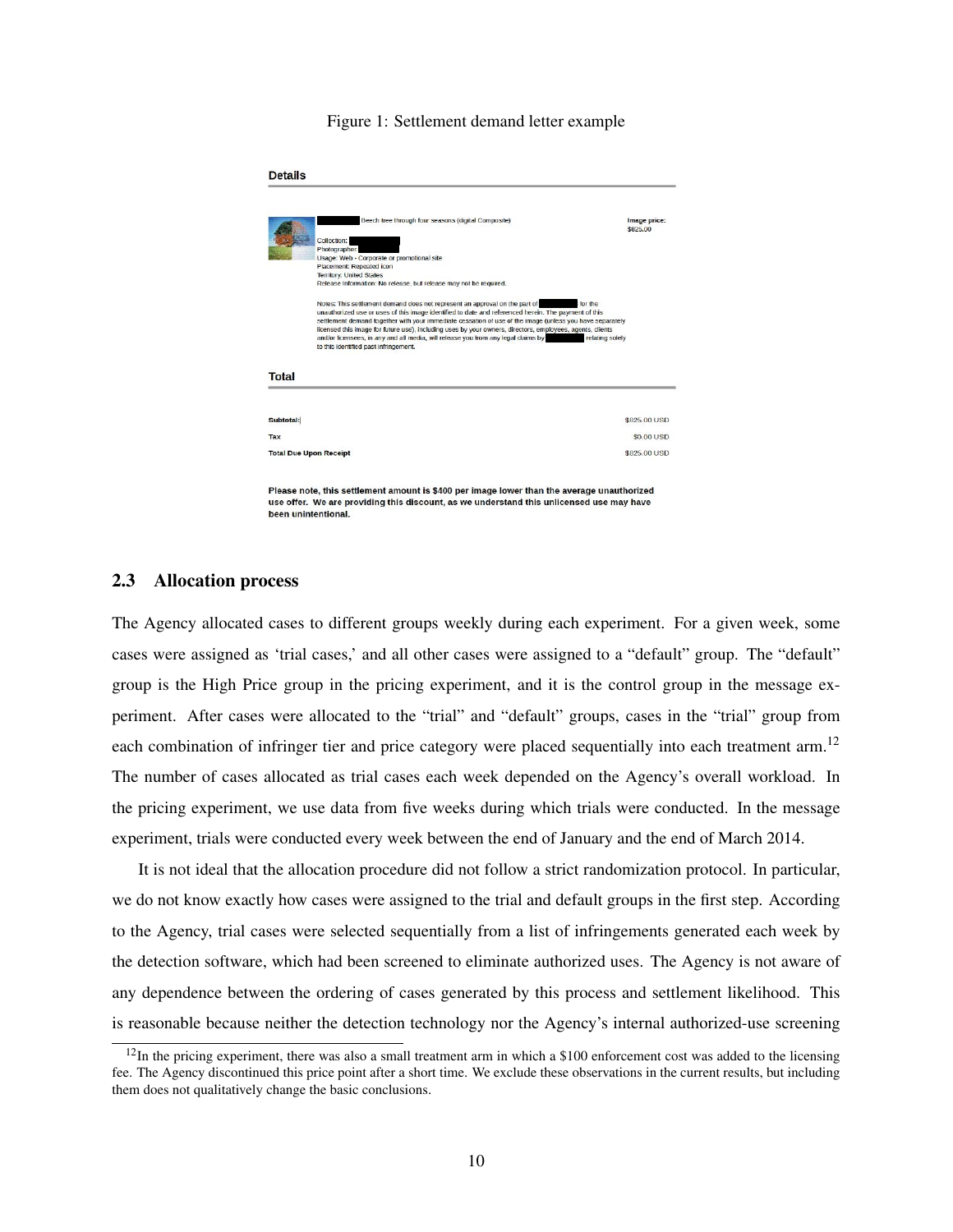team has information on the potential settlement outcomes. Nevertheless, to mitigate this issue, we conduct balance tests on the requested amount and infringer characteristics in order to verify that the treatment and control groups are consistent with random allocation (see table 3 below).

## 3 Sample and variables

Our dataset includes all the infringement instances for which the Agency pursued settlement during the two experiments. The information includes the initial requested amount, characteristics of infringing use, and settlement outcomes. The data on infringer characteristics come from Dun & Bradstreet and include annual sales, number of employees, age, industry, and firm location.

The final sample excludes cases as defined here. First, because the Agency stops pursuing settlement from infringers in tiers 4 and 5 during the message experiment, we also remove these cases in the pricing experiment, in order to make the populations of the two experiments comparable. This excludes 30 percent of all cases, leaving 5,660 cases. We further exclude cases for which (1) the mail is undeliverable (10 percent of the 5,660 cases); (2) the case is later closed because the infringer is able to show a valid license or permission from the photographer (6.3 percent); (3) there is no information on the firm's annual sales (8.5 percent); or (4) more than six images are involved, ensuring that the maximum number of images in all treatment and control groups is the same (19 observations). The final sample includes a total of 4,278 cases, of which 1,983 cases come from the pricing experiment and 2,295 cases from the message experiment.<sup>13</sup>

Panel 1 in table 2 summarizes the requested amount, inclusive of the additional \$400 charge when applicable, and the number of images involved in each case. The median requested amount is \$699. Ninety percent of all cases involve a single image, and nearly 60 percent are in the two lowest-priced use categories (as shown in table 1). For cases involving multiple images, the median number of images is two.

Panel 2 in table 2 summarizes infringer size and age. The median firm has \$320K in annual sales; the median number of employees is five and the median firm age is 11 years. The distribution of several firm characteristics (e.g., annual sales) is highly skewed. Annual sales and the number of employees are strongly correlated (the correlation is 0.92), so we use only the former to measure firm size. The top ten industries (defined by two-digit SIC codes and not shown in table 2) are responsible for 63 percent of all cases, and they are largely service industries. The three states with the largest number of infringers are California, Florida, and New York.

Table 3 compares key pre-treatment variables for different treatment and control groups for the two ex-

<sup>&</sup>lt;sup>13</sup>Table A7 in the Online Appendix reports results using unfiltered data. Our basic conclusions do not change because of any exclusions.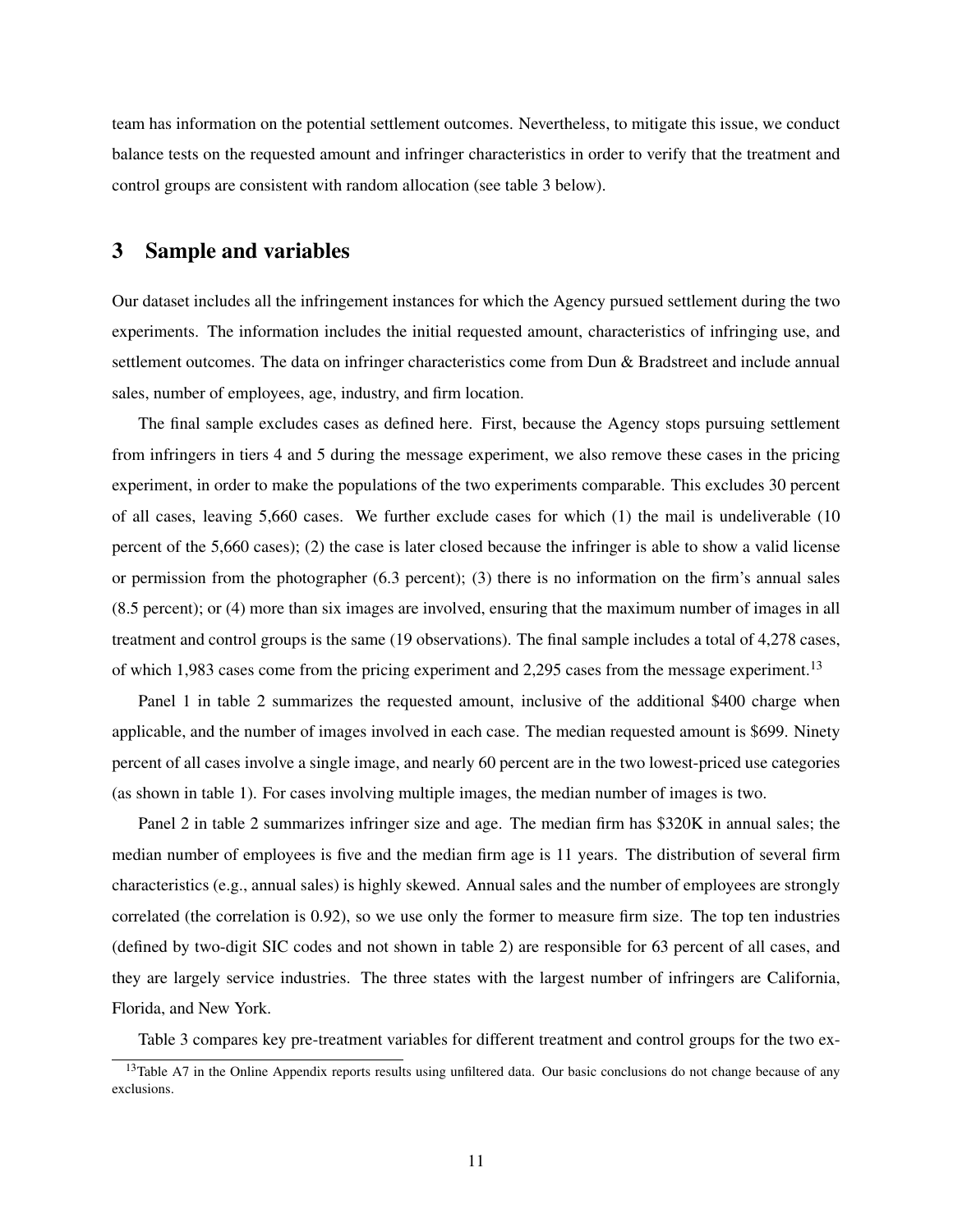| Variables                           | N     | Mean    | <b>SD</b> | Min      | Median | Max    |
|-------------------------------------|-------|---------|-----------|----------|--------|--------|
| Panel 1: Price and image use        |       |         |           |          |        |        |
| Requested amount                    | 4,278 | 748.0   | 438.3     | 354.9    | 699.0  | 5040.0 |
| Single-image case                   | 4,278 | 0.90    | 0.30      | $\theta$ |        |        |
| Image count (if a multi-image case) | 437   | 2.49    | 0.85      | 2        | 2      | 6      |
| Panel 2: Firm characteristics       |       |         |           |          |        |        |
| Annual sales (\$000's)              | 4,278 | 23165.7 | 423542.4  | 0.3      | 320.0  | 23.7M  |
| Employees                           | 4,278 | 112.9   | 1348.5    | $\Omega$ | 5      | 67800  |
| Age                                 | 4,155 | 17.8    | 21.1      | $\theta$ | 11     | 271    |

Table 2: Summary statistics of case and firm characteristics

*Notes*: This table summarizes the requested amount, the number of images, and the characteristics of the firms using cases in both experiments. Firm characteristics are provided by Dun & Bradstreet based on the name and address of the infringer. Industry and state (province) dummies are omitted.

#### Table 3: Balance check

| (a) Pricing experiment |       |                |        |                |                |        |        |              |
|------------------------|-------|----------------|--------|----------------|----------------|--------|--------|--------------|
| Group                  |       | Baseline price |        | Sales, \$1,000 | log(Sales, \$) |        | Age    | $log(Age+1)$ |
|                        |       |                | mean   | median         | mean           | mean   | median | mean         |
| Low Price              | 707   | 642.6          | 15533  | 324            | 13.1           | 18     |        | 2.5          |
| High Price             | 1.276 | 623.2          | 13797  | 281            | 13.0           |        |        | 2.5          |
| (p-value)              |       | (0.22)         | (0.84) | (0.44)         | (0.41)         | (0.42) | (0.58) | (0.92)       |

| (p-value)                   |     | (0.22)<br>(0.84)    | (0.44)                 | (0.41)         | (0.42)         | (0.58) | (0.92) |              |
|-----------------------------|-----|---------------------|------------------------|----------------|----------------|--------|--------|--------------|
|                             |     |                     | (b) Message experiment |                |                |        |        |              |
| Group                       | N   | Baseline price      |                        | Sales, \$1,000 | log(Sales, \$) |        | Age    | $log(Age+1)$ |
| (p-value, diff. to control) |     | (=Requested amount) | mean                   | median         | mean           | mean   | median | mean         |
| Control                     | 598 | 590.7               | 30614                  | 390            | 13.4           | 19     |        | 2.6          |
| Waive the Cost              | 378 | 636.8               | 50682                  | 385            | 13.4           | 19     | 11     | 2.5          |
|                             |     | (0.03)              | (0.40)                 | (0.91)         | (0.93)         | (0.86) | (0.83) | (0.86)       |
| Waive the Cost + Deadline   | 414 | 595.3               | 7951                   | 290            | 13.1           | 16     | 9      | 2.5          |
|                             |     | (0.82)              | (0.16)                 | (0.13)         | (0.03)         | (0.04) | (0.17) | (0.06)       |
| Discount                    | 448 | 588.4               | 10112                  | 305            | 13.2           | 18     | 12     | 2.5          |
|                             |     |                     |                        |                |                |        |        |              |

 $(0.90)$   $(0.19)$   $(0.13)$   $(0.13)$   $(0.48)$   $(0.73)$   $(0.85)$ 

 $(0.59)$   $(0.61)$   $(0.47)$   $(0.01)$   $(0.18)$   $(0.59)$   $(0.37)$ 

*Notes:* Panel (a) summarizes the baseline price (i.e., the licensing-fee portion of the total requested amount), the number of images, and firms' basic characteristics between the two groups in the pricing experiment. Two-sided t-test p-values are reported in parentheses. Panel (b) summarizes the same information by group for the message experiment. Two-sided t-test (or median test) p-values are between each treatment group and the control group.

Discount + Deadline  $\begin{array}{cccc} 457 & 580.2 & 55206 & 360 & 13.0 & 17 & 11 & 2.5 \\ (0.59) & (0.61) & (0.47) & (0.01) & (0.18) & (0.59) & (0.37) \end{array}$ 

periments. Because sales and age are skewed, we summarize both the mean and the median of the variables and the mean of their log transformation. Panel (a) shows that, in the pricing experiment, there is no significant difference in the average baseline price (i.e., the licensing-fee portion of the requested amount) or the summary statistics of the distributions of firm size and age between the treatment and control groups.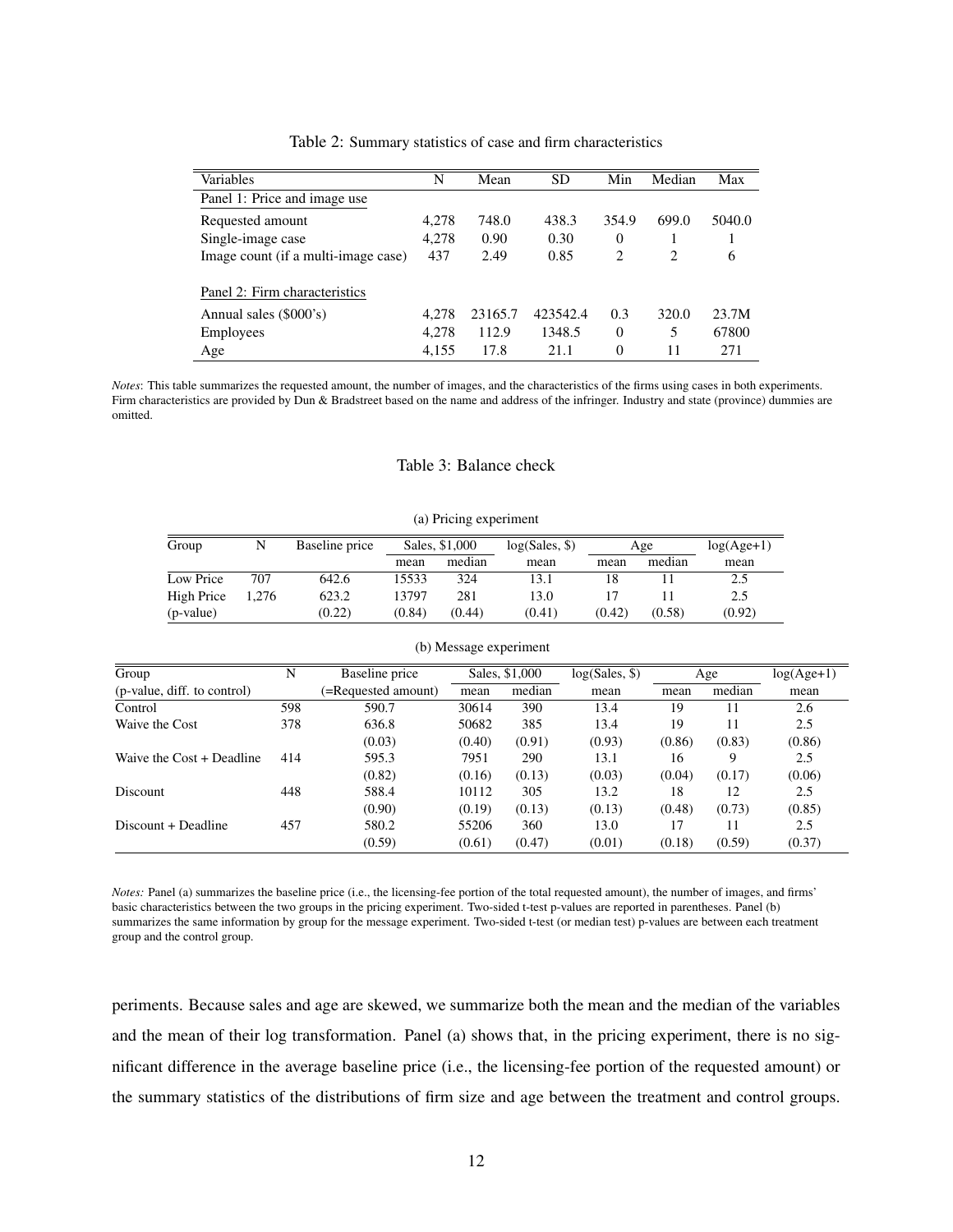Panel (b) summarizes the same information for the control and four treatment groups of the message experiment, along with p-values of two-sided t-tests (or median tests) comparing each treatment group to the control group. The variables are similar between the treatment groups and the control, with the following exceptions: compared to the control, (1) the average requested amount in the 'Waive the Cost' group is significantly higher; (2) firms in the two deadline message groups are smaller in log(Sales), even though the mean and the median of the level of sales are not statistically different from the control; and (3) firms in the 'Waive the Cost + Deadline' group are younger.

Consultation with the compliance team at the Agency does not identify any sources of these incidences of imbalance. If the suggestions of imbalance here are not false positives, they are likely to make our estimates of the treatment effects more conservative. This is because our results consistently show that settlement is less likely for smaller and younger firms and for cases with a higher requested amount. We further verify that the regression results without using controls (reported in table A1 in the Online Appendix) are similar to those using controls. Both of these are also consistent with the raw data, indicating that the allocation is not systematically correlated with observable variables.

About 30 days after the first letter, the Agency sends follow-up letters unless the case has already been settled. Eventually, cases that do not settle are sent to external law firms.<sup>14</sup> In the main analysis, we focus on the 30-day outcomes as a clean assessment of the interventions. Two factors confound assessments made at later time periods. First, more follow-up letters are sent to groups that have lower initial settlement rates. These endogenously-determined follow-up actions are designed to encourage settlement and should cause the worst-performing groups to 'catch up' over the longer horizon. Second, software constraints at the Agency accidentally resulted in substantially more intense follow-up for groups designated as the 'default' group in each experiment.<sup>15</sup> In the Discussion section, we provide estimates that bound the longer-term outcomes, including the 120-day settlement outcomes and the effects of the interventions on the probability of escalation to an external law firm.<sup>16</sup>

Table 4 summarizes 30-day outcomes. Taking the settlement probability into account, the average revenue per case is \$104. For settled cases, the average revenue collected is \$555. Infringers negotiate a lower settlement amount for 38 percent of settled cases, and for those cases, the median reduction is 36 percent. The overall settlement rate is 19 percent. Broken down by firms' responses to the initial letter, seven percent settle directly without contacting the Agency; 27 percent contact the Agency (43 percent of which settle by

<sup>&</sup>lt;sup>14</sup>In our sample, 90 percent of cases sent to external law firms are sent between 58 and 159 days after the first letter.

<sup>&</sup>lt;sup>15</sup>Recall from section 2.3 that the 'default' group was the High Price group in the pricing experiment and the control group in the message experiment. We provide a detailed description of the Agency's follow-up actions after 30 days in Section C of the Online Appendix.

<sup>&</sup>lt;sup>16</sup>All cases in our sample are older than five months. For cases that settle within our sample period, 51 percent settle by 30 days, and 98 percent settle by 120 days.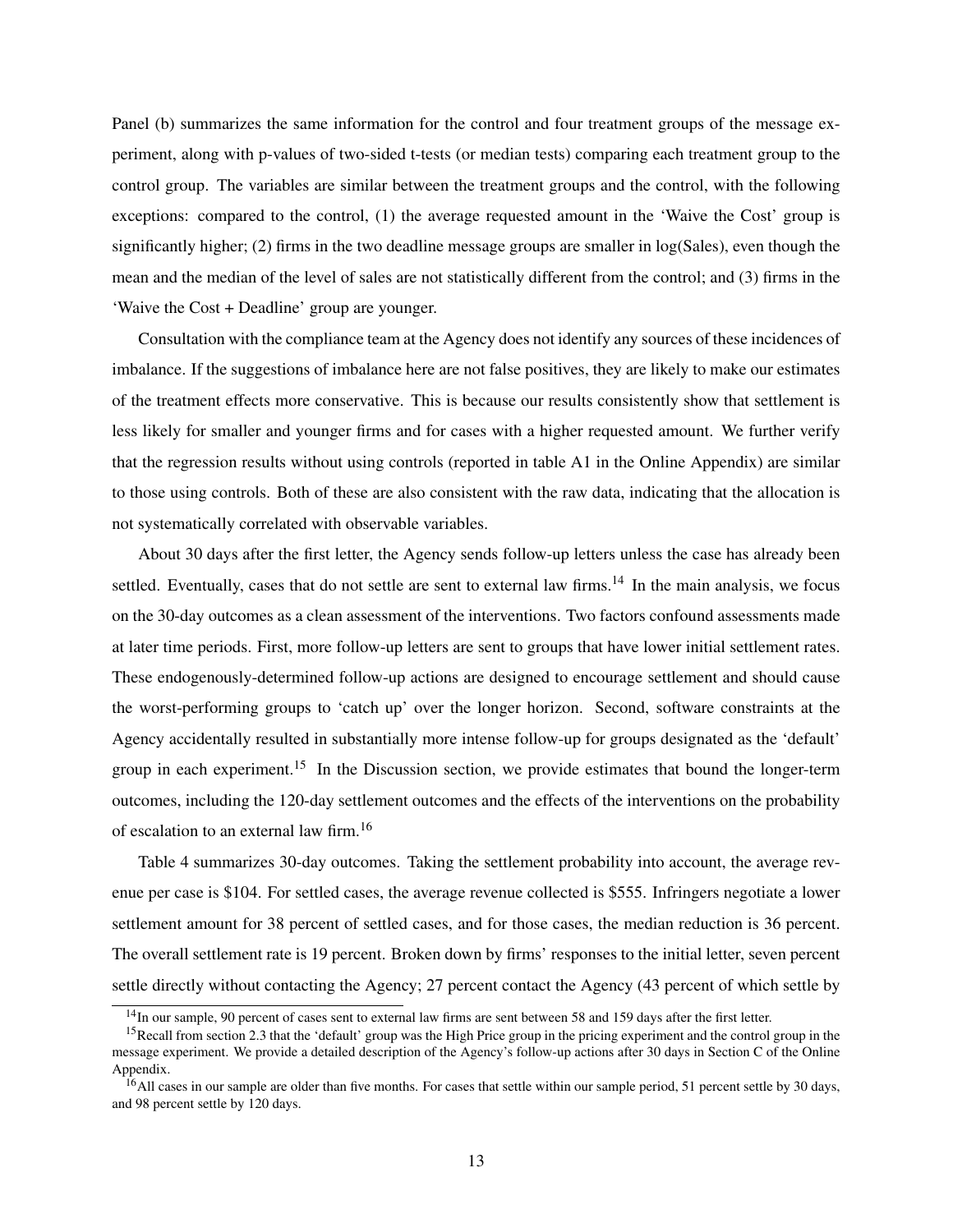30 days); and 66 percent ignore the letter. Our analysis pools the two types of settlement together (that is, direct settlement without contacting the Agency and settlement after making contact).

#### Table 4: 30-day outcomes

| (a) 30-day revenues                    |       |       |             |          |        |        |  |
|----------------------------------------|-------|-------|-------------|----------|--------|--------|--|
| Variables                              | N     | Mean  | SD.         | Min      | Median | Max    |  |
| Revenue per case                       | 4.278 |       | 104.2 255.8 | 0.0      | 0.0    | 2992.3 |  |
| Revenue (if settled)                   | 803   | 555.2 | 313.4       | 91.0     | 475.0  | 2992.3 |  |
| Paid a reduced amount? (if settled)    | 803   | 0.38  | 0.49        | $\theta$ |        |        |  |
| Negotiated reduction $\%$ (if reduced) | 305   | 0.36  | 0.17        | 0.02     | 0.35   | 0.88   |  |

| Contact/Outcome             |       | Settle $(19\%)$ Not Settle $(81\%)$ |
|-----------------------------|-------|-------------------------------------|
| Contact Agency (27%)        | 12%   | 15%                                 |
| Do not contact Agency (73%) | $7\%$ | 66%                                 |

(b) 30-day settlement rate and infringer response

## 4 Results

For each of the two experiments, we present the baseline results for an average case. We then report the heterogeneity (or lack thereof) in the effects across two dimensions: the size of the infringing firm, and the extent of the price variation (in percentage terms) that is either induced by the pricing experiment, or implied by the message experiment.

### 4.1 Pricing experiment

Table 5 shows that, on average, the 30-day settlement rate of the Low Price group is three percentage points higher than that of the High Price group (15.6 vs. 12.5 percent with a p-value of 0.054). Although this represents a 25 percent increase, the difference is only marginally significant. For settled cases, the average revenue collected is \$211 lower in the Low Price group. This suggests that more extensively negotiated reductions for the higher-priced group offset roughly half of the difference in the requested amount. Despite the higher settlement probability for the Low Price group, the expected 30-day revenue of a case is \$10 lower for the Low Price group, but the difference is not statistically significant.

Table 6 provides OLS and logit regression analyses of the effect of charging the High Price on revenue and the likelihood of settlement. The marginal effect of the High Price dummy is consistent with the raw

*Notes:* Panel (a) summarizes the 30-day revenues using cases in both experiments. Revenue is coded as \$0 if the case does not settle within 30 days. Panel (b) summarizes the 30-day settlement rate and detailed responses by infringers.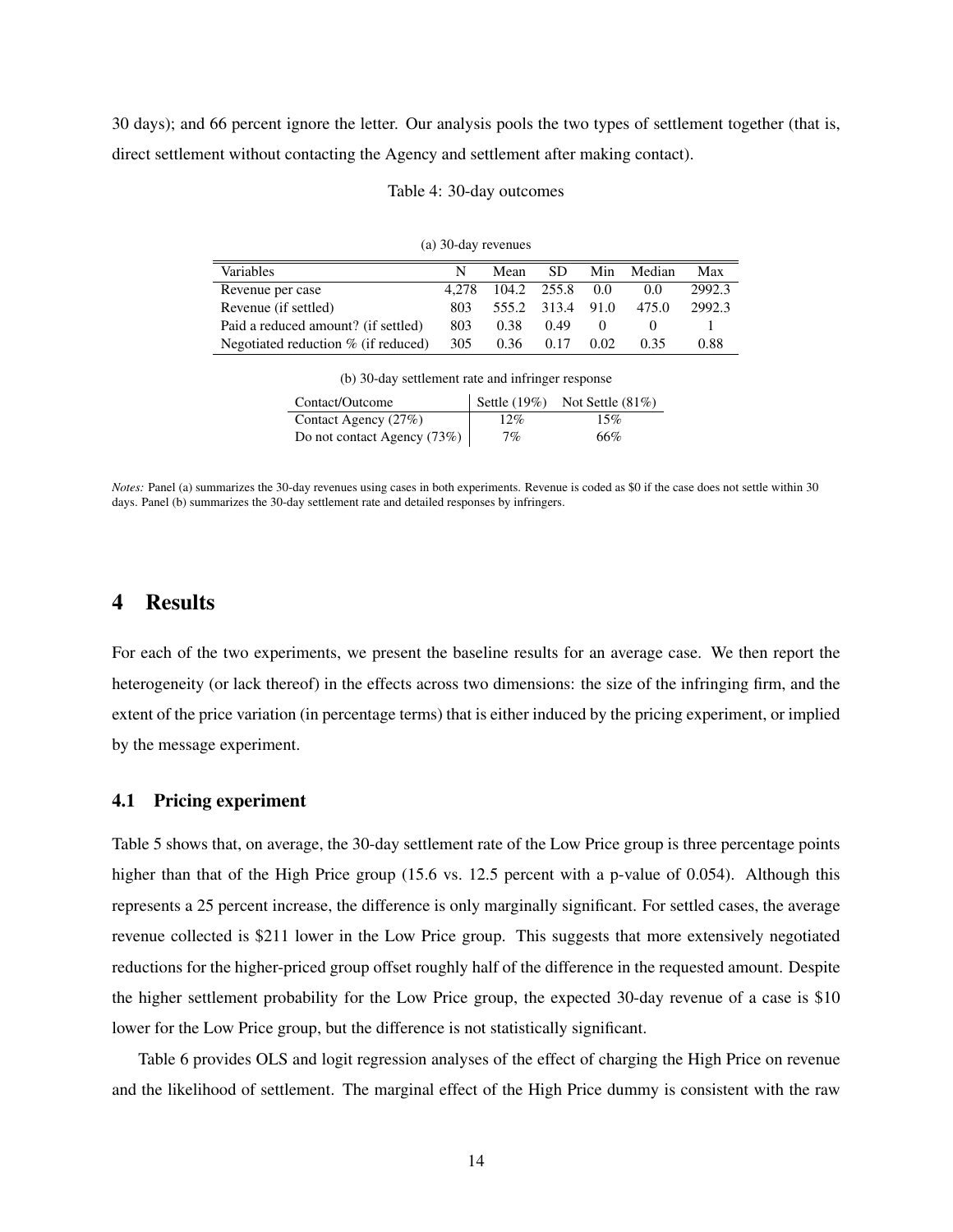|                        | Low Price |       | High Price Difference | p-value |
|------------------------|-----------|-------|-----------------------|---------|
| All cases:             |           |       |                       |         |
| Settlement probability | 0.156     | 0.125 | $-0.031$              | 0.054   |
| Revenue                | 82.6      | 92.4  | 9.8                   | 0.432   |
| N                      | 707       | 1,276 |                       |         |
| Settled cases:         |           |       |                       |         |
| Revenue                | 530.9     | 741.5 | 210.6                 | 0.000   |
| Whether discounted     | 0.36      | 0.64  | 0.28                  | 0.000   |
| Discount               | 81.9      | 284.4 | 202.5                 | 0.000   |
| N                      | 110       | 159   |                       |         |

Table 5: Price effects on settlement outcomes (raw data)

*Notes*: This table summarizes the 30-day outcomes of the High Price and the Low Price groups in the pricing experiment.

data. The control variables in the regressions include the baseline licensing fee; characteristics of the infringing use, including image-use category indicators and number of images; characteristics of the infringer, including log(annual sales),  $log(age + 1)$ , ten 'top' industry indicators (defined by two-digit SIC codes), a U.S. dummy, and ten 'top' state/province indicators; and week dummies indicating when the settlement letter was mailed.<sup>17</sup> For all regressions throughout the paper, we use the same set of control variables and report robust standard errors, clustered by industry.

On average, firms appear to be not price-elastic, in the sense that the substantial reduction in the requested amount does not result in higher expected revenue. Firms are more likely to settle if they are offered a lower price. However, the increase in the settlement probability is not large enough to offset the lower revenue for the cases that do settle. The price elasticity of the expected revenue is the sum of the elasticity of the settlement probability and the elasticity of the expected revenue conditional on settling.<sup>18</sup> The two elasticities based on the regression results are, respectively, -0.28 and 0.71, implying a positive elasticity of the expected revenue.

Table 6 also shows that larger firms are significantly more likely to settle and less likely to negotiate a discount conditional on settling; thus, they are associated with a significantly higher expected revenue. Older firms are also significantly more likely to settle, but generate only a slightly higher revenue (p-value is 0.15). The coefficient for log(Baseline price) is not always significant, because it captures only residual differences in the licensing after controlling for the complete set of image-use dummies (e.g., taxes that

 $1776$  firms (four percent) do not have age information. To preserve the sample size, a dummy variable indicating that the age information is missing is included in the regressions.

 $18$ The expected revenue of a case is the settlement probability multiplied by the expected revenue, conditional on settling. We denote expected revenue as  $R(p)$ , where  $R(p) = Pr(p)\hat{R}(p)$ ; *p* is the requested amount; and  $\hat{R}(p) \leq p$  because negotiation is allowed. The decomposition of the price elasticities is then  $\frac{\partial R(p)}{\partial p} \frac{p}{R(p)} = \frac{\partial Pr(p)}{\partial p} \frac{p}{Pr(p)} + \frac{\partial \hat{R}(p)}{\partial p}$  $rac{R(p)}{\partial p} \frac{p}{\hat{R}}$ .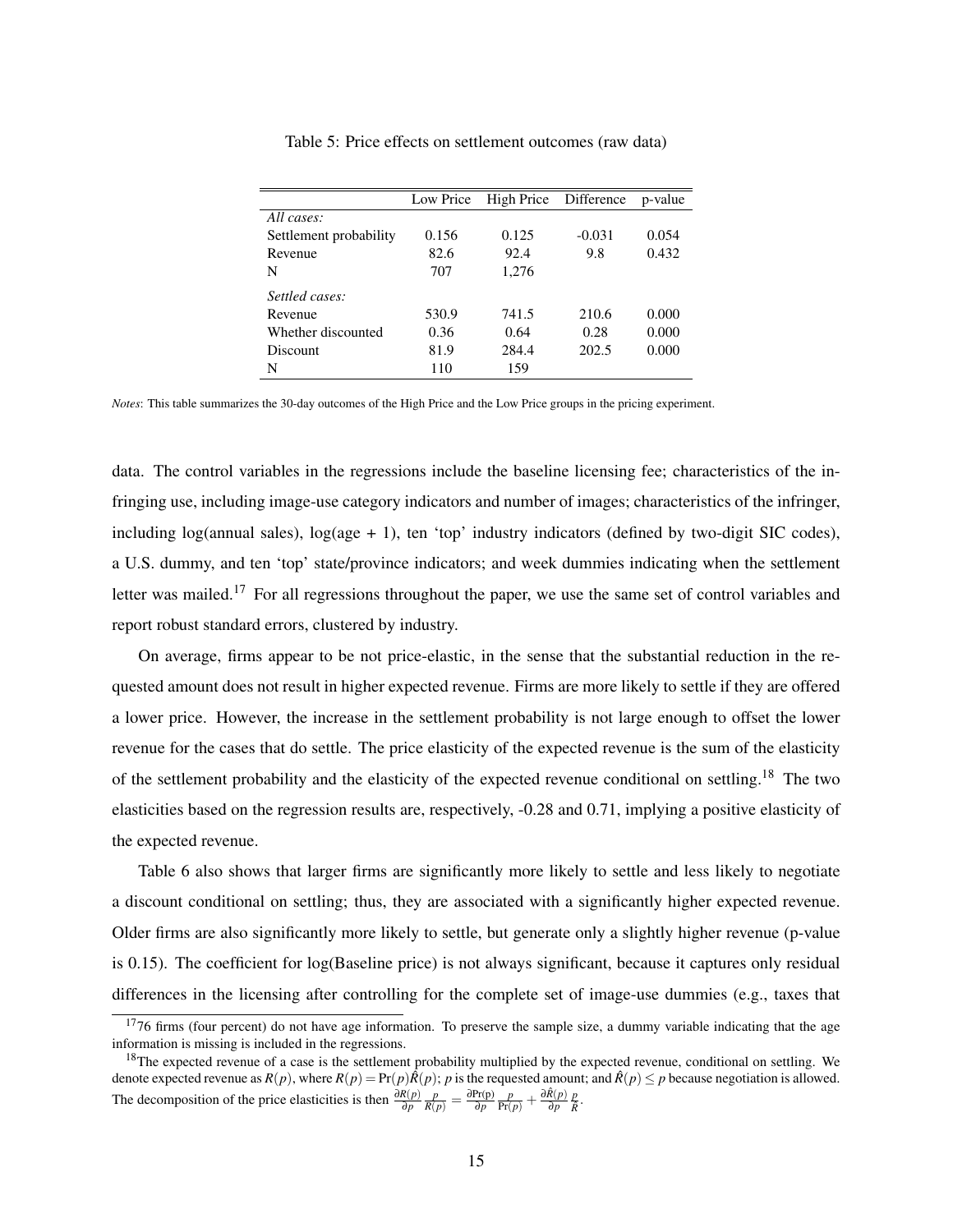| Dependent variable                      | Settle    | Revenue           | Revenue    |
|-----------------------------------------|-----------|-------------------|------------|
|                                         |           | for settled cases |            |
|                                         | Logit     | <b>OLS</b>        | <b>OLS</b> |
|                                         | (1)       | (2)               | (3)        |
| High Price dummy                        | $-0.03*$  | $255.84***$       | 13.72      |
|                                         | (0.02)    | (34.79)           | (11.45)    |
| Use cat 2: High res. $+$ secondary page | 0.02      | $-131.03$         | 3.65       |
|                                         | (0.02)    | (80.16)           | (27.71)    |
| Use cat $3$ : Low res. $+$ home page    | $-0.03$   | $-325.96**$       | $-24.43$   |
|                                         | (0.05)    | (143.73)          | (49.89)    |
| Use cat 4: Low res. + repeat pages      | 0.04      | $-285.46$         | 30.10      |
|                                         | (0.06)    | (178.13)          | (74.11)    |
| Use cat 5: High res. $+$ home page      | $-0.00$   | $-371.27$         | $-12.47$   |
|                                         | (0.07)    | (249.95)          | (94.20)    |
| Use cat 6: High res. $+$ repeat pages   | 0.00      | $-366.29$         | $-4.53$    |
|                                         | (0.07)    | (263.55)          | (93.50)    |
| Use cat 7: Multi-image cases            | 0.03      | $-557.20***$      | 20.58      |
|                                         | (0.08)    | (190.23)          | (99.43)    |
| log(Baseline price)                     | $-0.04$   | 893.66***         | 41.77      |
|                                         | (0.09)    | (319.06)          | (124.66)   |
| Number of images                        | $-0.01$   | 346.52**          | 17.09      |
|                                         | (0.04)    | (156.38)          | (75.92)    |
| log(Annual sales)                       | $0.01***$ | 23.07*            | 17.20***   |
|                                         | (0.00)    | (12.63)           | (3.38)     |
| $log(Age+1)$                            | $0.02**$  | $-7.09$           | 10.03      |
|                                         | (0.01)    | (13.25)           | (6.75)     |
| Missing-age dummy                       | $0.10**$  | $-97.38$          | 46.87      |
|                                         | (0.04)    | (99.54)           | (36.44)    |
| Top 10 industry dummies                 | Y         | Y                 | Y          |
| Top 10 state (province) dummies         | Y         | Y                 | Y          |
| U.S. dummy                              | Y         | Y                 | Y          |
| Mail week dummies                       | Y         | Y                 | Y          |
|                                         |           |                   |            |
| Price elasticity                        | $-0.28$   | 0.71              | 0.24       |
| Mean(dependent variable)                |           |                   |            |
| for the Low Price group                 | 0.155     | 530.9             | 82.6       |
| Adj R-squared                           |           | 0.645             | 0.031      |
| N                                       | 1983      | 269               | 1983       |

## Table 6: Price effects on settlement outcomes

*Notes*: This table reports the results (marginal effects) from the following regressions using observations from the pricing experiment. The dependent variables are (1) whether the case settles within 30 days; (2) the revenue for settled cases; and (3) the revenue of a case (coded as \$0 if not settled in 30 days). The independent variable is a dummy indicating the High Price group (the Low Price group is the omitted group). Baseline price is the licensing-fee portion of the requested amount. Column (2) uses cases that settle in 30 days. The corresponding price elasticities are calculated based on the formula  $\frac{\Delta DV}{\Delta p} \frac{p}{pv}$ , in which  $\Delta DV$  is the estimated marginal effect of the High Price dummy,  $\Delta p$  is the difference between the mean requested amounts of the two groups, and p and DV are standard errors, clustered by industry (defined by the two-digit SIC codes). \*\*\*, \*\*, and \* are, respectively, significance levels of 1%, 5%, and 10%.

differ by state).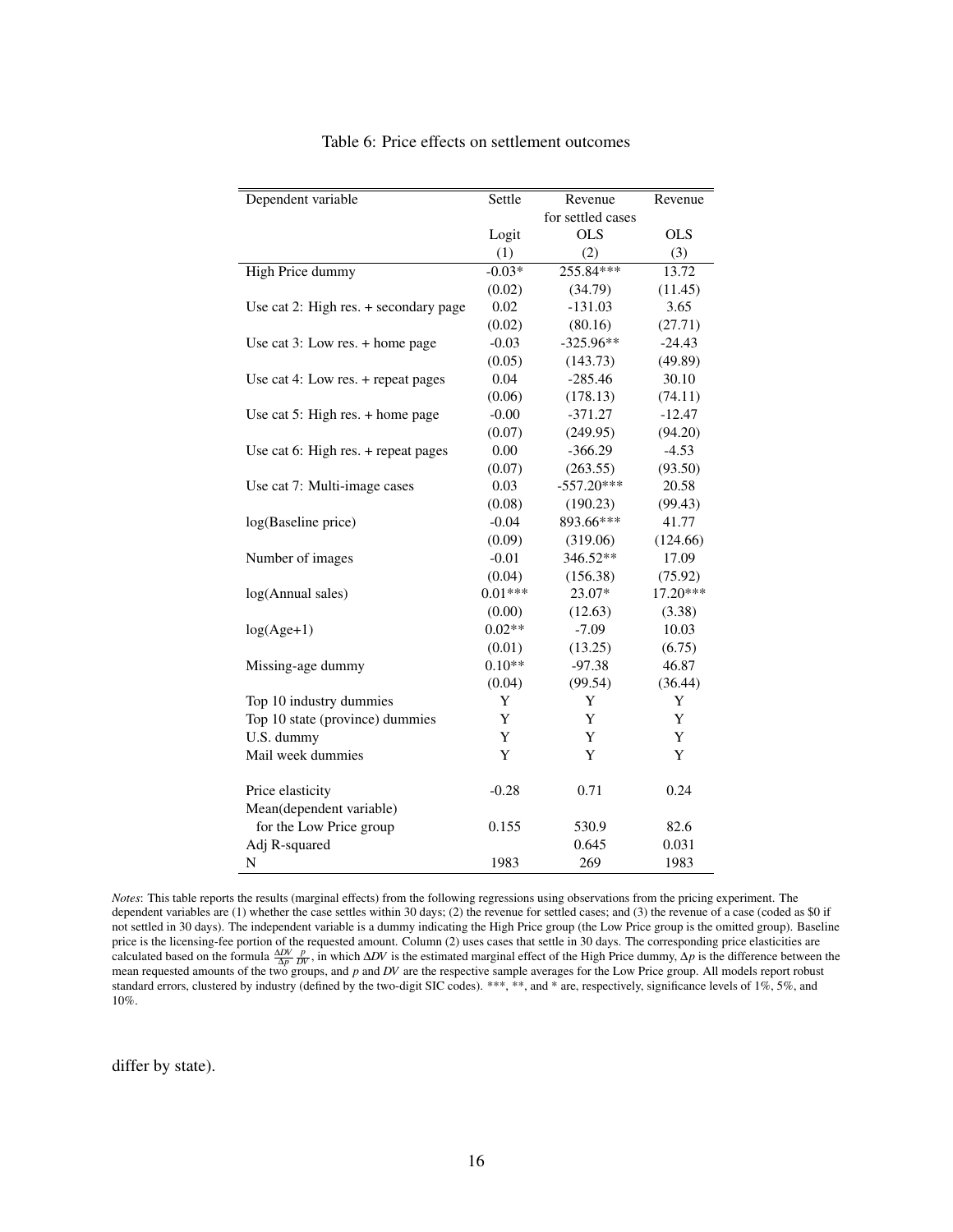#### Price effects for different subsamples

In this section, we analyze subsamples of the data based on (i) firm size and (ii) the size of the price reduction relative to the licensing fee(s) associated with a case. Firm size, measured by annual sales, varies substantially in our data.<sup>19</sup> Since the reduced amount is uniform per image, the relative price reduction is determined by the baseline licensing fees associated with a case, and it ranges from 43 to 107 percent.

Figure 2: Price effects on settlement outcomes for different subsamples



*Notes*: These figures report marginal effects of the High Price dummy on 30-day settlement outcomes: settlement probability and expected revenue per case. Q1-Q5 indicate firm-size quintiles based on annual sales, with Q1 including the smallest firms and Q5 the largest. Price-change percentage is (\$400×number of images)/licensing fee. Bands indicate 95 percent confidence intervals.

The results for an average case hold across these different subsamples (i.e., when stratifying either by firm size or by price-change percentage). Figure 2a plots the marginal effects of the High Price dummy on the settlement probability by firm-size quintiles, with Q1 being the smallest firms in terms of annual sales and Q5 the largest (this and all other regression results for different subsamples are reported in the Online Appendix). For all size quintiles, the settlement probabilities are not statistically different between the two different price groups. Consequently, for all quintiles, the expected revenue is higher for the higher-priced

<sup>&</sup>lt;sup>19</sup>Firms at the 20th, 40th, 60th, and 80th percentiles have \$111K, \$190K, \$480K and \$1.7m in annual sales, respectively.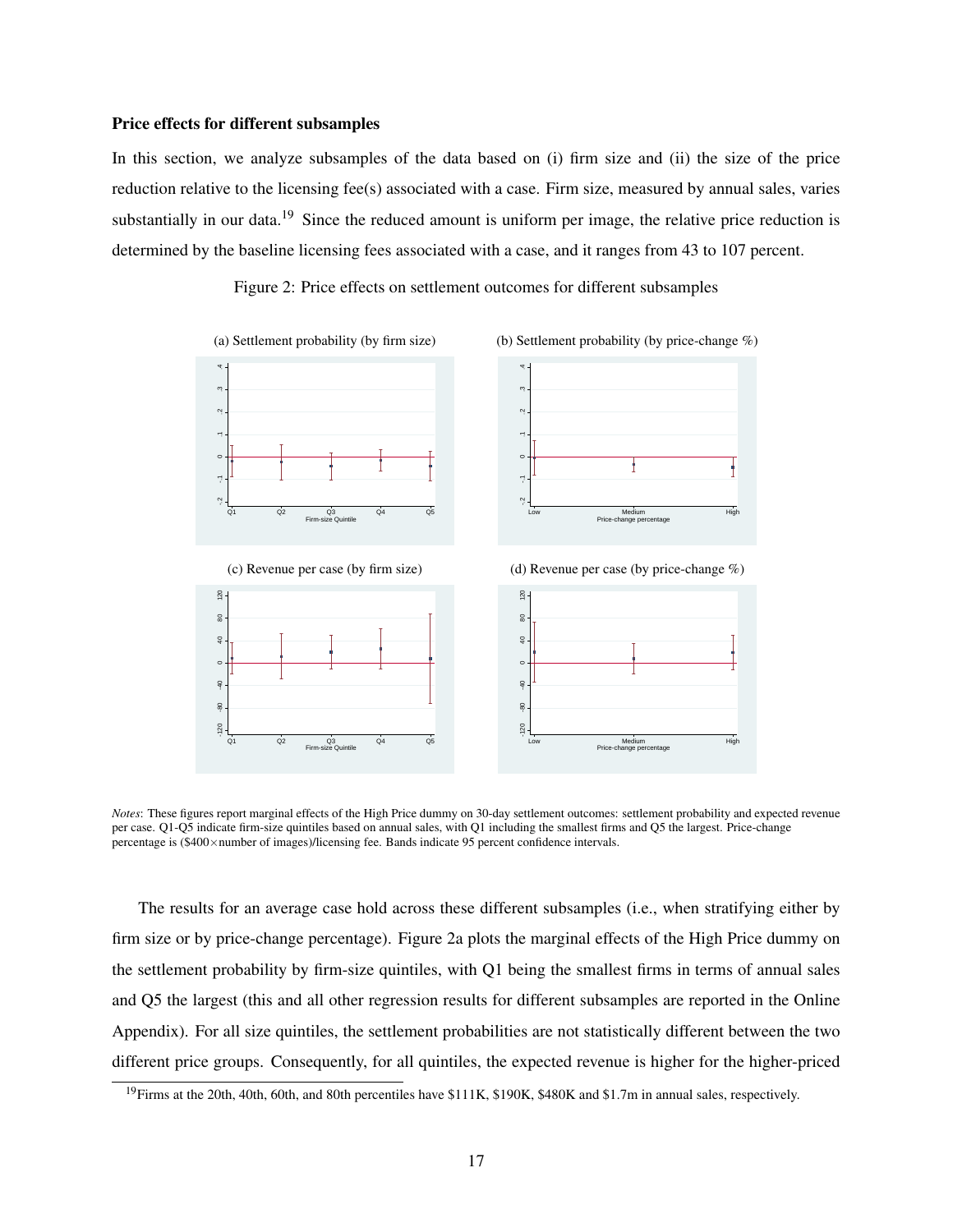group, though none of the differences are statistically significant (see figure 2c). Figure 2b plots the marginal effects of the High Price dummy on the settlement probability by the price-change percentage.<sup>20</sup> The effect of the price change on settlement probability increases monotonically in magnitude with the percentage and reaches statistical significance (at the .05 level) when the percentage is medium or high (above 0.70). However, even in those ranges, the effect of the price change on expected revenue per case is statistically indistinguishable from zero (see figure 2d).

### 4.2 Message experiment

We analyze three comparisons within the message experiment: (1) comparing either non-deadline message to the control group; (2) comparing a deadline message to its corresponding non-deadline version; and (3) comparing the two non-deadline messages to each other.

| Group                     | N   | Settlement probability | Difference | (p-value)        |  |  |  |
|---------------------------|-----|------------------------|------------|------------------|--|--|--|
|                           |     |                        | to Control | diff. to control |  |  |  |
| Control                   | 598 | 0.14                   |            |                  |  |  |  |
| Waive the Cost            | 378 | 0.24                   | 0.09       | (0.00)           |  |  |  |
| Waive the Cost + Deadline | 414 | 0.29                   | 0.14       | (0.00)           |  |  |  |
| Discount                  | 448 | 0.24                   | 0.10       | (0.00)           |  |  |  |
| Discount + Deadline       | 457 | 0.30                   | 0.16       | (0.00)           |  |  |  |

Table 7: Message effects on settlement probability (raw data)

| (b) Comparing between different treatment groups |             |               |                      |             |  |  |
|--------------------------------------------------|-------------|---------------|----------------------|-------------|--|--|
|                                                  | No deadline | With deadline | Effect of a deadline | $(p-value)$ |  |  |
| Waive the Cost                                   | 0.24        | 0.29          | 0.05                 | (0.113)     |  |  |
| Discount                                         | 0.24        | 0.3           | 0.06                 | (0.046)     |  |  |
| Difference in presenting the forgiven amount     | $-0.003$    | $-0.01$       |                      |             |  |  |
| (p-value)                                        | (0.91)      | (0.68)        |                      |             |  |  |

(a) Comparing the treatment groups to the control

*Notes*: (A) Summary of 30-day settlement probabilities for the four treatment groups and the control group in the message experiment. Two-sided t-test p-values are between each treatment group and the control group. (B) Comparison of the settlement probabilities between different treatment groups and p-values for these differences. For example, for the waive-the-cost explanation, the difference in 30-day settlement probability between the deadline and the non-deadline versions is 0.05, and the p-value of the difference is 0.113.

Table 7a shows that, for an average case, relative to the control group, adding either of the two nondeadline messages increases the settlement probability by about nine percentage points (a 64 percent increase); adding either of the two deadline messages improves the 30-day settlement probability by about 15

 $20$ The requested amount is grouped into three categories due to the presence of six discrete baseline prices. We categorize 30 percent of the cases as low, 40 percent as medium, and 30 percent as high. The separating thresholds are 0.70 and 0.90.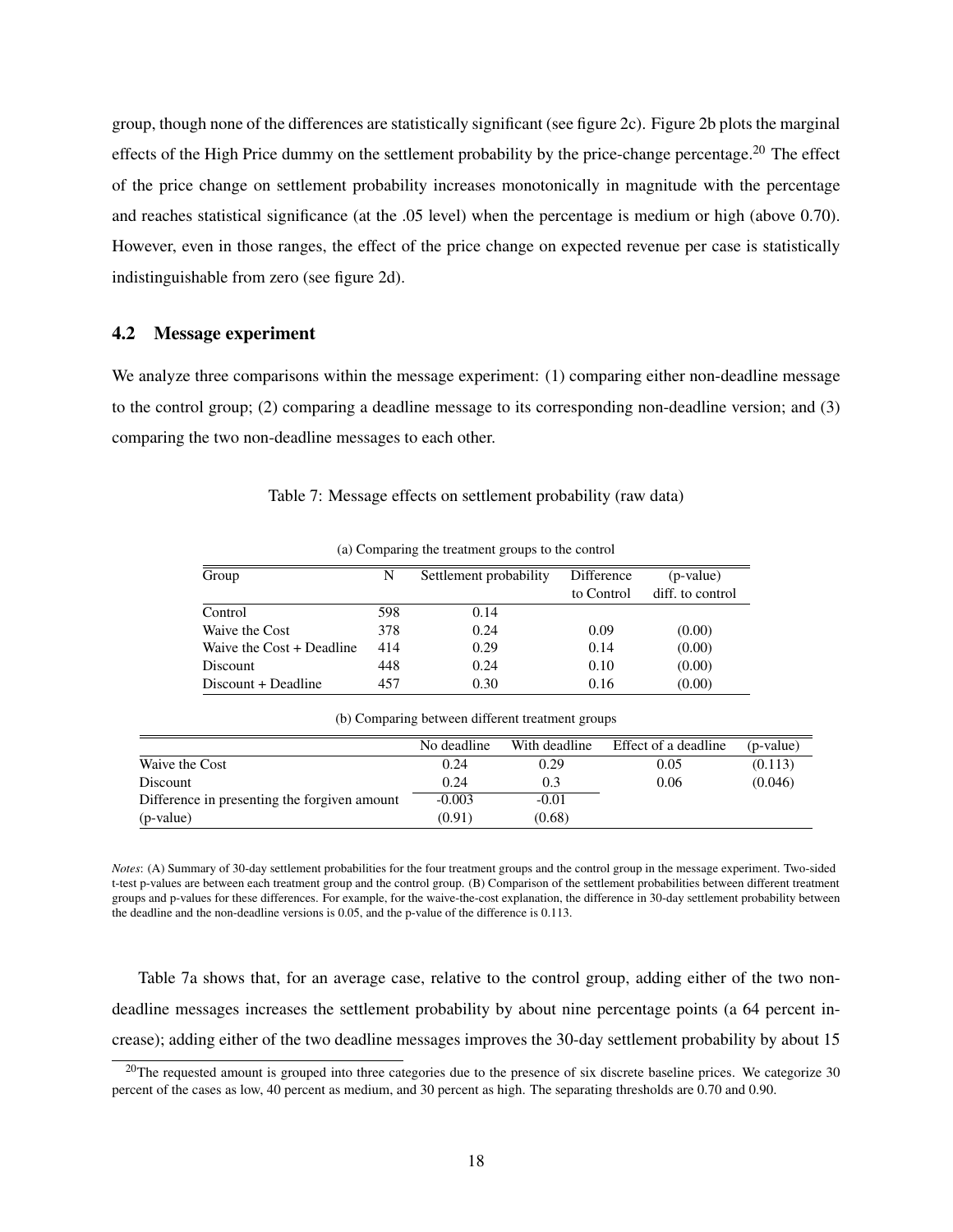percentage points (a 107 percent increase relative to the control group); and all the improvements are statistically significant.<sup>21</sup> For each of the two different ways of presenting the forgiven amount (i.e., "Waive-the-Cost" and "Discount"), the difference between the deadline and non-deadline versions is about five or six percentage points (p-values are 0.11 and 0.05, table 7b). However, given that a deadline is added (or not), there is no significant difference between the two different presentations of the forgiven amount. Regression results on settlement probability including control variables are shown in the first two columns of table 8. The estimated marginal effects are slightly larger than that from the raw data.

| Dependent variable        |           | Settle    |         | Revenue           | Revenue  |            |  |
|---------------------------|-----------|-----------|---------|-------------------|----------|------------|--|
|                           |           |           |         | for settled cases |          |            |  |
|                           |           | Logit     |         | <b>OLS</b>        |          | <b>OLS</b> |  |
|                           | (1)       | (2)       | (3)     | (4)               | (5)      | (6)        |  |
| Waive the Cost            | $0.12***$ |           | $-1.89$ |                   | 65.54*** |            |  |
|                           | (0.03)    |           | (17.50) |                   | (20.54)  |            |  |
| Waive the Cost + Deadline | $0.18***$ |           | 7.31    |                   | 86.08*** |            |  |
|                           | (0.03)    |           | (17.05) |                   | (15.53)  |            |  |
| Discount                  | $0.13***$ |           | 17.11   |                   | 66.67*** |            |  |
|                           | (0.03)    |           | (20.21) |                   | (16.93)  |            |  |
| Discount + Deadline       | $0.19***$ |           | 3.72    |                   | 88.54*** |            |  |
|                           | (0.02)    |           | (14.72) |                   | (15.60)  |            |  |
| Non-deadline message      |           | $0.12***$ |         | 4.89              |          | $65.17***$ |  |
|                           |           | (0.03)    |         | (17.21)           |          | (19.80)    |  |
| Deadline message          |           | $0.18***$ |         | 1.90              |          | 86.42***   |  |
|                           |           | (0.03)    |         | (16.99)           |          | (15.45)    |  |
| Control variables         | Y         | Y         | Y       | Y                 | Y        | Y          |  |
| Mean(dependent variable)  |           |           |         |                   |          |            |  |
| for the control group     | 0.14      | 0.14      | 485.2   | 485.2             | 68.1     | 68.1       |  |
| Adj R-squared             |           |           | 0.81    | 0.81              | 0.07     | 0.07       |  |
| N                         | 2291      | 2291      | 534     | 534               | 2295     | 2295       |  |

Table 8: Message effects on settlement outcomes

*Notes*: This table reports the results (marginal effects) from three sets of regressions using the message-experiment sample. The dependent variables are, respectively, whether the case settles in 30 days; the revenue for settled cases; and the revenue of a case (coded as \$0 if not settled in 30 days). In columns (1), (3) and (5), the independent variables are four dummies indicating the treatment messages (the default is the control group). In the other columns, Non-deadline message equals one if the case belongs to either of the two non-deadline message groups; and Deadline message equals one if the case belongs to either of the two deadline message groups. Columns (3) and (4) use cases that settle in 30 days. In all regressions, the control variables are log(Requested amount), image count, log(Annual sales), log(Age+1), missing-age dummy, dummies indicating the top ten industries, the top ten states (provinces), the U.S., and the mail date. All models report robust standard errors, clustered by industry. \*\*\*, \*\*, and \* are, respectively, significant levels of 1%, 5%, and 10%.

For settled cases, the conditional settlement revenue is similar across all groups (column (3) in table 8). In terms of the expected revenue per case (taking the settlement probability into account), the inclusion of

 $21$ The deadline is set for the 22nd day. Pre-deadline outcomes are reported in a later section and, in summary, show that the two deadline messages improve both the settlement rate and the expected revenue by about 150 percent relative to the control group (0.25 versus 0.10, and \$120 versus \$47).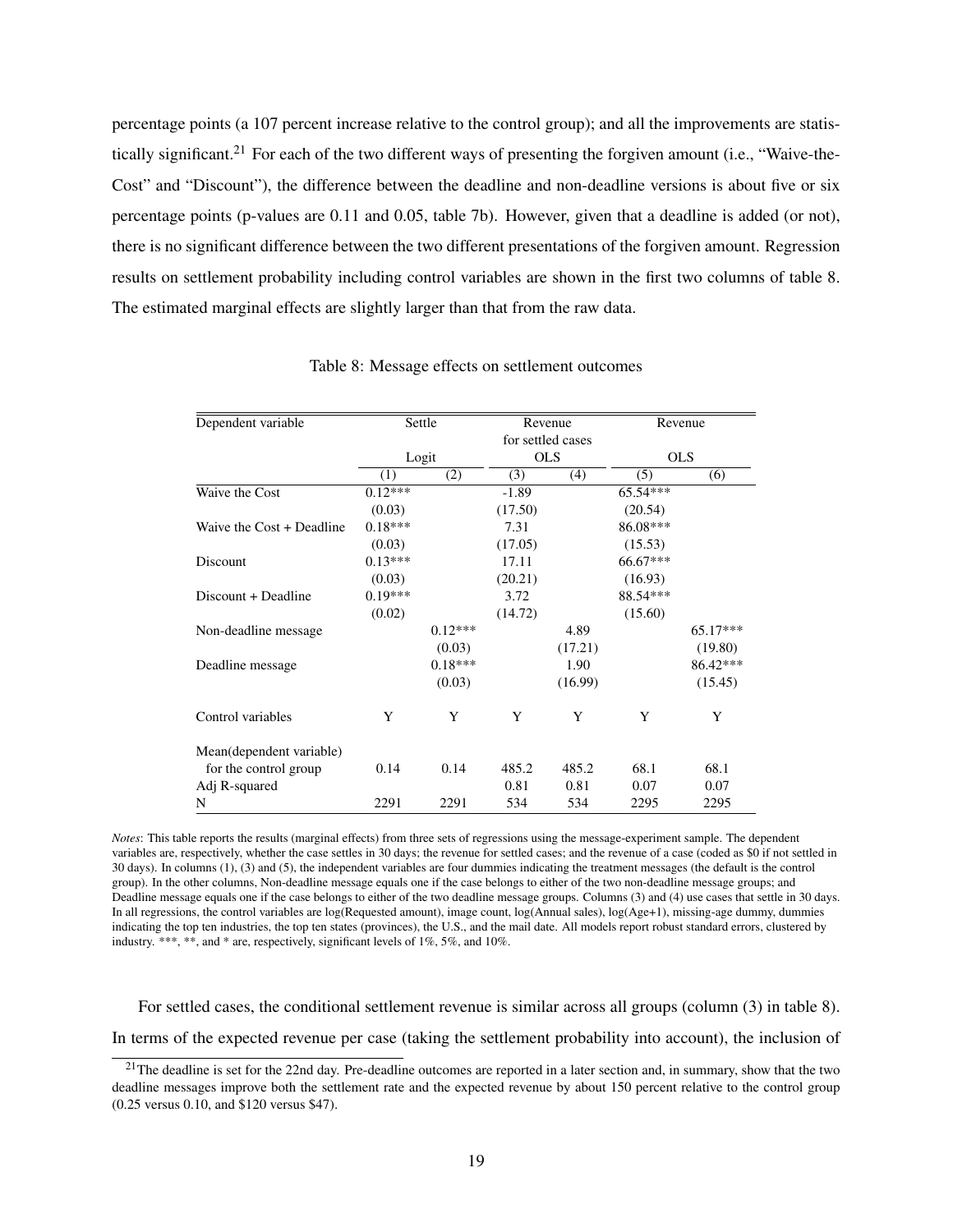a non-deadline message increases expected revenue by \$65, while a deadline message increases expected revenue by \$86 (columns (5) and (6) in table 8).

Figure 3 contrasts the large positive effects of the treatment messages with the small price effect from the pricing experiment. The comparison pools the two non-deadline messages together and the two deadline messages together. The baseline group in both experiments (normalized at 0) adds no additional charge to recover enforcement costs, and does not include any extra message. As shown previously, Figure 3a illustrates that the effect of a substantial reduction in the requested amount results in a small difference in the settlement probability, while the effect of including these messages is large and positive. Figure 3b provides the comparison for expected revenue. Although the estimates are obtained from different samples, the two sample periods are close in time, and the settlement rates of the baseline group in the two experiments are not statistically different from each other (0.156 vs. 0.141 with a p-value of 0.44).



Figure 3: Comparing the price and message effects

*Notes*: This figure compares the marginal effects on the 30-day settlement probability and the expected revenue of the High Price dummy estimated from observations in the pricing experiment to that of the non-deadline message dummy and the deadline message dummy estimated from the message-experiment sample. The baseline group in both samples (normalized at 0) adds no additional charge to recover enforcement cost, and does not include any extra message. Refer to tables 6 and 8 for the regression results.

The rest of this section examines the effects of the messages for different subsamples. We focus on the settlement probability because the requested amount is the same across different groups given the same use category and the revenue collected per settled case does not differ significantly across groups. Thus, the effects on expected revenue remain consistent with those for the settlement probability.

#### Comparing the non-deadline messages to the control for different subsamples

Overall, the results show that the effect of a non-deadline message is relatively flat across different subsamples, both across firm size and the relative size of the forgiven amount. Figure 4a shows that, relative to the control, adding a non-deadline message has an effect of at least seven percentage points for all firms,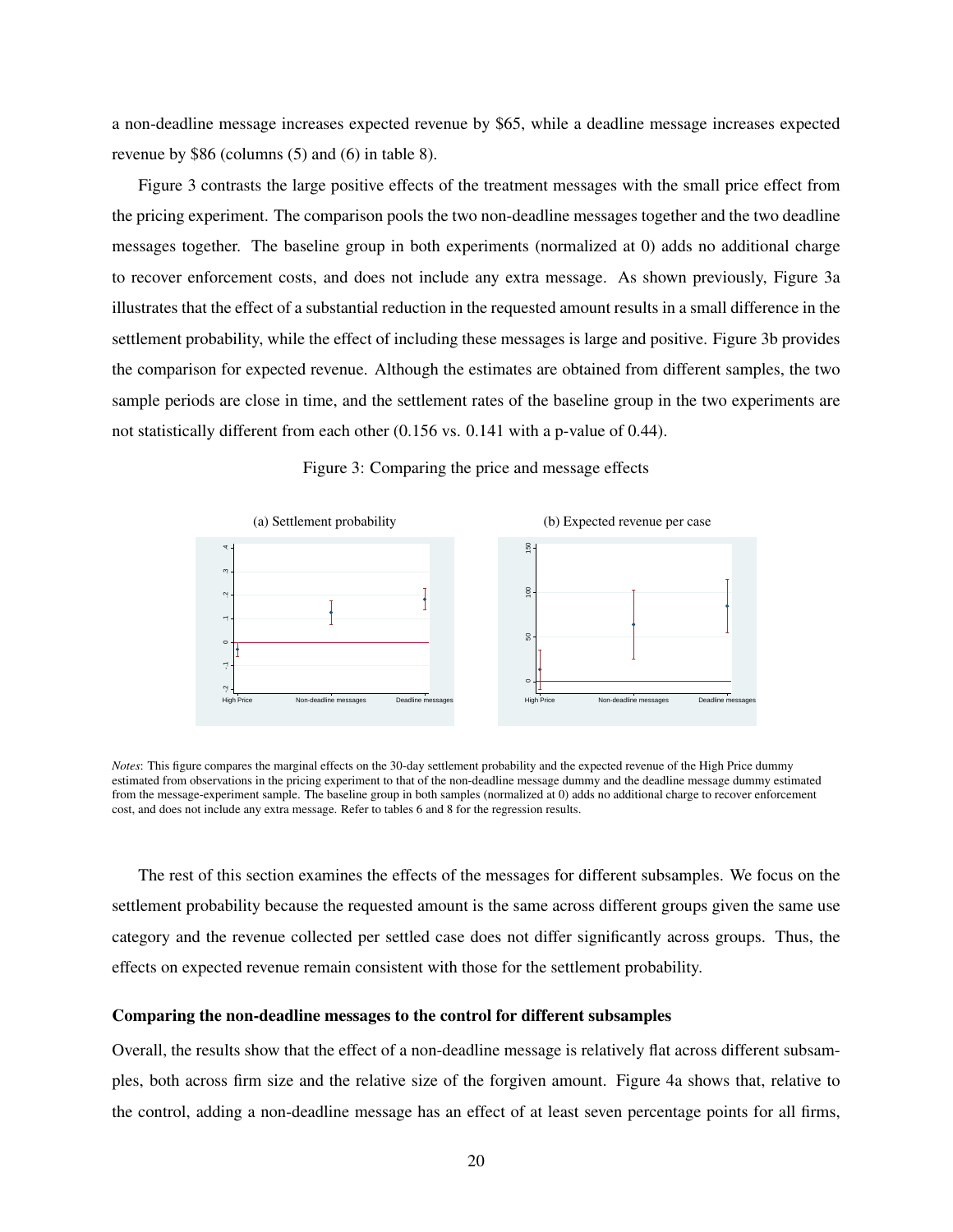except those in the third quintile of the firm size distribution.<sup>22</sup> Compared to the firms in the first quintile, the message effect for larger firms is not statistically different, except for the firms in the top quintile, where it is 14 percentage points larger (p-value of the difference is 0.008).



Figure 4: Effects of a non-deadline message on settlement probability for different subsamples

*Notes*: This figure plots the marginal effect of the dummy variable that equals one if the case belongs to either of the two non-deadline message groups (the baseline is the control group) on the 30-day settlement probability. Q1 are the smallest firms and Q5 the largest. Reported bands reflect 95% confidence intervals.

Recall that the forgiven amount is a uniform \$400 per image, while the licensing fee varies from \$380 to \$825 per image. Figure 4b shows that the effect of a non-deadline message is large and statistically significant, regardless of the proportion of the forgiven amount relative to the requested amount. The differences in the effects between different ranges are small and not statistically different from zero.

#### Comparing messages with and without a deadline for different subsamples

We evaluate the impact of adding a deadline after which the price-reduction offer expires by comparing outcomes for the groups with and without a deadline, holding the rest of the message fixed.<sup>23</sup> The deadline is set for the 22nd day after the first letter is mailed. In practice, the Agency did not take action immediately after the deadline; nor did it increase the requested amount in subsequent letters. Thus, we focus on the 22-day outcome to provide the cleanest comparison.

For an average case, the addition of a deadline increases the 22-day settlement likelihood by 5.4 per-

<sup>&</sup>lt;sup>22</sup>The figure is based on logit regression results that use cases in the control group and the two non-deadline message treatment groups. The regression includes the interaction terms between the treatment indicator (which equals one if the case belongs to either of the two non-deadline message groups and zero if it belongs to the control group) and firm-size quintile indicators. The results are reported in table A3 in the Online Appendix. A linear probability model with the interaction terms produces similar results.

 $23$ Note that this may underestimate the stand-alone effect of adding a deadline because infringers may be already motivated by the rest of the message to settle. One could alternatively create a second control group in which a deadline alone is added to the control letter.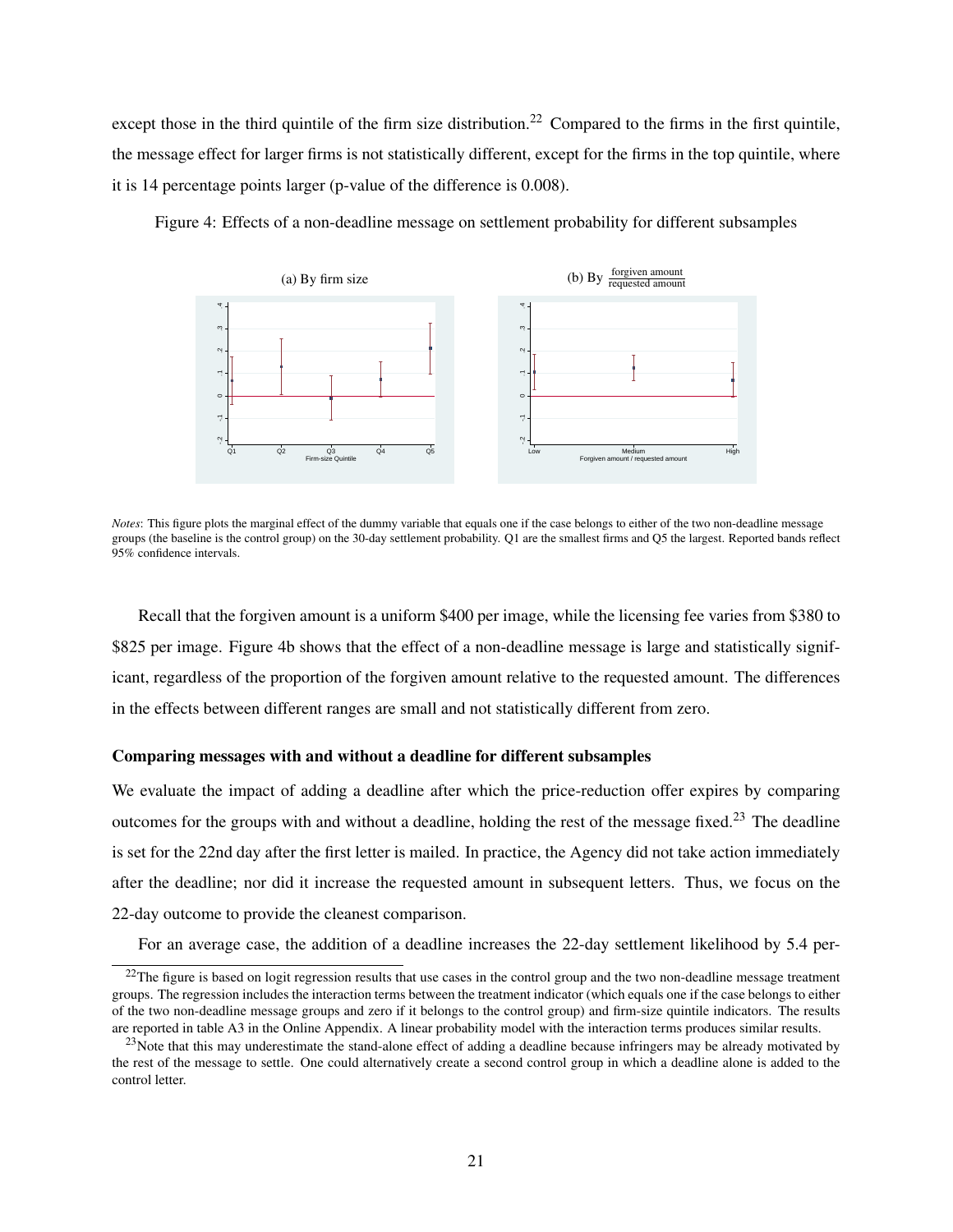centage points (the p-value is  $0.007$ ).<sup>24</sup> This effect, however, differs among subsamples. The effect of a deadline on pre-deadline settlement probability is positive (roughly ten percentage points) for smaller firms in the lowest three quintiles, but not for larger firms in the top two quintiles (figure 5a). The effects of including a deadline for firms in the second and the third quintiles are statistically indistinguishable from the first quintile, while effects for the fourth and fifth quintiles are significantly smaller (differences of ten and eleven percentage points, p-values 0.069 and 0.051).

Figure 5: Effect of a deadline on pre-deadline (22-day) settlement probability for different subsamples



*Notes*: This figure plots the marginal effects of a dummy that equals one if the case belongs to either of the two deadline message groups on the pre-deadline (22-day) settlement probability, holding the rest of the message constant. The baseline are cases belonging to either of the two non-deadline message groups. Refer to table A4 in the Online Appendix for the regression results. Q1 are the smallest firms and Q5 the largest.

Adding a deadline is significantly more effective when the potential future price increase is larger relative to the requested amount (figure 5b). For cases with the highest ratios, the pre-deadline settlement rate increases by more than ten percentage points (p-value of 0.0024) relative to the non-deadline messages; and the effect of a deadline is significantly different from that for cases with the lowest ratio (p-value of the difference is 0.002). To summarize, the addition of a deadline is not effective for the largest firms, and firms, on average, pay attention to the relative size of the potential price increase.<sup>25</sup>

<sup>&</sup>lt;sup>24</sup>The regressions use cases from the four treatment groups of the message experiment. A 'deadline' indicator is used for cases from either of the two deadline message groups versus those from either of the two non-deadline groups. Refer to table A4 in the Online Appendix for the regression results. A linear probability model with the interaction terms produces similar results.

<sup>&</sup>lt;sup>25</sup>An empirical regularity in the bargaining literature with a deadline is that the agreement is delayed until the very last minute before the deadline (e.g.,Roth et al. (1988)). Two types of strategic incentives may give rise to such a clustering-around-the-deadline phenomenon. One is that, by delaying until the last minute, bargainers try to get into the position of the proposer in an ultimatum game (e.g., Ma and Manove (1993)); and the other is that, with incomplete information, bargainers in a stronger position would want to delay to signal their type (e.g., Spier (1992)). In our data, however, we do not observe that settlement clusters around the 22nd day, possibly because, unlike sharp-termination games in lab experiments or a fixed trial date, the deadline in our setup is not a hard stop after which the opportunity of settlement disappears. Thus, the aforementioned strategic incentives may be too small to generate the clustering-around-the-deadline phenomenon.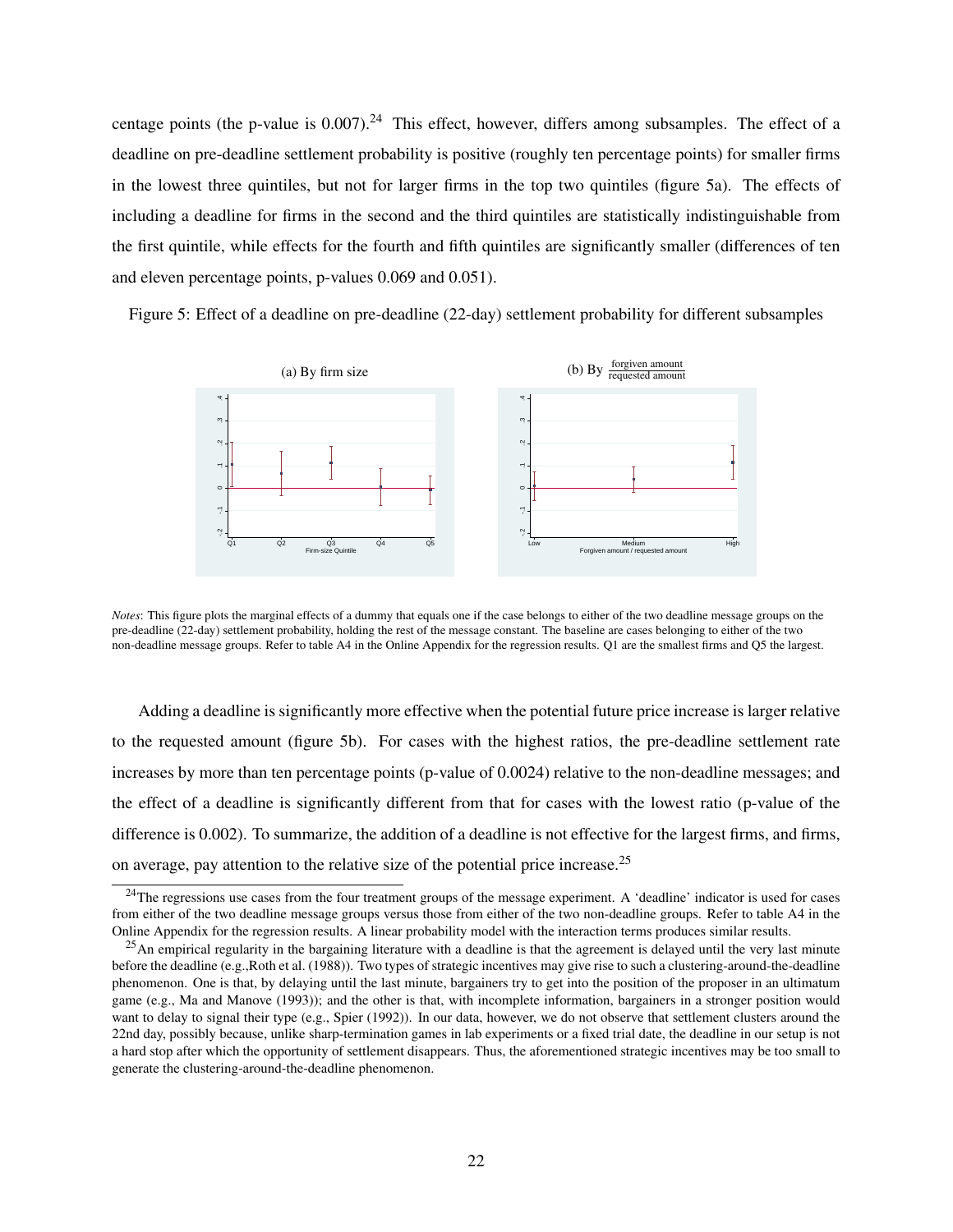#### Comparing the two non-deadline messages for different subsamples

The two different messages present the price reduction as either 'Waiving the Cost' intended to cover enforcement costs, or as a 'Discount' on the average settlement offer. As shown previously, for an average case, the two messages do not perform differently from each other in the first 30 days. Regression results for different subsamples also show that the 30-day outcomes of the two groups are statistically similar, regardless of firm size or the ratio between the forgiven and requested amounts.<sup>26</sup>

## 5 Discussion

#### 5.1 Plausible explanations

These results show a sharp contrast between the small effect of reducing the settlement offer and the large effect from changing the communication messages, which is isolated due to experimental separation of the two changes. We propose two mechanisms that, taken together, help to explain our findings. First, we propose a simple rational model in which the infringer begins with limited information about what may happen if he does not settle immediately. These beliefs are exogenously influenced by the experiments' price reduction or messaging information. This simple model is sufficient to capture the average results of both experiments, and to potentially explain some of the results by different subsamples. The second mechanism examines the treatment messages' acknowledgment of possible unintentionality. This acknowledgment may change the mindset of some infringers away from treating the infringement as a legal matter. This, in turn, may encourage more collaborative outcomes, if the monetary stakes are not large.

#### Belief-updating mechanism

We first present a single-agent decision model in which the infringer has three choices: settle now, settle later, or do not settle. Consider the infringer's utility as:

$$
U = \begin{cases}\n-p_1 - \varepsilon_1 & \text{if settle now} \\
-p_2 - \varepsilon_2 & \text{if settle later} \\
-C(p_2) & \text{if not settle}\n\end{cases}
$$
\n(1)

where  $p_1$  is the payment if the infringer settles now;  $p_2$  is what the infringer expects to pay for delayed settlement; and  $C(p_2)$  is the expected cost from not settling.<sup>27</sup> Importantly, we assume that  $C(p_2)$  is a

<sup>&</sup>lt;sup>26</sup>Refer to table A5 in the Online Appendix for the regression results. We focus on the non-deadline messages because a deadline may interact differently with the different messages, and we do not have a good prior for the direction of these interaction effects. A comparison between the two deadline messages yields similar results for the 30-day outcome.

 $^{27}$ For simplicity, we abstract from negotiation, which is not essential to illustrate the mechanism.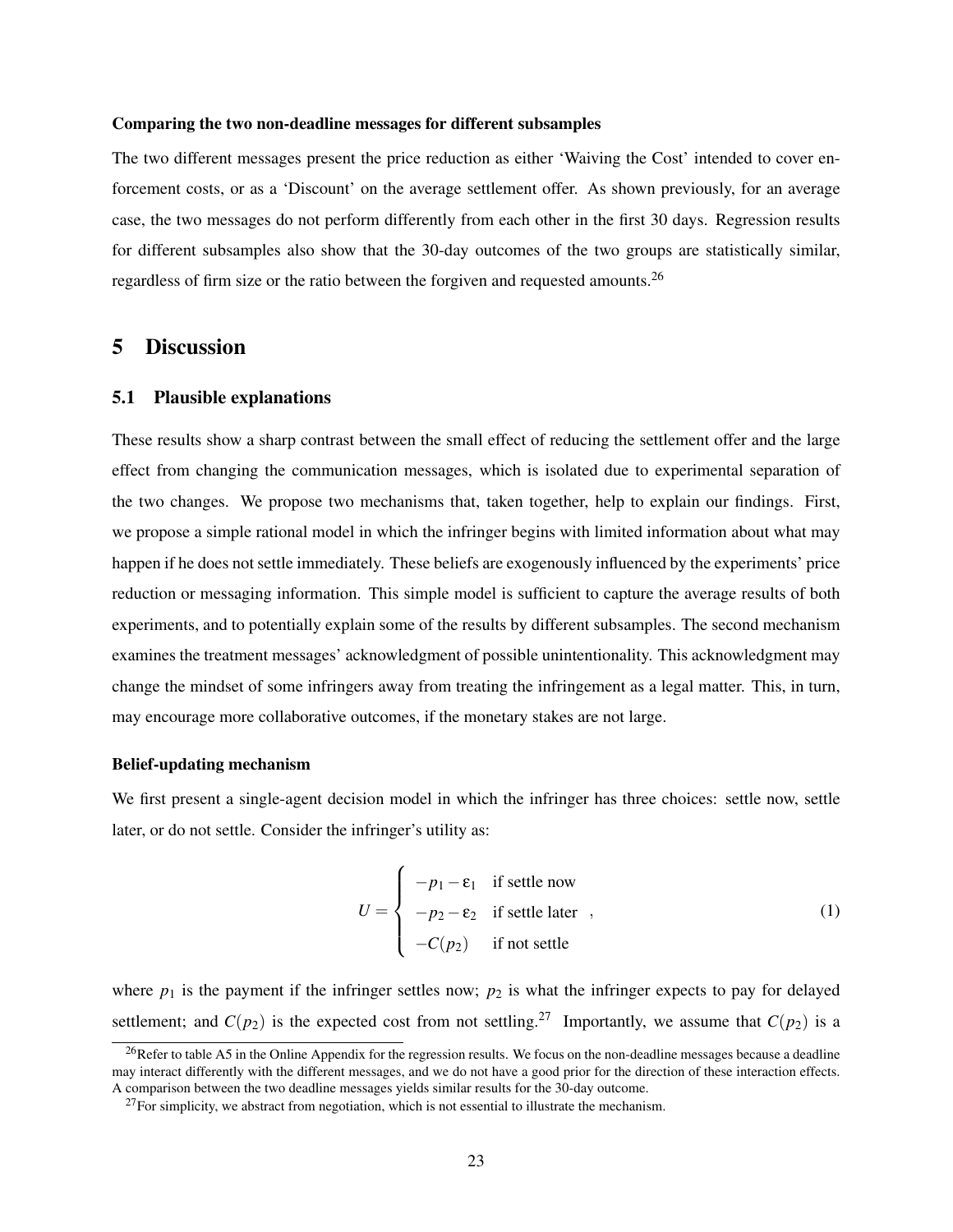positive function of  $p_2$  because the Agency is more likely to escalate higher-valued disputes.<sup>28</sup> Intuitively, the commercial value of the goods is positively correlated with price, and especially with the price associated with delayed settlement.  $\varepsilon_1$  and  $\varepsilon_2$  are independently distributed, mean zero exogenous shocks that affect the infringer's willingness to settle in the two periods (with cumulative distribution *F* and density *f*).

This defines the probability of settling now as

$$
Pr(\text{Settle now}) = Pr(-p_1 - \varepsilon_1 \ge -p_2 - \varepsilon_2, -p_1 - \varepsilon_1 \ge -C(p_2)).
$$
\n<sup>(2)</sup>

In the pricing experiment, there is only one price for infringers in each group. To obtain the expected treatment effect of a higher settlement offer, let  $p_1 = p_2$ , and take the derivative of Pr(Settle now) with respect to  $p_1$ ; that is,

$$
\frac{\partial \Pr(\text{Settle now})}{\partial p_1} = (1 - F(C(p_1) - p_1)) f(C(p_1) - p_1) (C'(p_1) - 1). \tag{3}
$$

By this definition (equation (3)), a higher settlement offer generates two effects that respectively decrease and increase settlement probability. These effects offset each other and, thus, may explain why a substantial reduction in price generates only a small difference in the observed settlement rate. On one hand, a 'direct price' effect may increase the settlement probability when the settlement offer is lower, due to the disutility of paying (i.e., the demand for settling is downward-sloping). On the other hand, a higher price may suggest a greater 'threat' of escalating enforcement (that is,  $C'(p_1) > 0$ ), discouraging settlement when the requested amount is lower.

The message experiment can be represented in this model by assuming that all four treatment groups have the same  $p_1$  as the control group, and that knowledge of the Agency's \$400 higher recoupable revenue (informed by the treatment messages) can be encoded as a higher  $p_2$ <sup>29</sup> We can then derive the effect of the messages by taking the derivative of Pr(Settle now) with respect to  $p_2$ :

$$
\frac{\partial \Pr(\text{Settle now})}{\partial p_2} = \int_{-\infty}^{C(p_2)-p_1} f(-p_2 + p_1 + \varepsilon_1) f(\varepsilon_1) d\varepsilon_1 + (1 - F(C(p_2) - p_2)) f(C(p_2) - p_1) C'(p_2).
$$
\n(4)

Both terms in equation (4) are positive. Thus, in contrast to the pricing experiment, the direct price effect and

 $^{28}$ In patent litigation, Lanjouw and Schankerman (2001) show that the likelihood of litigation is higher when the stakes are higher, either because the commercial value of the patent is higher or because there is a greater incentive to establish a tougher reputation in a particular technology area.

 $^{29}$ Findings in the marketing literature show that placing a sale sign on an item is sufficient to increase demand for the item even without changing the actual price because consumers expect the prices to go up after the promotion period (e.g., Inman et al. (1990) and Anderson and Simester (1998)).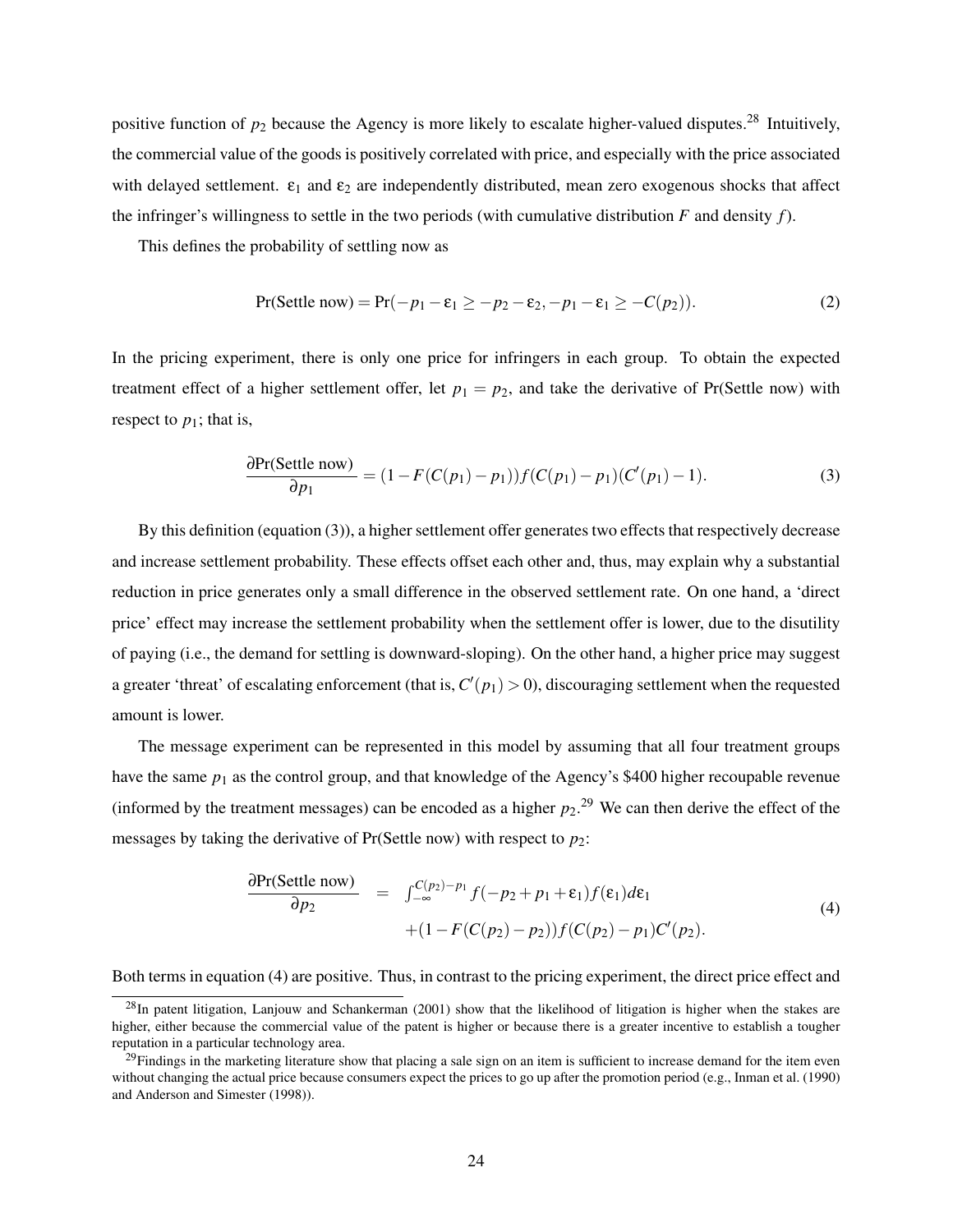the threat effect in the message experiment are synergistic (rather than oppositional) in making 'settling now' a more attractive option. Relative to the messages without a deadline, the two messages with a deadline yield a stronger effect by making both the inter-temporal price trade-off and the increased threat more explicit.

In addition to capturing average-case results, the model may also help to explain why the pure effect of including a deadline is greater when the infringing firms are smaller, and when the forgiven amount is larger relative to the requested amount (see figure 5). If larger firms are more price-inelastic than smaller firms, or do not change their beliefs about the potential risk of delaying payment, the difference resulted from including an explicit deadline will be small (as observed).<sup>30</sup> The monotonicity of the effect of a deadline with respect to the relative size of  $p_1$  and  $p_2$  is also intuitive, because the larger is the explicit increase in  $p_2$ , the greater is the price inducement to settle now, and the greater the potential threat. Recall that comparing the two non-deadline messages to the control group, however, shows that the effect is relatively flat across different subsamples (figure 4). This is consistent with (i) the price tradeoff implied by these non-deadline messages is non-explicit; and (ii) compared to the control group, these messages also contain the acknowledgement of possible unintentionality.

#### Collaborative mindset mechanism

The prevalence of unintentional infringement makes it plausible that the message's acknowledgement of possible unintentionality plays an important role in encouraging the infringers to collaborate. Table 9 summarizes the (self-reported) reasons for infringement, which are collected from correspondence records between the Agency and firms that made contact during the message experiment. The infringer claims to be unaware of any infringement (or to have obtained the image online thinking it free to use) in 43 percent of the cases. In 42 percent of the cases, an outside party is involved in designing the website.<sup>31</sup> In some cases, the firm uses a previously-licensed image outside the specified scope (4%) or uses an image without a required watermark or as a placeholder for the website (7%). Recognizing that the incentive to claim unawareness is strong, the extent of unintentional infringement still seems substantial. Table 9 also shows that this phenomenon is similar across infringers of all sizes. Thus, firms may feel confused and frustrated when faced with enforcement because they were not aware of the mistake.

At least two different sub-mechanisms may work to shift the infringer's frame of mind away from the calculation of legal risk as a result of the acknowledgement of possible unintentionality. First, this

<sup>&</sup>lt;sup>30</sup>For example, correspondence data from the Agency show that the larger is the infringing firm, the more likely it is that the person who contacts the Agency is an internal lawyer.

 $31$ We define third-party involvement to include cases for which either: (1) the party who contacts the Agency is a third-party designer, family member or friend (17%) or (2) the end-user claims that a third party designed the website (25%). It is possible that some family or friends make contact because they have a legal background. However, we group these calls with third-party designers because anecdotal evidence from the Agency suggests that friends and family who contact the Agency are usually involved with the website design.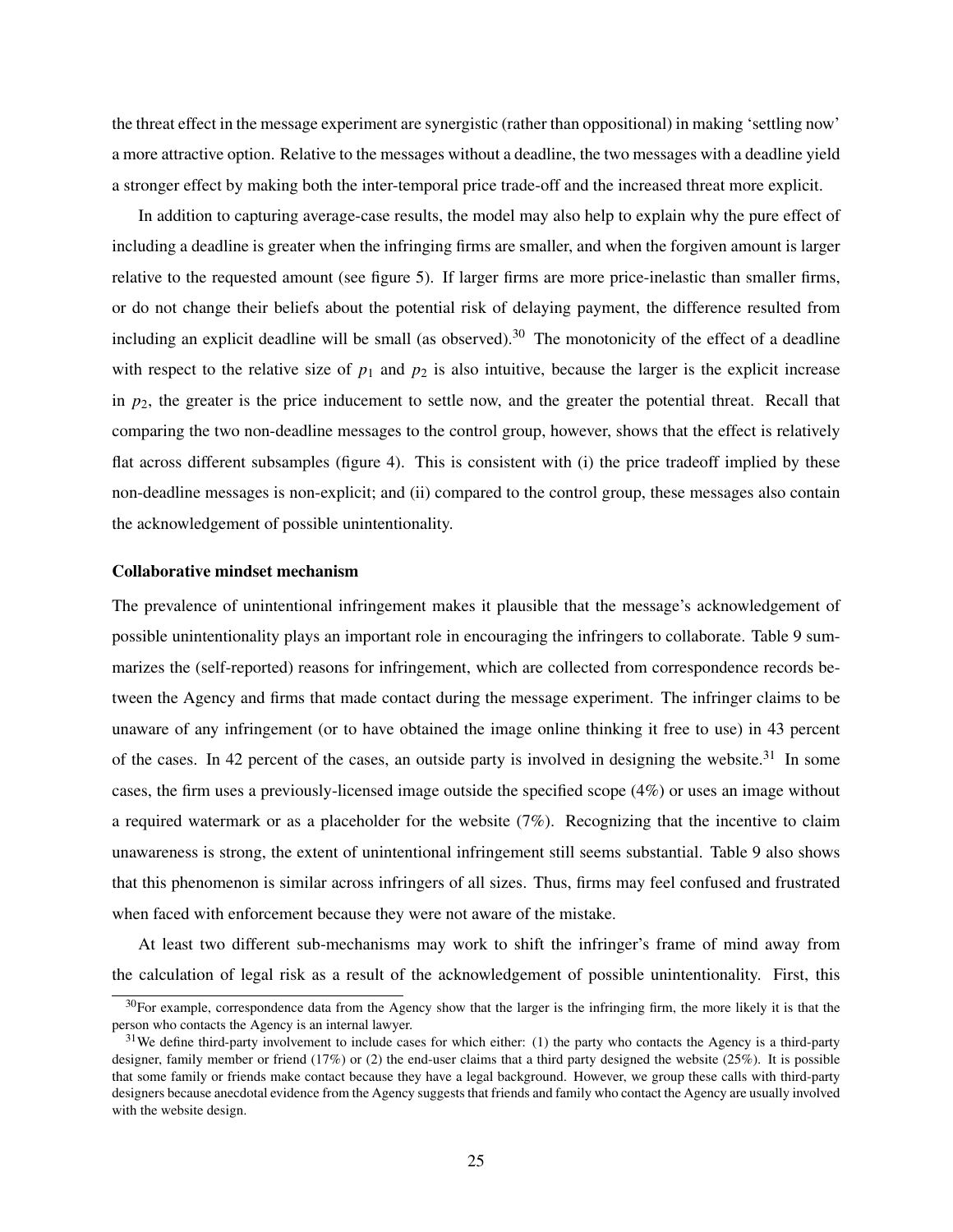| Infringer-size quintile | N   | Third-party | Unaware/obtain    | Improper use | Other   | Deny         |
|-------------------------|-----|-------------|-------------------|--------------|---------|--------------|
|                         |     | involved    | from the Internet | of license   | reasons | infringement |
|                         | 154 | 0.41        | 0.47              | 0.01         | 0.06    | 0.05         |
| 2                       | 168 | 0.42        | 0.43              | 0.01         | 0.05    | 0.08         |
| 3                       | 181 | 0.43        | 0.44              | 0.02         | 0.07    | 0.04         |
| $\overline{4}$          | 143 | 0.46        | 0.40              | 0.03         | 0.06    | 0.05         |
| 5                       | 176 | 0.37        | 0.45              | 0.09         | 0.07    | 0.02         |
| Total                   | 909 | 0.42        | 0.43              | 0.04         | 0.07    | 0.05         |
| Corr. with $log(sales)$ |     | $-0.04$     | 0.02              | 0.17         | $-0.02$ | $-0.06$      |
| p-value                 |     | (0.24)      | (0.67)            | 0.00         | (0.65)  | (0.07)       |

Table 9: (Self-reported) reason(s) for infringement

*Notes*: The data are taken from correspondence records between the Agency and firms in the message-experiment sample that contact the Agency. We include infringers that make contact at *any* time during the sample period, not just in the first 30 days. There is no significant difference in annual sales, age or the number of employees between infringers that make contact (about half of the cases) and those that either ignore the letters or settle without making contact. Twenty percent of the cases for which firms make contact do not contain enough information and, thus, are not used in the tabulation. Size quintiles are based on annual sales, with Q1 being the smallest firms and Q5 the largest.

acknowledgement may uphold the infringers' intrinsic motivation to pay, which is especially effective when the amount of the claim is small. The literature on tax compliance has similar findings. For example, Feld and Frey (2002a,b) argue that paying tax is quasi-voluntary and show that courteous treatment (i.e., a presumption of innocence) dampens tax evasion. Second, a less behavioral mechanism may exist in which the acknowledgement of unintentionality makes the settlement request letter conform more closely to other standard invoices. When firms have routines in place for paying bills or resolving disputes, this could provide a smoother path for processing payment instead of invoking a costly internal legal review.

### 5.2 Longer-term (120-day) outcomes

As explained previously, outcomes beyond 30 days may be influenced by follow-up letters sent to different groups of infringers by the Agency. The difference in the follow-up intensity is relatively small between the two price groups in the pricing experiment, and, thus, we evaluate the 120-day outcomes of the pricing experiment using the actual data without further adjustment. The results are consistent with the 30-day results. Removing the \$400 per-image charge results in a seven-percentage-point increase in the 120-day settlement probability, but the increase in the settlement probability is not enough to outweigh the decrease in revenue conditional on settlement (\$211). As a result, the expected revenue per case is statistically similar between the two groups (the lower-priced group generates \$11 less, but the p-value of the difference is 0.49).

The confounding problem of the Agency's follow-up letters, however, is likely to be severe for the message experiment because substantially more letters are sent for cases in the control group than in the treatment groups. For example, 42 percent of the control group received a FedEx letter after about 30 days,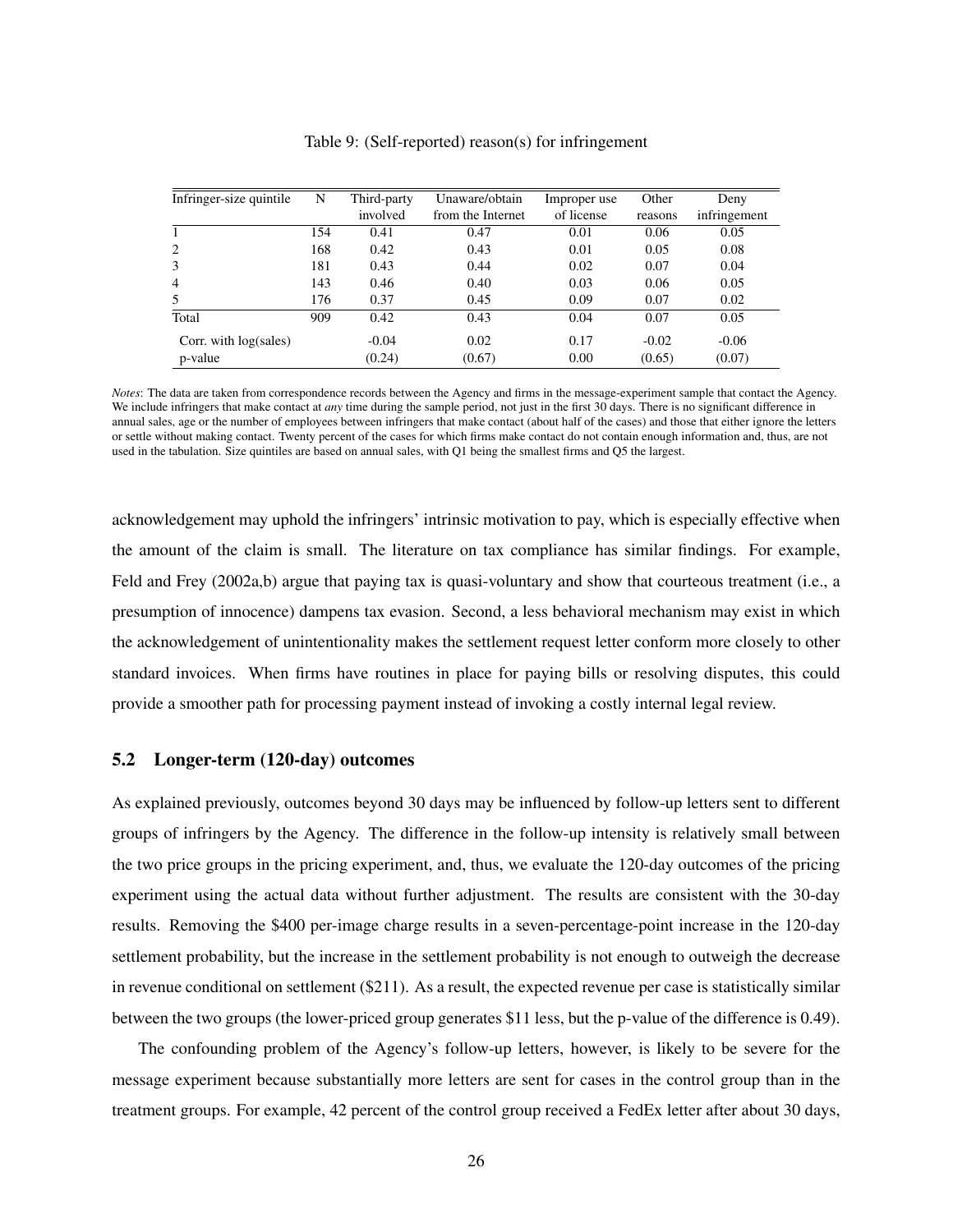while only 15 percent of the treatment groups did.<sup>32</sup> The settlement rate of the control group does catch up after 120 days. The timing of the start of the catchup (there is a discrete change in the slope of the cumulative settlement probability for the control group but not for the treatment groups) is after about 40 days, consistent with the firms responding to follow-up letters.

Given the available information, we bound the 120-day effect of the messages, using the actual difference as the lower bound and the 30-day difference as the upper bound, assuming that the short-run effect is persistent. The results (reported in table A8b in the Online Appendix) show that the two messages that do not impose a deadline perform similarly to the control group after 120 days, while the two messages that impose a deadline yield a settlement rate that is 3.4 percentage points higher than the control (p-value is 0.20). Combining these actual differences with the 30-day estimates, the 120-day effect of the non-deadline messages is estimated to be between 0 and ten percentage points, representing a 0-25 percent increase relative to the control group. The 120-day effect of the two deadline messages is bounded between 3.4 and 15 percentage points (an increase of 8.5-37.4 percent relative to the control).

## 5.3 Effects on legal costs

Apart from increasing revenue for photographers, a higher settlement rate may also reduce the social costs of resolving disputes. We provide a back-of-the-envelope calculation of the difference in legal costs associated with escalating a case to an external law firm, which is attributable to the treatment messages. Very few cases end up in court, and we do not consider the potential savings from reduced litigation. In the message experiment, over a 120-day horizon, 50.5 percent of the cases in the control group and 45.8 percent in the treatment groups (pooled together) are sent to external law firms, and the difference is statistically significant (p-value is 0.052). Similar to the 120-day outcomes, the observed difference in the probability of using external law firms is likely to substantially under-estimate the effect of the messages because significantly more follow-up letters are sent to the control group. We use the actual difference of 4.6 percentage points as a lower-bound estimate and the raw-data difference in the 30-day settlement rate (12.4 percentage points) as an upper-bound estimate. Thus, the messages reduce the probability of escalating to external enforcement by roughly 9.1-25 percent.

The main law firm with which the Agency contracts in the U.S. uses the following fee structure (reported with all details disguised for confidentiality). The Agency pays a fixed fee (\$*a*) for each case sent. The law firm typically adds an attorney fee of \$*c* in the requested amount from infringers and deducts this amount

 $32$ In addition, table A9 in the Online Appendix reports that 82 percent of the control group received a standard second letter (also about 30 days after the first letter), while 64-72 percent in the treatment groups did. Finally, 14 percent of the control group received an additional email reminder (about two months after the first letter), while none of the cases in the four treatment groups did.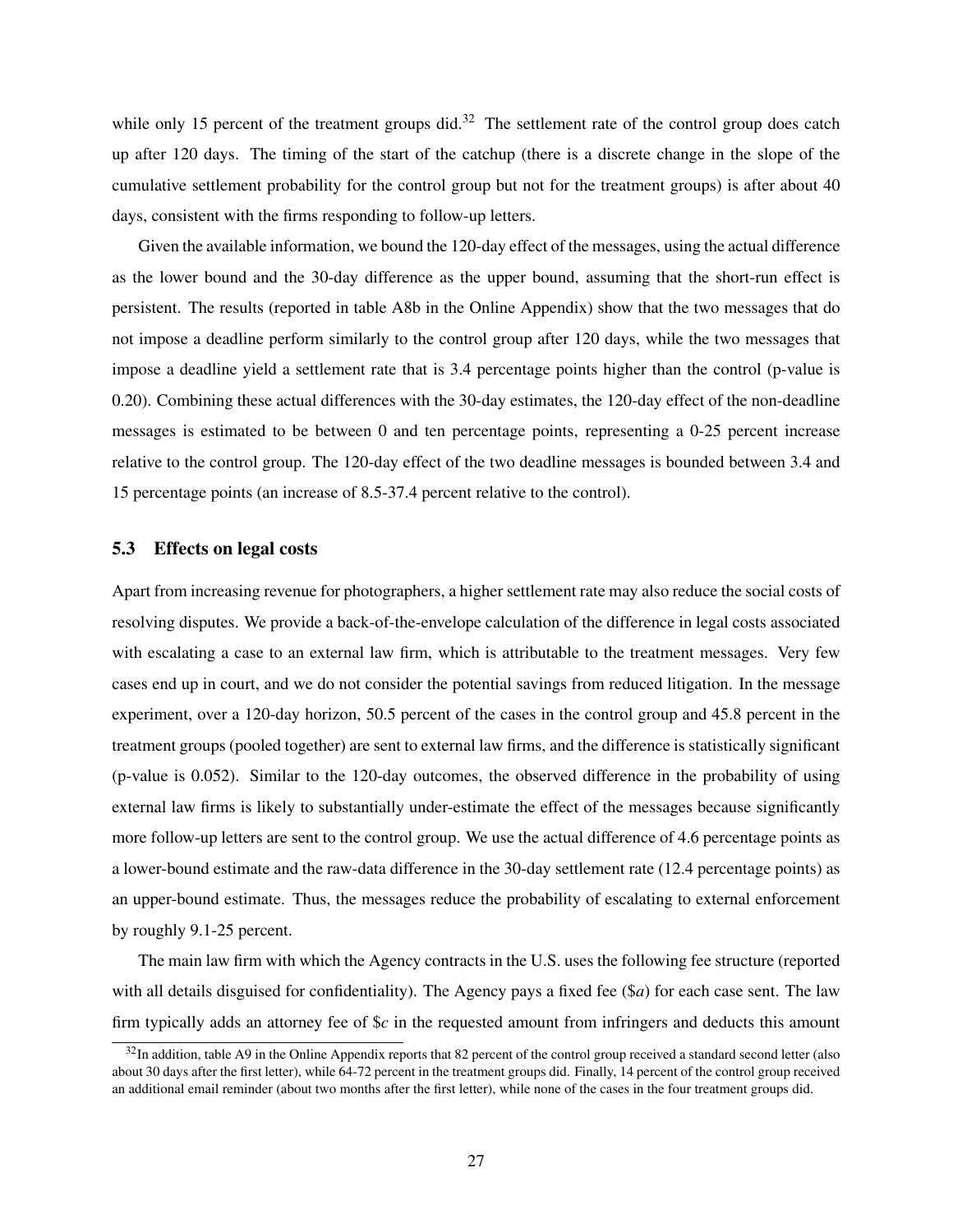from the collected revenue for a settled case. Furthermore, the Agency also pays a contingency fee of *b* percent of the remaining collected revenue for a settled case.<sup>33</sup> Using this fee structure to approximate legal costs, we first calculate a settlement rate for cases sent to external law firms (*d* percent) based on historical data, consisting of infringement cases in 2011-2013, provided to us by the Agency.<sup>34</sup> Next, we assume that the average revenue (after deducting the attorney fee \$*c*) for settled case is the same as for cases settled within 30 days of the message experiment (\$505). Finally, we assume that infringers hire legal counsels for twenty percent of the cases and that their attorney fee is also \$*c* per case.<sup>35</sup>

|                                                                                       | Lower bound    | Upper bound    |
|---------------------------------------------------------------------------------------|----------------|----------------|
| Panel 1: Assumptions                                                                  |                |                |
| Number of cases                                                                       | 1.000          | 1.000          |
| Difference in the number of cases sent to external law firms                          | 46             | 124            |
| between the control and the treatment groups                                          |                |                |
| Contractual terms by the Agency's law firm:                                           |                |                |
| Fixed fee per case sent                                                               | $\mathcal{S}a$ | $\$a$          |
| Attorney fee deducted from the collected revenue of a settled case                    | $\mathcal{S}c$ | $\mathcal{S}c$ |
| Contingency fee based on remaining revenue of a settled case (after deducting $\&c$ ) | $b\%$          | $b\%$          |
| Settlement rate for cases sent to external law firms                                  | $d\%$          | $d\%$          |
| Average revenue per settled case after deducting the attorney fee $c$                 | 505            | 505            |
| Percentage of infringers obtaining legal service                                      | 0.2            | 0.2            |
| Attorney fee per case charged by the infringers' lawyers                              | $\mathcal{S}c$ | $\mathcal{S}c$ |
| Panel 2: Results                                                                      |                |                |
| Savings for the Agency (fixed and contingency fees)                                   | \$866.5        | \$2,335        |
| Savings for the infringing firms                                                      | \$4,347        | \$11,718       |
| Total savings in legal costs                                                          | \$5,214        | \$14,053       |

Table 10: A rough calculation of savings in legal costs

*Notes*: This table presents a calculation of savings in the legal costs, relative to the control group, due to the treatment messages for the population of cases in the message experiment. Take the upper-bound estimate for example. The savings for the Agency consist of (1) fixed fees ( $124 \times \$a$ ), and (2) contingency fees ( $124 \times d\% \times $505 \times b\%$ ). The savings for the infringing firms consist of (1) the attorney fees for firms that employ legal counsel ( $124 \times 20\% \times$  \$*c*) and (2) attorney fees requested by the Agency's law firm for firms that settle ( $124 \times d\% \times$  \$*c*).

For each 1,000 cases in the U.S. and Canada, the savings in legal costs are approximately \$866-\$2,335 for the Agency and \$4,347-\$11,718 for infringing firms (table 10). Total in-house enforcement revenue (revenue obtained without the use of external law firms) per thousand cases for the control group in the message experiment is \$192,000. Thus, savings in total legal costs are between 2.7 and 7.3 percent of the Agency's in-house enforcement revenue. This may, in fact, underestimate the total savings in social costs due to additional factors, such as the opportunity cost of time and the psychological costs of stress for both

 $33$ We observe the actual numbers and use them for all calculations in table 10, but are not allowed to report them separately.

 $34$ We use historical data for these statistics because enforcement through external law firms typically takes a long time, and the time frame of our experimental sample is not long enough to capture all associated outcomes.

<sup>&</sup>lt;sup>35</sup>We do not have information about the percentage of infringers that employ legal counsel after the Agency moves a case to an external law firm. The correspondence records between the Agency and firms that made contact show that, at the in-house enforcement stage, infringing firms are already employing external legal counsel eight percent of the time. Once the Agency escalates the case to outside law firms, we expect the percentage to be higher.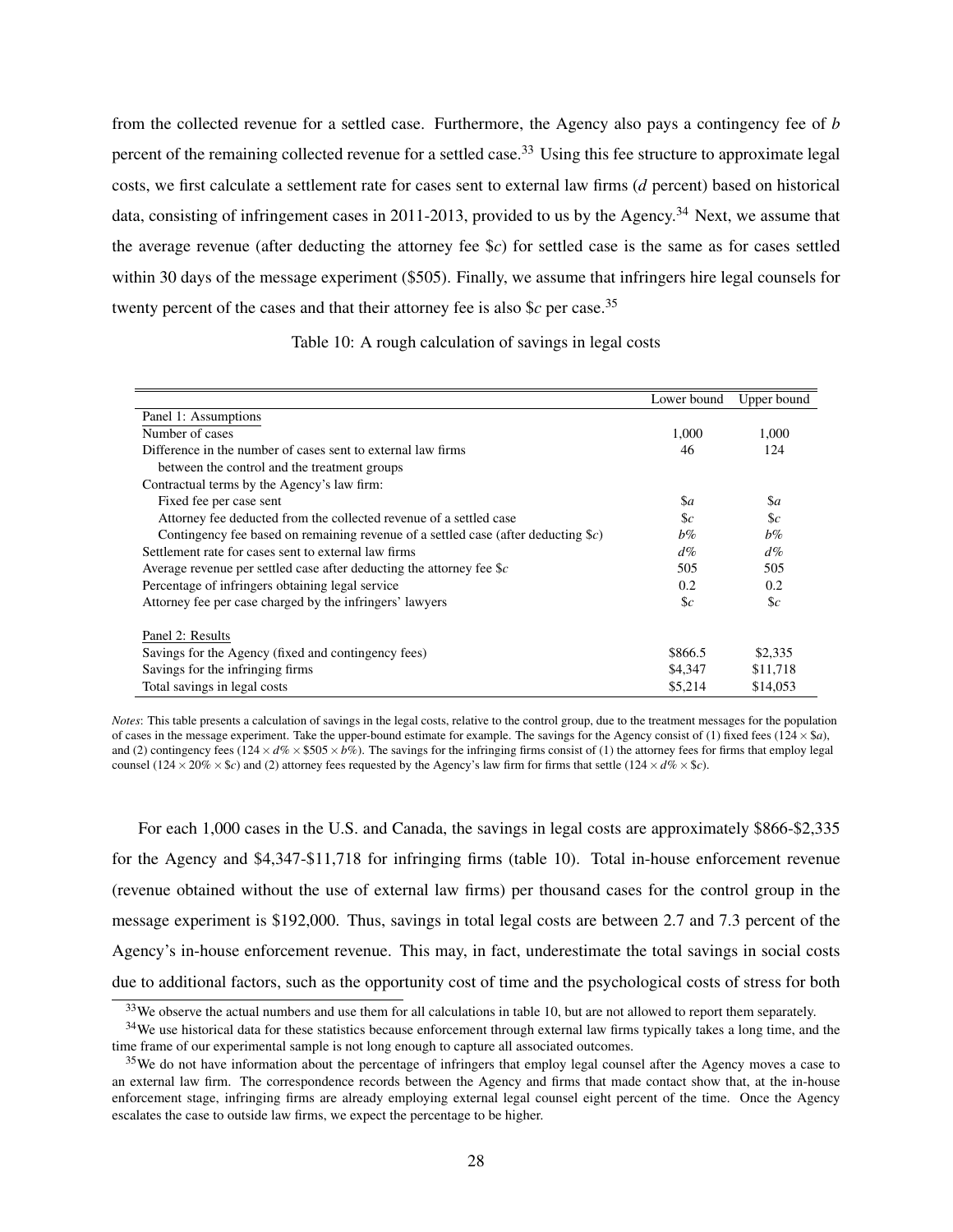parties from being entangled in prolonged disputes.

## 6 Conclusion

We study the effects of different enforcement methods on settlement outcomes for instances of copyright infringement by businesses. We use a novel, proprietary dataset generated from two large-scale field experiments run by a leading stock-photography agency. The experimental design avoids the confounding effects often encountered during real price changes, and we find that, on average, a substantial reduction in the requested amount alone generates only a small increase in the settlement probability. In contrast, given the same lower requested amount, the addition of a message that informs infringers of the price reduction and acknowledges the possibility of unintentional infringement has a large positive effect on settlement. In addition, including a deadline further improves the settlement rate. Beyond generating higher revenues for copyright owners, the higher settlement rate resulting from the messages also substantially reduces the social costs of dispute resolution.

Our results suggest that, when disputes are likely to be the result of inadvertent mistakes, proactive acknowledgment of this possibility may encourage collaborative outcomes (at least when the monetary stakes are small). This result may be generalized to other similar contexts. Given the representativeness of the firms in our data, the effects that we document for digital images are likely to generalize to other types of copyrighted materials used by businesses, such as videos, music, and designs. For consumer piracy, many contexts studied by the existing literature typically involve willful infringement (e.g., repeat file-sharers of music and movies). There are, however, areas in which potential infringers are unfamiliar with their legal obligations. An interesting example is the increasing use of 3D printing: many people download designs from the Internet without being aware of its illegality (Depoorter (2014)). Beyond copyright, inadvertent mistakes due to forgetfulness, disorganization, and limited awareness could also result in conflicts in a wide variety of contexts that may be mitigable using such strategies.

More generally, our results also highlight the fact that communication can have an important impact on economic outcomes in some situations. Existing evidence from the lab and field are primarily based on individuals (see, e.g., Roth and Murnighan (1982) on the role of information in bargaining games; DellaVigna and Gentzkow (2010) for a survey of studies on persuasive communication in a variety of contexts; and Thaler and Sunstein (2008)). Our study shows that these interventions can also influence firms. In this sense, it provides a small but important step towards deepening our understanding of these types of mechanisms beyond individual consumers in the broader economy.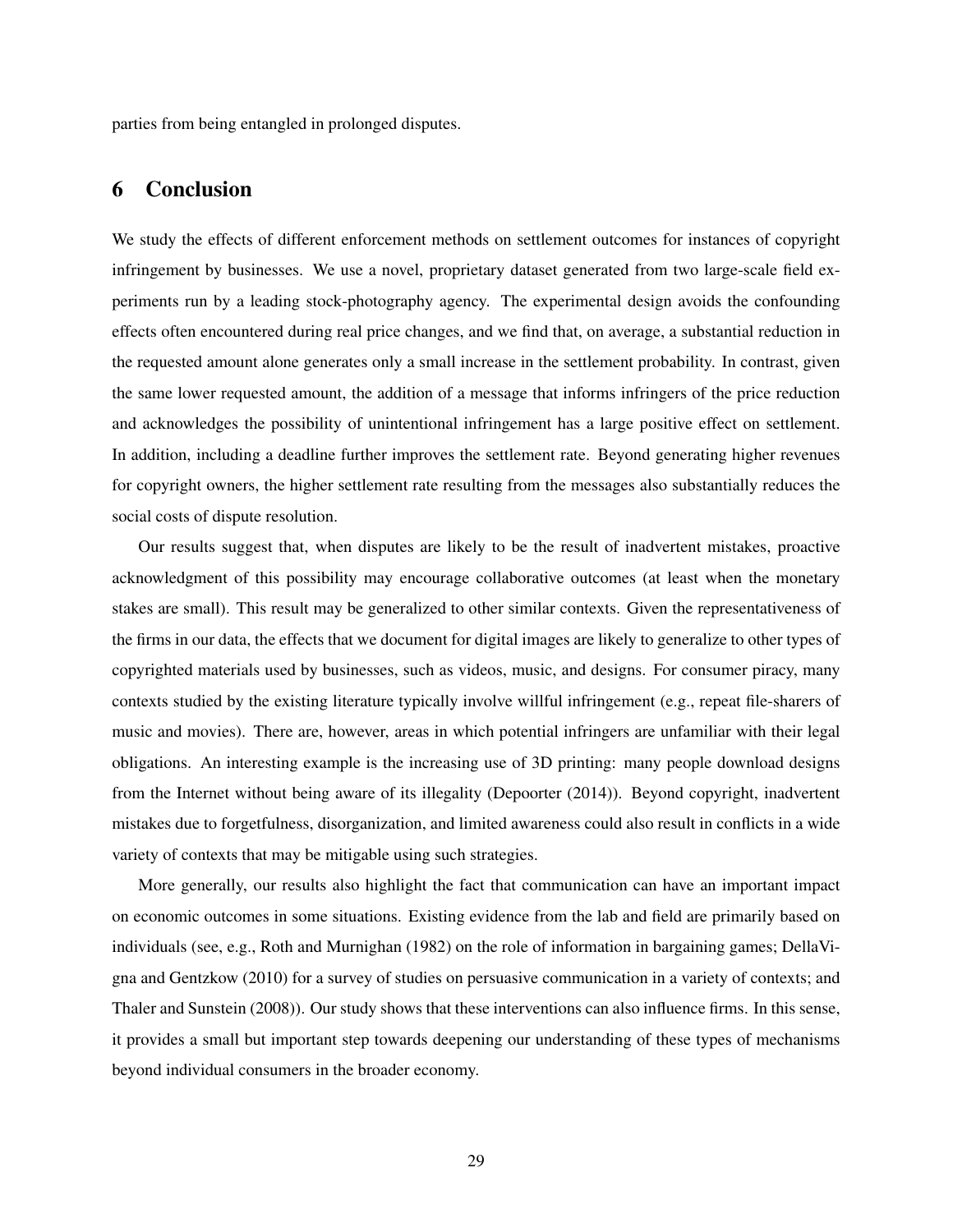## References

- Anderson, E. and D. Simester (1998). The role of sale signs. *Marketing Science 17*, 139–155.
- Babcock, L., G. Loewenstein, S. Issacharoff, and C. Camerer (1995). Biased judgments of fairness in bargaining. *American Economic Review 85*, 1337–1343.
- Bebchuk, L. (1984). Litigation and settlement under imperfect information. *RAND Journal of Economics 15*, 404–415.
- Bertrand, M., D. Karlan, S. Mullainathan, E. Shafir, and J. Zinman (2010). What's advertising content worth? evidence from a consumer credit marketing field experiment. *Quarterly Journal of Economics 125*, 263–306.
- Bessen, J. E., J. Ford, and M. J. Meurer (2011). The private and social costs of patent trolls. *Regulation 34*, 26–35.
- Bessen, J. E. and M. J. Meurer (2006, May). Patent Litigation with Endogenous Disputes. *American Economic Review 96*(2), 77–81.
- Bhattacharjee, S., R. D. Gopal, K. Lertwachara, and J. Marsden (2006). Impact of legal threats on individual behavior: An analysis of music industry actions and online music sharing. *Journal of Law and Economics 49*, 91–114.
- Cadena, X. and A. Schoar (2011). Remembering to pay? reminders vs. financial incentives for loan payments. Working paper.
- Cockburn, I. and M. MacGarvie (2009). Patents, thickets and the financing of early-stage firms: Evidence from the software industry. *Journal of Economics and Management Strategy 18*, 729–773.
- Cohen, L., U. Gurun, and S. D. Kominers (2014, August). Patent trolls: Evidence from targeted firms. HBS Working Paper 15-002.
- Cooter, R. and D. Rubinfeld (1989). Economic analysis of legal disputes and their resolution. *Journal of Economic Literature 27*, 1067–1097.
- Cooter, R. D., S. P. Marks, and R. Mnookin (1982). Bargaining in the shadow of the law: A testable model of strategic behavior. *Journal of Legal Studies 11*, 225–251.
- Danaher, B., M. Smith, R. Telang, and S. Chen (2014). The effect of graduated response anti-piracy laws on music sales: Evidence from a natural experiment in france. forthcoming in Journal of Industrial Economics.
- Danzon, P. M. and L. A. Lillard (1983). Settlement out of court: The disposition of medical malpractice claims. *Journal of Legal Studies 12*, 345–377.
- DeBriyn, J. (2012). Shedding light on copyright trolls: An analysis of mass copyright litigation in the age of statutory damages. *UCLA Entertainment Law Review 19*.
- DellaVigna, S. and M. Gentzkow (2010). Persuasion: Empirical evidence. *Annual Review of Economics 2*, 643–669.
- Depoorter, B. (2014). Intellectual property infringements & 3d printing: Decentralized piracy. *HASTINGS LAW JOURNAL 65*, 1483–1503.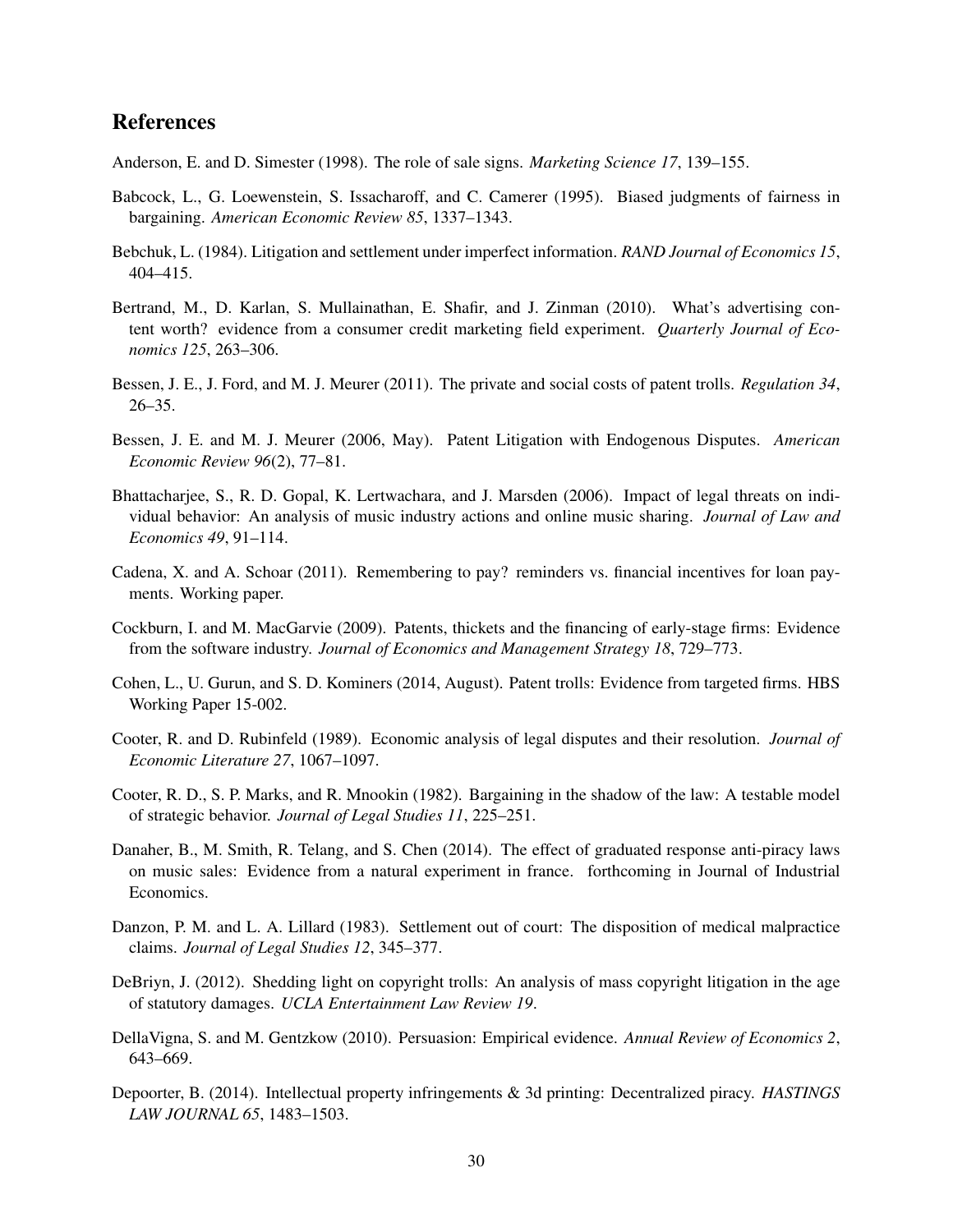- Eisenberg, T. and H. S. Farber (1997). The litigious plaintiff hypothesis: Case selection and resolution. *RAND Journal of Economics 28*, 92–112.
- Falk, A. (2007). Gift exchange in the field. *Econometrica 75*, 1501–1511.
- Feld, L. P. and B. S. Frey (2002a). The tax authority and the taxpayer: An explotary analysis.
- Feld, L. P. and B. S. Frey (2002b). Trust breeds trust: How taxpayers are treated. *Economics of Governance 3*, 87–99.
- Fellner, G., R. Sausgruber, and C. Traxler (2013). Testing enforcement strategies in the field: Threat, moral appeal and social information. *Journal of the European Economic Association 11*, 634–660.
- Fournier, G. M. and T. W. Zuehlke (1996). The timing of out-of-court settlements. *Rand Journal of Economics 27*, 310–321.
- Frey, B. S. and S. Meier (2004). Social comparison and pro-social behavior: Testing 'conditional cooperation' in a field experiments. *American Economic Review 94*, 1717–1722.
- Galasso, A., M. Schankerman, and C. Serrano (2013). Trading and enforcing patent rights. *RAND Journal of Economics 44*, 275–312.
- Glückler, J. and R. Panitz (2013). Survey of the global stock image market 2012. part i: Players, products, business. Technical report, Heidelberg: GSIM Research Group.
- Güth, W., R. Schmittberger, and B. Schwarze (1982). An experimental analysis of ultimatum bargaining. *Journal of Economic Behavior and Organization 3*, 367–388.
- Hall, B. and R. Ziedonis (2001). The patent paradox revisited: an empirical study of patenting in the us semiconductor industry, 1979-1995. *RAND Journal of Economics 32*, 101–128.
- Hallsworth, M., J. List, R. Metcalfe, and I. Vlaev (2014, March). The behavioralist as tax collector: Using natural field experiments to enhance tax compliance. Working Paper 20007, National Bureau of Economic Research.
- Inman, J. J., L. McAlister, and W. D. Hoyer (1990). Promotion signal: proxy for a price cut? *Journal of Consumer Research 17*, 74–81.
- Jolls, C., C. R. Sunstein, , and R. Thaler (1998). A behavioral approach to law and economics. *Stanford Law Review 50*, 1471–1550.
- Kahneman, D., J. L. Knetsch, and R. Thaler (1986). Fairness as a constraint on profit seeking: Entitlements in the market. *American Economic Review 76*, 728–741.
- Kahneman, D. and A. Tversky (1979). Prospect theory: An analysis of decision under risk. *Econometrica 47*, 263–291.
- Karlan, D., M. Morten, and J. Zinman (2015). A personal touch: Text messaging for loan repayment. NBER Working Paper No. 17952.
- Korobkin, R. and C. Guthrie (1994). Psychological barriers to litigation settlement: An experimental approach. *Michigan Law Review 93*, 107–192.
- Lanjouw, J. and M. Schankerman (2001). Characteristics of patent litigation: A window on competition. *RAND Journal of Economics 32*, 129–151.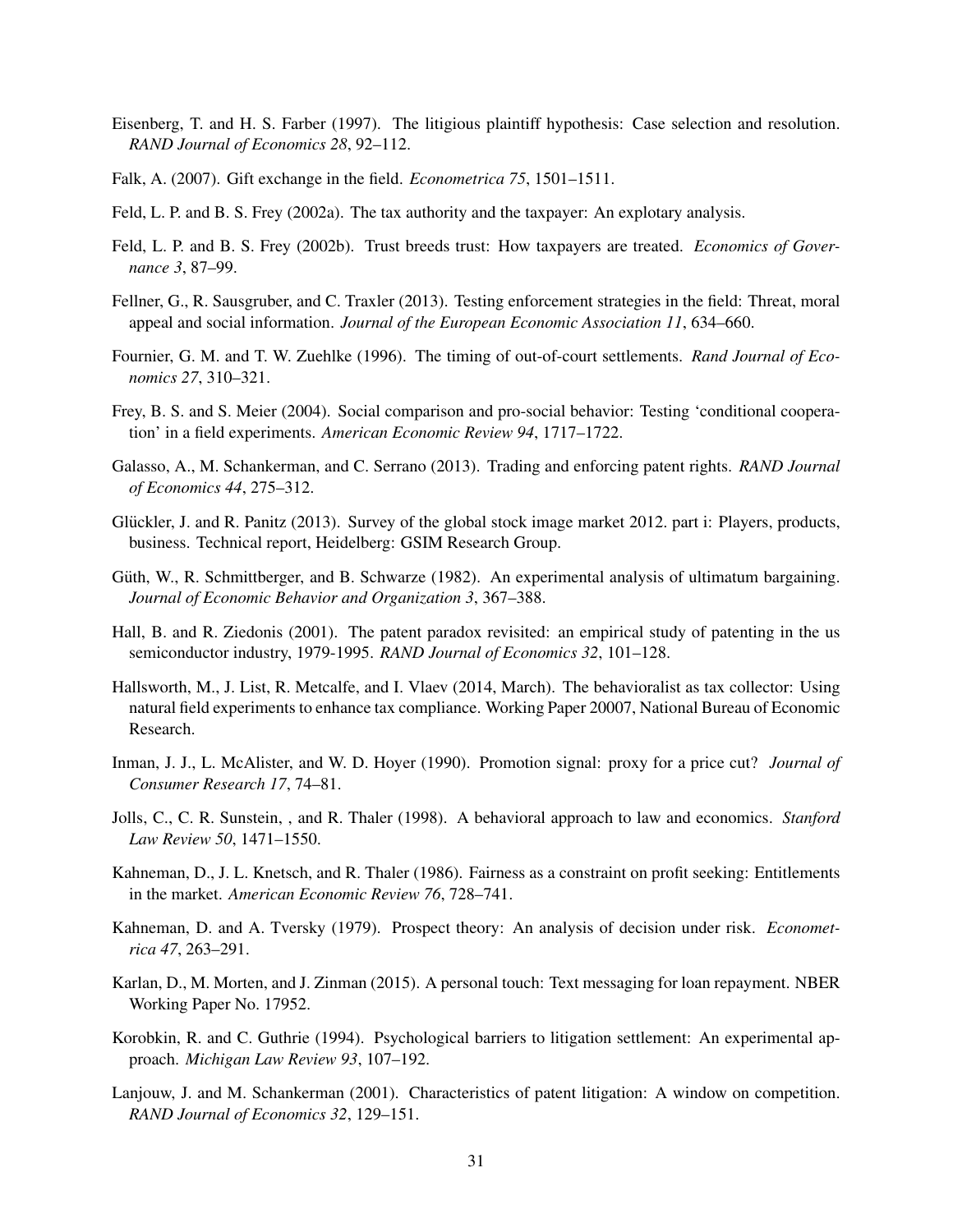- Lanjouw, J. O. and J. Lerner (1998). The enforcement of intellectual property rights: A survey of the empirical literature. *Annales d'conomie et de Statistique* (49/50), 223–246.
- Lanjouw, J. O. and M. Schankerman (2004). Protecting intellectual property rights: are small firms handicapped? *Journal of Law and Economics 47*, 45–74.
- Lantagne, S. (2004). The morality of mp3s: The failure of the recording industry's plan of attack. *Harvard Journal of Law & Technology 18*, 269–293.
- Loewenstein, G., S. Issacharoff, C. Camerer, and L. Babcock (1993). Self-serving assessments of fairness and pretrial bargaining. *The Journal of Legal Studies 22*, 135–159.
- Ma, C. and M. Manove (1993). Bargaining with deadlines and imperfect player control. *Econometrica 61*, 13131339.
- Meurer, M. (1989). The settlement of patent litigation. *RAND Journal of Economics 20*, 77–91.
- Perez-Truglia, R. and U. Troiano (2015, March). Tax debt enforcement: Theory and evidence from a field experiment in the united states.
- Peukert, C., J. Claussen, and T. Kretscher (2015). Piracy and box office movie revenues: Evidence from megaupload.
- P'ng, I. (1983). Strategic behavior in suit, settlement, and trial. *RAND Journal of Economics 14*, 539550.
- Priest, G. and B. Klein (1984). The selection of disputes for litigation. *Journal of Legal Studies 13*, 1–55.
- Rachlinski, J. J. (1996). Gains, losses, and the psychology of litigation. *Southern California Law Review 70*, 113–185.
- Reimers, I. (2015, February). Can private copyright protection be effective? evidence from book publishing.
- Roth, A., K. Murnighan, and F. Schoumaker (1988). The deadline effect in bargaining: Some experimental evidence. *American Economic Review 78*, 806–823.
- Roth, A. E. and J. K. Murnighan (1982, September). The Role of Information in Bargaining: An Experimental Study. *Econometrica 50*(5), 1123–42.
- Scott Morton, F. and C. Shapiro (2014). Strategic patent acquisitions. *Antitrust Law Journal 79*, 463–499.
- Spier, K. E. (1992). The dynamics of pretrial negotiations. *Review of Economic Studies 59*, 93–108.
- Spier, K. E. (2007). Litigation. In A. M. Polinsky and S. Shavell (Eds.), *Handbook of Law and Economics*, Chapter 4. North-Holland.
- Thaler, R. H. and C. R. Sunstein (2008). *Nudge: Improving Decisions About Health, Wealth, and Happiness*. New Haven & London: Yale University Press.
- Trubek, D. M., A. Sarat, W. L. Felstiner, H. M. Kritzer, and J. B. Grossman (1983). The costs of ordinary litigation. *UCLA Law Review 31*, 72–127.
- Viscusi, W. K. (1988). Product liability litigation with risk aversion. *Journal of Legal Studies 17*, 101–121.
- Waldfogel, J. (1995). The selection hypothesis and the relationship between trial and plaintiff victory. *Journal of Political Economy 103*, 229–260.
- Waldfogel, J. (2012). Copyright protection, technological change, and the quality of new products: Evidence from recorded music since napster. *Journal of Law & Economics 55*, 715–40.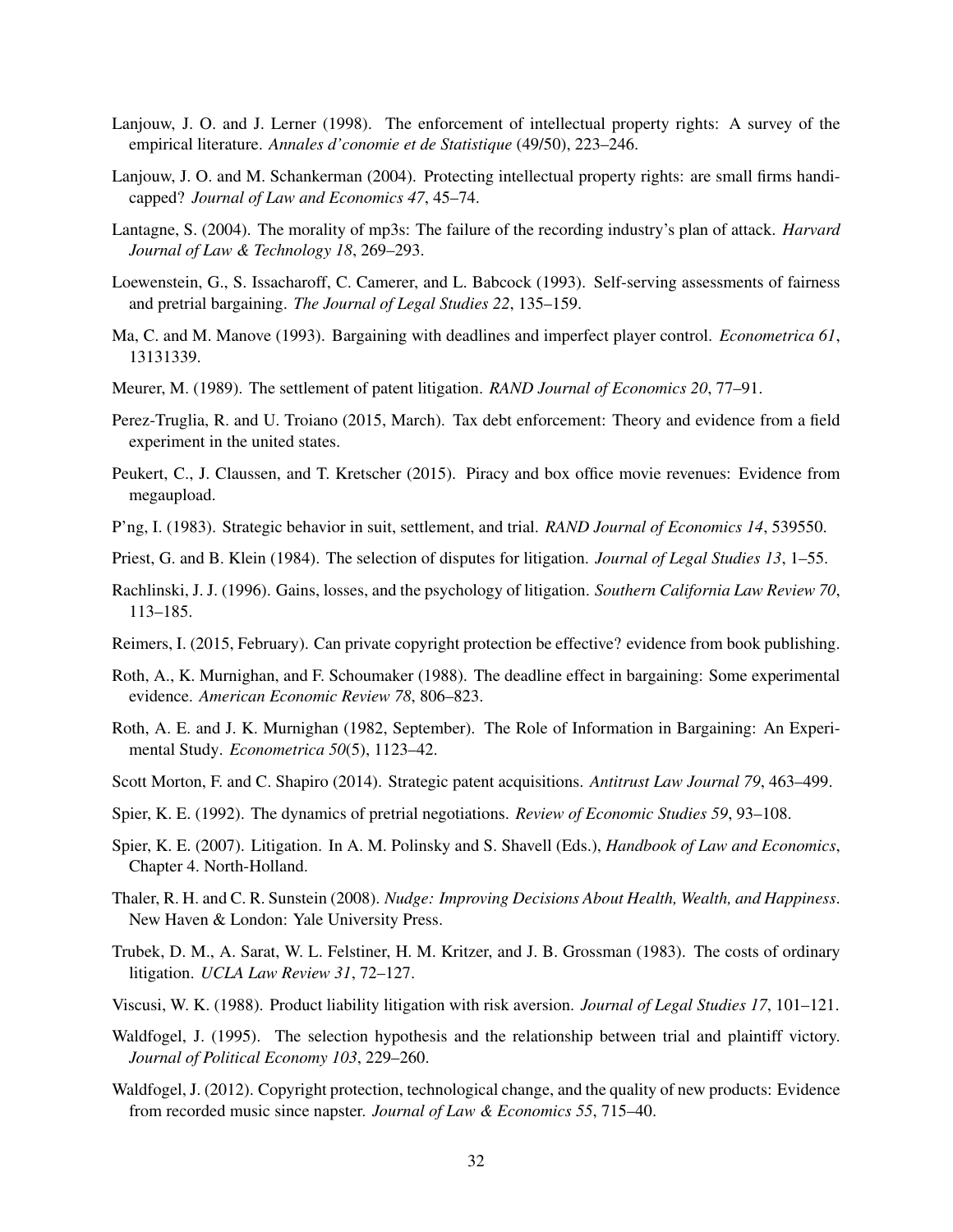# Online Appendix

## Appendix A. Additional Tables and Figures

|                           | Logit model: $DV = Settle$ |                    |           |                    |  |  |  |  |  |
|---------------------------|----------------------------|--------------------|-----------|--------------------|--|--|--|--|--|
|                           |                            | Pricing experiment |           | Message experiment |  |  |  |  |  |
|                           | (1)                        | (2)                | (3)       | (4)                |  |  |  |  |  |
| High Price dummy          | $-0.03*$                   | $-0.03*$           |           |                    |  |  |  |  |  |
|                           | (0.02)                     | (0.02)             |           |                    |  |  |  |  |  |
| Waive the Cost            |                            |                    | $0.12***$ | $0.11***$          |  |  |  |  |  |
|                           |                            |                    | (0.03)    | (0.03)             |  |  |  |  |  |
| Waive the Cost + Deadline |                            |                    | $0.18***$ | $0.16***$          |  |  |  |  |  |
|                           |                            |                    | (0.03)    | (0.03)             |  |  |  |  |  |
| Discount                  |                            |                    | $0.13***$ | $0.11***$          |  |  |  |  |  |
|                           |                            |                    | (0.03)    | (0.03)             |  |  |  |  |  |
| Discount + Deadline       |                            |                    | $0.19***$ | $0.17***$          |  |  |  |  |  |
|                           |                            |                    | (0.02)    | (0.02)             |  |  |  |  |  |
| Control variables         | Y                          | N                  | Y         | N                  |  |  |  |  |  |
| Adj R-squared             | 0.06                       | 0.002              | 0.06      | 0.02               |  |  |  |  |  |
| N                         | 1983                       | 1983               | 2291      | 2295               |  |  |  |  |  |

Table A1: Regression results on the settlement probability with and without using controls

*Notes*: This table reports the logit regression results on the 30-day settlement probability without using any controls. For comparison, the regression results using controls are replicated in the first and the third columns (that is, the results reported in column (1) in tables 6 and 8). All models report robust standard errors, clustered by industry. \*\*\*, \*\*, and \* are, respectively, significant at levels of 1%, 5%, and 10%.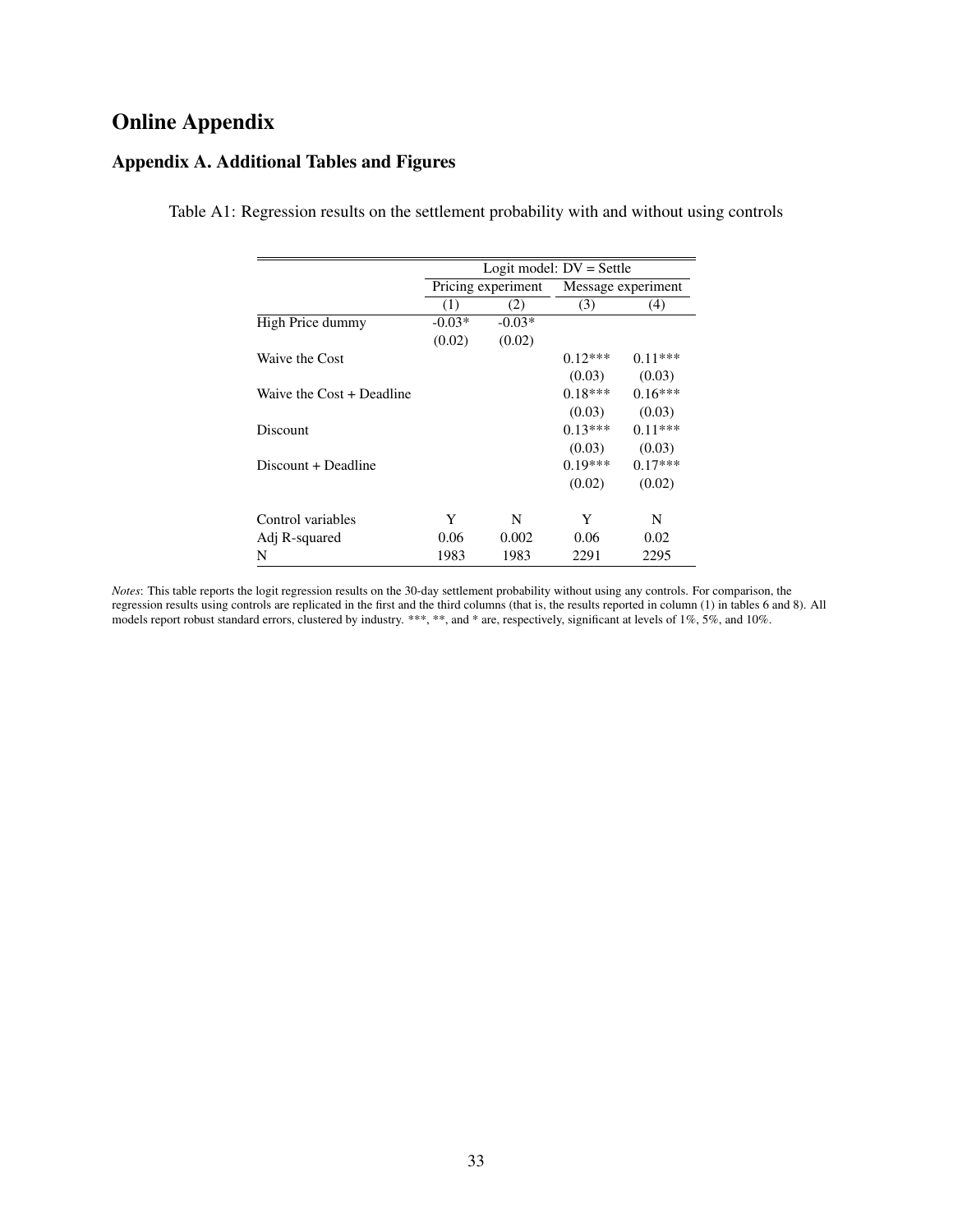| Dependent variable                         |         | Settle<br>Revenue<br>for settled cases |          |             |             | Revenue  |  |
|--------------------------------------------|---------|----------------------------------------|----------|-------------|-------------|----------|--|
|                                            |         | Logit                                  |          | <b>OLS</b>  | <b>OLS</b>  |          |  |
|                                            | (1)     | (2)                                    | (3)      | (4)         | (5)         | (6)      |  |
| High Price dummy                           | $-0.02$ | $-0.00$                                | 155.77   | 324.20***   | 8.77        | 19.63    |  |
|                                            | (0.04)  | (0.04)                                 | (98.81)  | (52.12)     | (14.34)     | (27.13)  |  |
| Size quintile $2 \times$ High Price        | $-0.00$ |                                        | 30.39    |             | 3.11        |          |  |
|                                            | (0.06)  |                                        | (111.78) |             | (28.35)     |          |  |
| Size quintile $3 \times$ High Price        | $-0.02$ |                                        | 188.53   |             | 11.08       |          |  |
|                                            | (0.06)  |                                        | (115.43) |             | (26.16)     |          |  |
| Size quintile $4 \times$ High Price        | 0.00    |                                        | 66.22    |             | 16.55       |          |  |
|                                            | (0.04)  |                                        | (115.06) |             | (22.53)     |          |  |
| Size quintile $5 \times$ High Price        | $-0.02$ |                                        | 170.03   |             | $-0.80$     |          |  |
|                                            | (0.05)  |                                        | (106.42) |             | (45.26)     |          |  |
| Size quintile 2                            | 0.01    |                                        | 80.13    |             | 13.33       |          |  |
|                                            | (0.06)  |                                        | (91.75)  |             | (31.68)     |          |  |
| Size quintile 3                            | 0.04    |                                        | 7.06     |             | 8.78        |          |  |
|                                            | (0.06)  |                                        | (83.24)  |             | (24.63)     |          |  |
| Size quintile 4                            | 0.04    |                                        | 108.86   |             | 41.95       |          |  |
|                                            | (0.05)  |                                        | (90.01)  |             | (32.48)     |          |  |
| Size quintile 5                            | 0.06    |                                        | 130.29   |             | 92.71       |          |  |
|                                            | (0.08)  |                                        | (123.70) |             | (60.51)     |          |  |
| Medium price-change $\% \times$ High Price |         | $-0.03$                                |          | $-89.41$    |             | $-11.95$ |  |
|                                            |         | (0.04)                                 |          | (63.42)     |             | (29.47)  |  |
| High price-change $\% \times$ High Price   |         | $-0.04$                                |          | $-92.44$    |             | $-0.66$  |  |
|                                            |         | (0.04)                                 |          | (63.01)     |             | (32.65)  |  |
| Medium price-change %                      |         | 0.05                                   |          | $-104.84$   |             | $-1.90$  |  |
|                                            |         | (0.05)                                 |          | (164.30)    |             | (61.53)  |  |
| High price-change %                        |         | $0.13*$                                |          | $-27.85$    |             | 57.20    |  |
|                                            |         | (0.07)                                 |          | (245.03)    |             | (102.86) |  |
| Control variables                          | Y       | Y                                      | Y        | $\mathbf Y$ | $\mathbf Y$ | Y        |  |
| Adj R-squared                              |         |                                        | 0.653    | 0.646       | 0.030       | 0.031    |  |
| N                                          | 1983    | 1983                                   | 269      | 269         | 1983        | 1983     |  |

Table A2: Price effects on settlement outcomes for different subsamples

*Notes*: This table reports the marginal effects of three sets of regressions using the observations in the pricing experiment, in which the dependent variables are (1) whether the case settles in 30 days; (2) the revenue for settled cases; and (3) the revenue of a case (coded as \$0 if not settled in 30 days). In all regressions, the independent variable is a dummy indicating the High Price group (the Low Price group is the default). Size quintiles are based on annual sales, with quintile 1 including the smallest firms. Price-change percentage is defined by (\$400\*number of images)/licensing fee. The controls in all regressions include log(Baseline price), image count, log(Annual sales), log(Age+1), a missing-age dummy, and dummies indicating the top ten industries (defined by the two-digit SIC codes), the top ten states (provinces), a U.S. location, and the mail week. All models report robust standard errors, clustered by industry. \*\*\*, \*\*, and \* are, respectively, significant at levels of 1%, 5%, and 10%.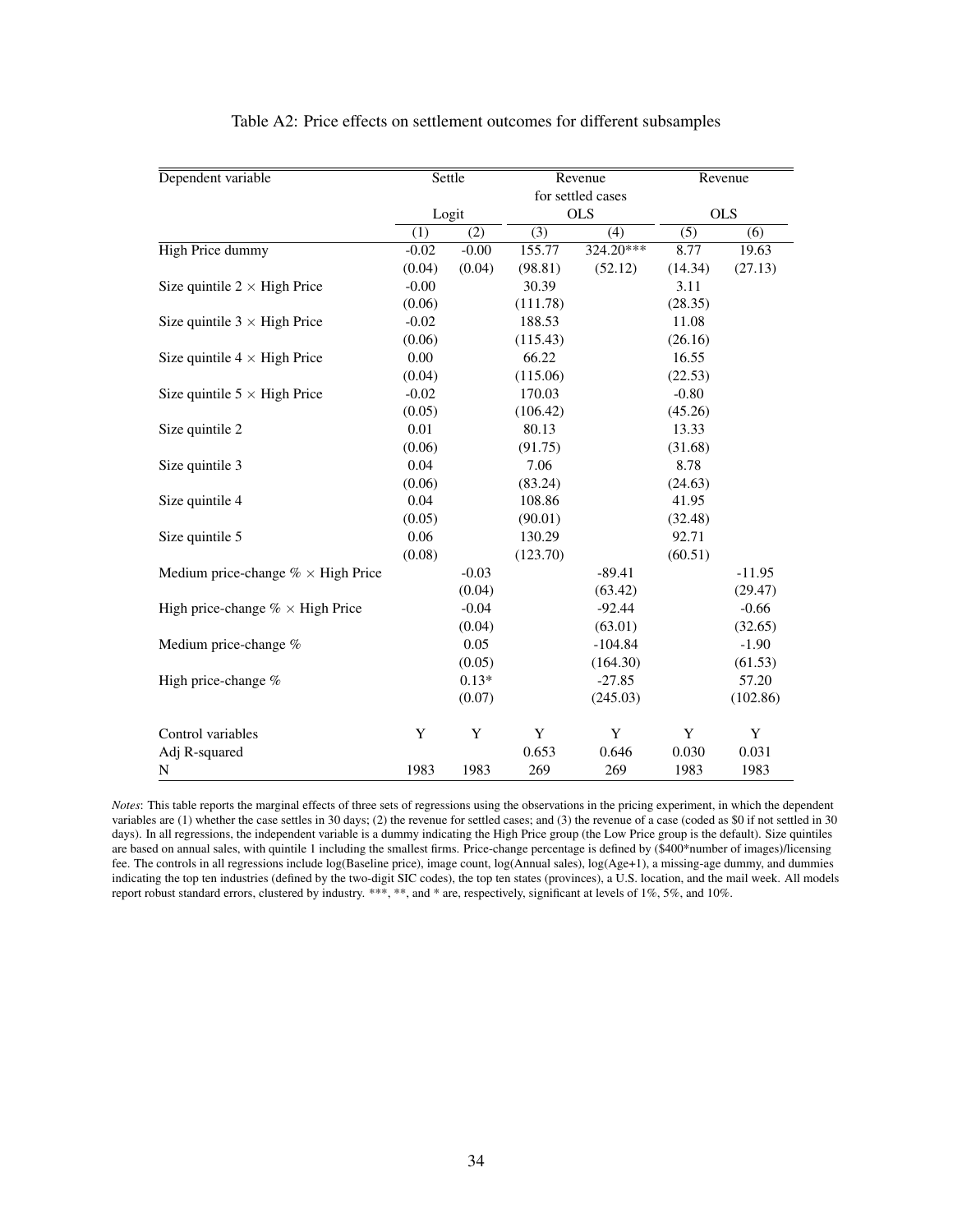|                                               |           | Logit model: $DV = Settle$ |                      |
|-----------------------------------------------|-----------|----------------------------|----------------------|
|                                               | (1)       | (2)                        | (3)                  |
| Non-deadline message                          | $0.10***$ | 0.07                       | $0.\overline{11***}$ |
|                                               | (0.02)    | (0.05)                     | (0.04)               |
| Size quintile $2 \times$ Non-deadline message |           | 0.06                       |                      |
|                                               |           | (0.09)                     |                      |
| Size quintile $3 \times$ Non-deadline message |           | $-0.08$                    |                      |
|                                               |           | (0.08)                     |                      |
| Size quintile $4 \times$ Non-deadline message |           | 0.00                       |                      |
|                                               |           | (0.07)                     |                      |
| Size quintile $5 \times$ Non-deadline message |           | $0.14***$                  |                      |
|                                               |           | (0.05)                     |                      |
| Size quintile 2                               |           | $-0.04$                    |                      |
|                                               |           | (0.06)                     |                      |
| Size quintile 3                               |           | 0.08                       |                      |
|                                               |           | (0.05)                     |                      |
| Size quintile 4                               |           | 0.05                       |                      |
|                                               |           | (0.05)                     |                      |
| Size quintile 5                               |           | 0.00                       |                      |
|                                               |           | (0.07)                     |                      |
| Medium ratio $\times$ Non-deadline message    |           |                            | 0.02                 |
|                                               |           |                            | (0.05)               |
| High ratio $\times$ Non-deadline message      |           |                            | $-0.04$              |
|                                               |           |                            | (0.04)               |
| Medium ratio                                  |           |                            | $-0.03$              |
|                                               |           |                            | (0.06)               |
| High ratio                                    |           |                            | 0.01                 |
|                                               |           |                            | (0.08)               |
| Control variables                             | Y         | Y                          | Y                    |
| N                                             | 1420      | 1420                       | 1420                 |
|                                               |           |                            |                      |

Table A3: Comparing the two non-deadline messages and the control for different subsamples

*Notes*: This table reports logit regression results (marginal effects) using cases in the two non-deadline messages and the control groups in the message experiment. The dependent variable is whether the case settles in 30 days. Non-deadline message equals one if the case belongs to either of the two non-deadline message groups (the default is the control group). Size quintiles are based on annual sales, with quintile 1 including the smallest firms. Medium ratio equals one if  $0.77 < \frac{\text{forgiven amount}}{\text{required amount}} < 0.98$ ; and high ratio equals one if the ratio is higher than 0.98. In all regressions, the control variables are log(Requested amount), image count, log(Annual sales), log(Age+1), missing-age dummy, dummies indicating the top ten industries (defined by the two-digit SIC codes), the top ten states (provinces), the U.S., and the mail date. All models report robust standard errors, clustered by industry. \*\*\*, \*\*, and \* are, respectively, significant at levels of 1%, 5%, and 10%.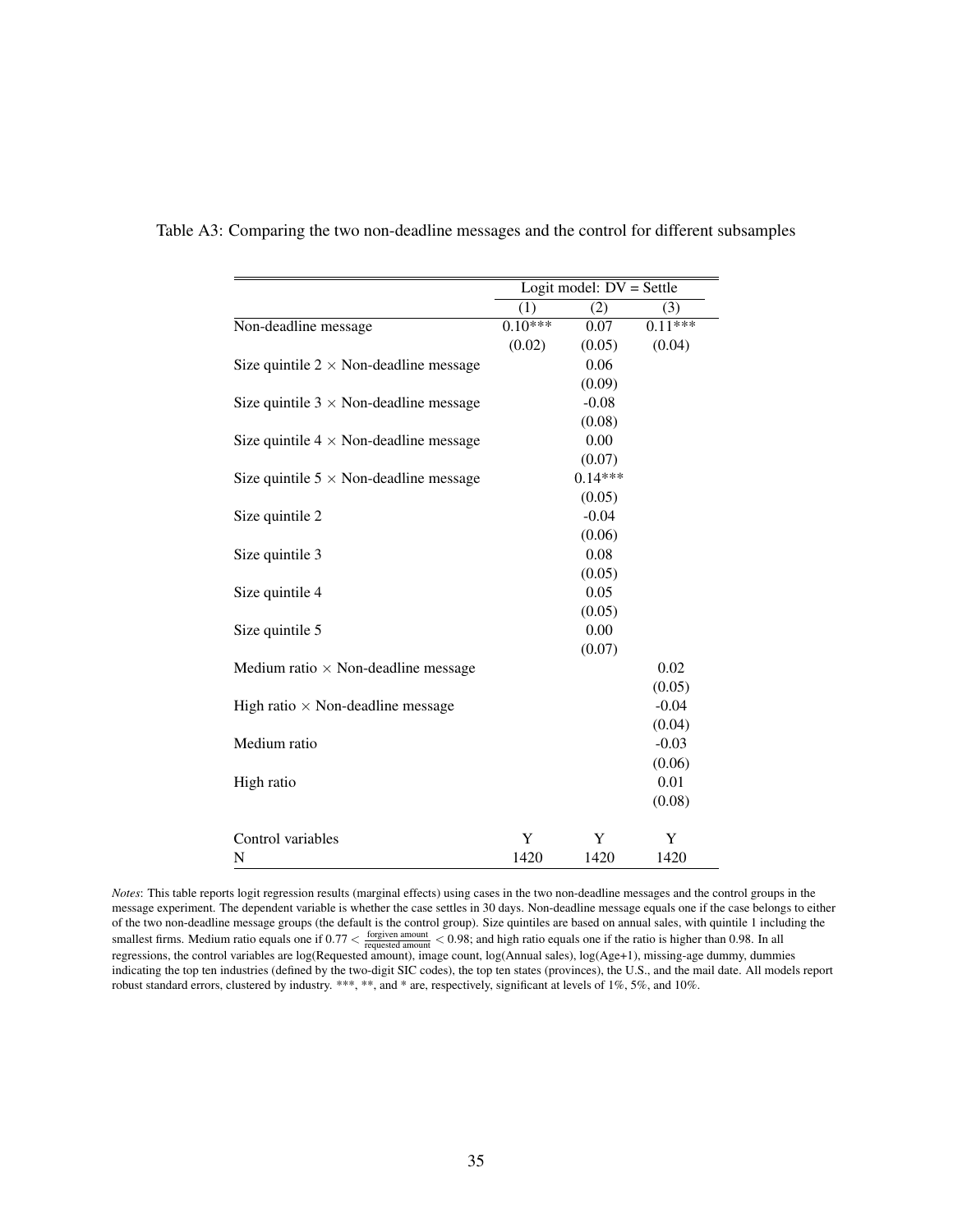|                                           | Logit model: $DV = Settle$ (in 22 days) |           |           |  |  |  |
|-------------------------------------------|-----------------------------------------|-----------|-----------|--|--|--|
|                                           | (1)                                     | (2)       | (3)       |  |  |  |
| Deadline message                          | $0.05***$                               | $0.11**$  | 0.01      |  |  |  |
|                                           | (0.02)                                  | (0.05)    | (0.03)    |  |  |  |
| Size quintile $2 \times$ Deadline message |                                         | $-0.04$   |           |  |  |  |
|                                           |                                         | (0.06)    |           |  |  |  |
| Size quintile $3 \times$ Deadline message |                                         | 0.01      |           |  |  |  |
|                                           |                                         | (0.06)    |           |  |  |  |
| Size quintile $4 \times$ Deadline message |                                         | $-0.10*$  |           |  |  |  |
|                                           |                                         | (0.06)    |           |  |  |  |
| Size quintile $5 \times$ Deadline message |                                         | $-0.11*$  |           |  |  |  |
|                                           |                                         | (0.06)    |           |  |  |  |
| Size quintile 2                           |                                         | 0.08      |           |  |  |  |
|                                           |                                         | (0.06)    |           |  |  |  |
| Size quintile 3                           |                                         | 0.05      |           |  |  |  |
|                                           |                                         | (0.05)    |           |  |  |  |
| Size quintile 4                           |                                         | $0.13**$  |           |  |  |  |
|                                           |                                         | (0.05)    |           |  |  |  |
| Size quintile 5                           |                                         | $0.20***$ |           |  |  |  |
|                                           |                                         | (0.07)    |           |  |  |  |
| Medium ratio $\times$ Deadline message    |                                         |           | 0.03      |  |  |  |
|                                           |                                         |           | (0.05)    |  |  |  |
| High ratio $\times$ Deadline message      |                                         |           | $0.10***$ |  |  |  |
|                                           |                                         |           | (0.03)    |  |  |  |
| Medium ratio                              |                                         |           | 0.02      |  |  |  |
|                                           |                                         |           | (0.05)    |  |  |  |
| High ratio                                |                                         |           | 0.01      |  |  |  |
|                                           |                                         |           | (0.05)    |  |  |  |
|                                           |                                         |           |           |  |  |  |
| Control variables                         | Y                                       | Y         | Y         |  |  |  |
| N                                         | 1696                                    | 1696      | 1696      |  |  |  |

Table A4: Comparing messages with and without a deadline for different subsamples

*Notes*: This table reports logit regression results (marginal effects) using cases in all four treatment groups in the message experiment. The dependent variable is whether the case settles in the first 22 days. Deadline message equals one if the case belongs to either of the two deadline message groups (the default group are cases that belong to either of the two non-deadline messages). Size quintiles are based on annual sales, with quintile 1 including the smallest firms. Medium ratio equals one if  $0.77 < \frac{\text{forgiven amount}}{\text{requested amount}} < 0.98$ ; and high ratio equals one if the ratio is higher than 0.98. In all regressions, the control variables are a dummy indicating the discount framing, log(Requested amount), image count, log(Annual sales), log(Age+1), missing-age dummy, dummies indicating the top ten industries (defined by the two-digit SIC codes), the top ten states (provinces), the U.S., and the mail date. All models report robust standard errors, clustered by industry. \*\*\*, \*\*, and \* are, respectively, significant at levels of 1%, 5%, and 10%.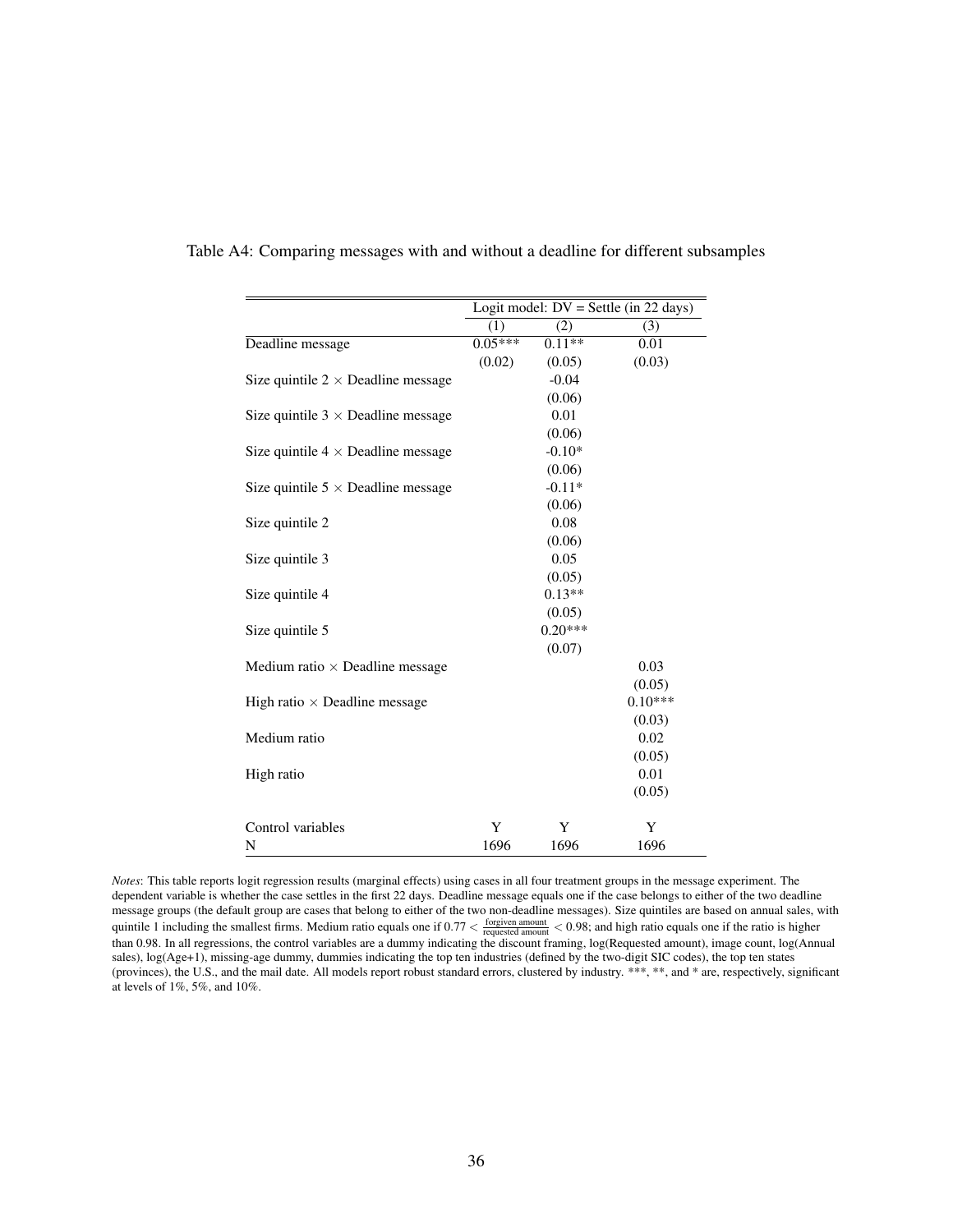|                                   | Logit model: $DV = Settle$ |                  |         |  |  |  |
|-----------------------------------|----------------------------|------------------|---------|--|--|--|
|                                   | $\overline{(1)}$           | $\overline{(2)}$ | (3)     |  |  |  |
| Discount                          | 0.02                       | 0.08             | 0.02    |  |  |  |
|                                   | (0.04)                     | (0.11)           | (0.05)  |  |  |  |
| Size quintile $2 \times$ Discount |                            | $-0.10$          |         |  |  |  |
|                                   |                            | (0.08)           |         |  |  |  |
| Size quintile $3 \times$ Discount |                            | $-0.04$          |         |  |  |  |
|                                   |                            | (0.13)           |         |  |  |  |
| Size quintile $4 \times$ Discount |                            | $-0.10$          |         |  |  |  |
|                                   |                            | (0.13)           |         |  |  |  |
| Size quintile $5 \times$ Discount |                            | $-0.06$          |         |  |  |  |
|                                   |                            | (0.13)           |         |  |  |  |
| Size quintile 2                   |                            | 0.08             |         |  |  |  |
|                                   |                            | (0.08)           |         |  |  |  |
| Size quintile 3                   |                            | 0.02             |         |  |  |  |
|                                   |                            | (0.08)           |         |  |  |  |
| Size quintile 4                   |                            | 0.13             |         |  |  |  |
|                                   |                            | (0.11)           |         |  |  |  |
| Size quintile 5                   |                            | $0.24**$         |         |  |  |  |
|                                   |                            | (0.11)           |         |  |  |  |
| Medium ratio $\times$ Discount    |                            |                  | 0.00    |  |  |  |
|                                   |                            |                  | (0.06)  |  |  |  |
| High ratio $\times$ Discount      |                            |                  | $-0.03$ |  |  |  |
|                                   |                            |                  | (0.05)  |  |  |  |
| Medium ratio                      |                            |                  | $-0.03$ |  |  |  |
|                                   |                            |                  | (0.07)  |  |  |  |
| High ratio                        |                            |                  | $-0.05$ |  |  |  |
|                                   |                            |                  | (0.10)  |  |  |  |
|                                   |                            |                  |         |  |  |  |
| Control variables                 | Y                          | Y                | Y       |  |  |  |
| N                                 | 825                        | 825              | 825     |  |  |  |

Table A5: Comparing the two non-deadline messages for different subsamples

*Notes*: This table reports logit regression results (marginal effects) using cases in the two non-deadline message groups in the message experiment. For all regressions, the dependent variable is whether the case settles in 30 days. Discount equals one if the case belongs to the Discount message group. Size quintiles are based on annual sales, with quintile 1 (i.e., Q1) including the smallest firms. Medium ratio equals one if  $0.77 < \frac{forgiven amount}{fregused amount} < 0.98$ ; and high ratio equals one if the ratio is higher than 0.98. In all regressions, the control variables are a dummy indicating the discount framing, log(Requested amount), image count, log(Annual sales), log(Age+1), missing-age dummy, dummies indicating the top ten industries (defined by the two-digit SIC codes), top ten states (provinces), and the U.S. All regressions report robust standard errors, clustered by industry. \*\*\*, \*\*, and \* are, respectively, significant at levels of 1%, 5%, and 10%.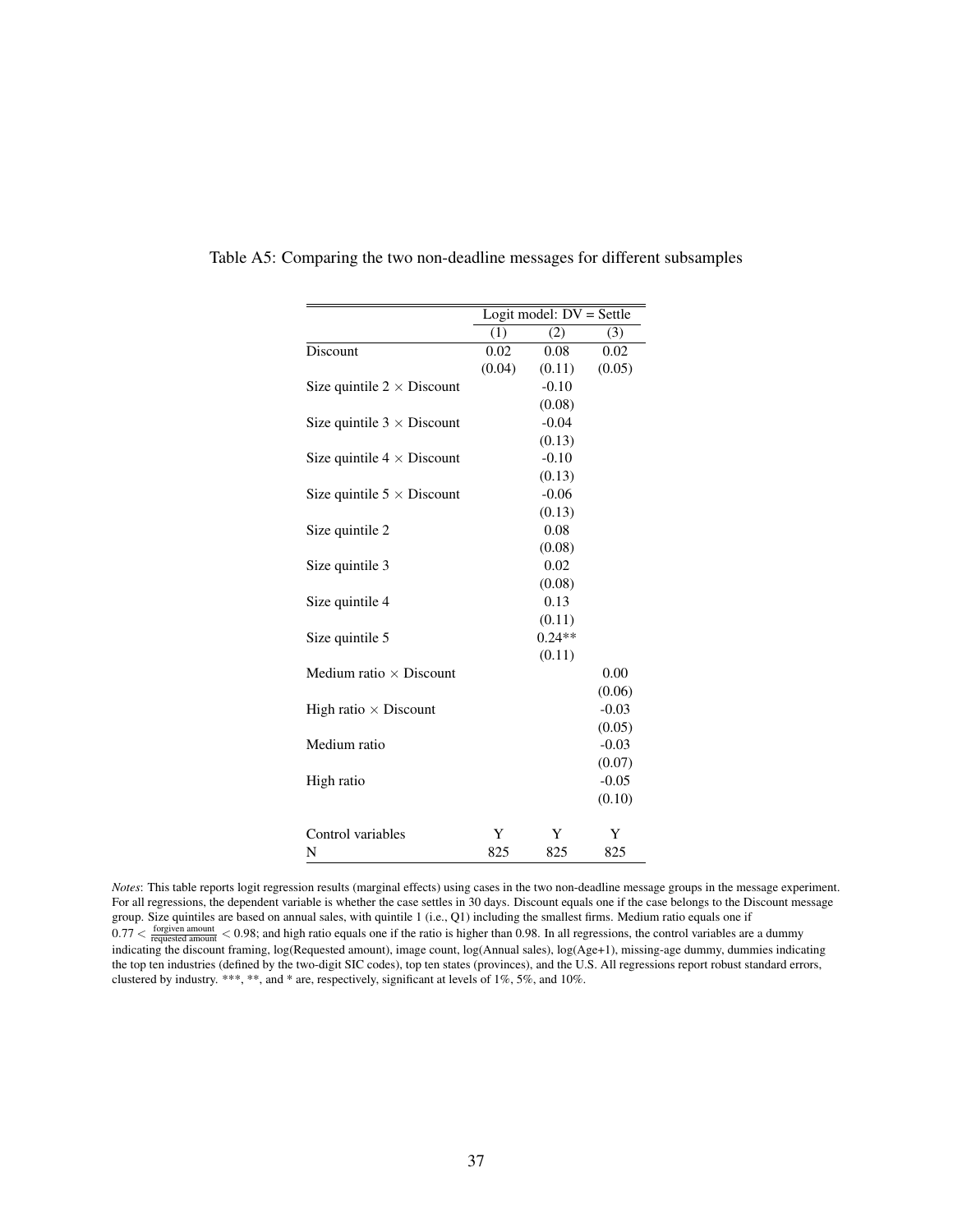## Table A6: Balance check for the 'unfiltered' sample

| Group      | N    | Baseline price | Sales |                |        |                |       |        | Age    |              |
|------------|------|----------------|-------|----------------|--------|----------------|-------|--------|--------|--------------|
|            |      |                |       | Sales, \$1,000 |        | log(Sales, \$) |       | Age    |        | $log(Age+1)$ |
|            |      |                | N     | mean           | median | mean           | N     | mean   | median | mean         |
| Low Price  | 945  | 662.3          | 896   | 25749          | 330    | 13.1           | 910   | 19.5   |        | 2.5          |
| High Price | .800 | 658.6          | . 649 | 13020          | 290    | 13.0           | 1.593 | 18.1   |        | 2.5          |
|            |      | (0.85)         |       | (0.20)         | (0.41) | (0.15)         |       | (0.16) | (0.71) | (0.70)       |

(a) Pricing experiment

| (b) Message experiment      |     |                |     |        |                |                |     |        |        |              |
|-----------------------------|-----|----------------|-----|--------|----------------|----------------|-----|--------|--------|--------------|
| Group                       | N   | Baseline price |     |        | <b>Sales</b>   |                | Age |        |        |              |
|                             |     | (= Requested   |     |        | Sales, \$1,000 | log(Sales, \$) |     |        | Age    | $log(Age+1)$ |
| (p-value, diff. to control) |     | amount)        | N   | mean   | median         | mean           | N   | mean   | median | mean         |
| Control                     | 866 | 639.3          | 754 | 25420  | 383            | 13.3           | 756 | 19.2   | 11     | 2.6          |
| Waive the Cost              | 549 | 675.3          | 458 | 44562  | 348            | 13.4           | 455 | 19.5   | 11     | 2.6          |
|                             |     | (0.15)         |     | (0.32) | (0.64)         | (0.86)         |     | (0.82) | (0.88) | (0.91)       |
| Waive the Cost + Deadline   | 564 | 612.0          | 493 | 11023  | 300            | 13.1           | 494 | 16.9   | 9      | 2.5          |
|                             |     | (0.24)         |     | (0.28) | (0.13)         | (0.07)         |     | (0.08) | (0.16) | (0.09)       |
| Discount                    | 571 | 609.7          | 526 | 10071  | 320            | 13.2           | 528 | 18.2   | 12     | 2.5          |
|                             |     | (0.19)         |     | (0.23) | (0.26)         | (0.21)         |     | (0.42) | (0.80) | (0.75)       |
| Discount + Deadline         | 577 | 652.6          | 526 | 48841  | 378            | 13.1           | 533 | 17.6   | 10     | 2.5          |
|                             |     | (0.79)         |     | (0.55) | (0.89)         | (0.01)         |     | (0.19) | (0.30) | (0.32)       |

*Notes:* This table reports the balance tests using the 'unfiltered' sample (that is, without dropping cases for which the mail is returned or sales information is missing, etc). Note, however, tier-4 and tier-5 firms in the pricing experiment are excluded to ensure that firms in the two experiments are comparable in size. The test statistics are consistent with what we report in the paper after dropping some types of cases.

### Table A7: 30-day settlement outcomes for the 'unfiltered' sample

| (a) Pricing experiment    |           |            |            |         |  |  |  |  |
|---------------------------|-----------|------------|------------|---------|--|--|--|--|
|                           | Low Price | High Price | Difference | p-value |  |  |  |  |
| Settlement probability    | 0.12      | 0.10       | $-0.02$    | (0.06)  |  |  |  |  |
| Revenue for settled cases | 528.09    | 1080.1     | 552.1      | (0.02)  |  |  |  |  |
| Revenue per case          | 65.94     | 109.8      | 43.9       | (0.12)  |  |  |  |  |
|                           | 945       | 1,800      |            |         |  |  |  |  |

| Group                     | N   | Settlement probability | Difference (compared to control) | p-value |
|---------------------------|-----|------------------------|----------------------------------|---------|
| Control                   | 866 | 0.12                   |                                  |         |
| Waive the Cost            | 549 | 0.19                   | 0.07                             | (0.00)  |
| Waive the Cost + Deadline | 564 | 0.25                   | 0.13                             | (0.00)  |
| Discount                  | 571 | 0.21                   | 0.09                             | (0.00)  |
| Discount + Deadline       | 577 | 0.27                   | 0.15                             | (0.00)  |

*Notes:* This table reports the settlement outcomes for different groups in the two experiments using the 'unfiltered' sample (defined in table A6). The results are consistent with what we report in the paper after dropping some types of cases.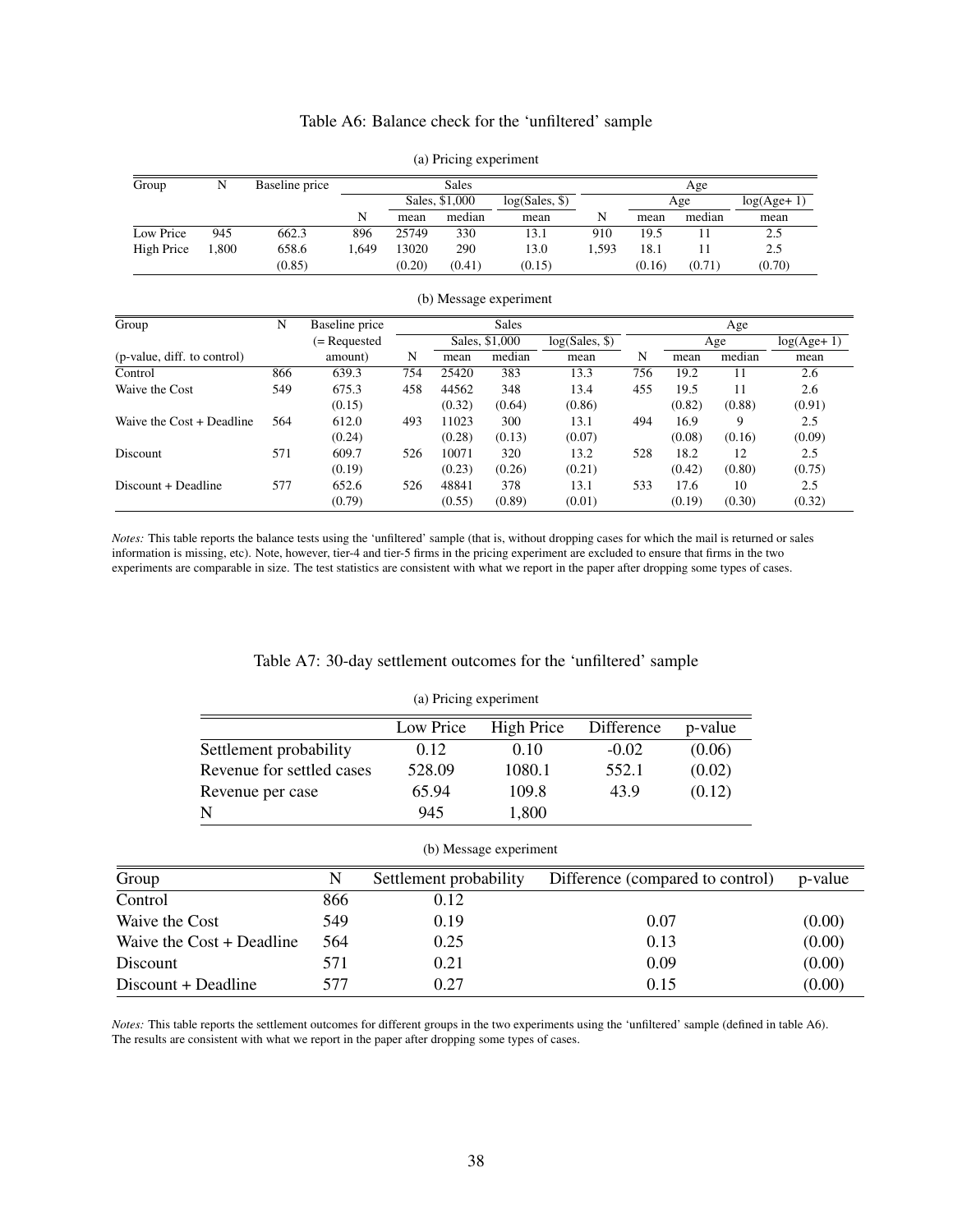| (a) Pricing experiment    |                    |                    |            |                   |  |  |  |  |  |
|---------------------------|--------------------|--------------------|------------|-------------------|--|--|--|--|--|
|                           | Low Price group    | High Price group   | Difference | (p-value)         |  |  |  |  |  |
| Settlement probability    | 0.32               | 0.25               | $-0.07$    | (0.00)            |  |  |  |  |  |
| Revenue for settled cases | 530.9              | 741.5              | 210.6      | (0.00)            |  |  |  |  |  |
| Revenue per case          | 167.9              | 178.9              | 11.0       | (0.49)            |  |  |  |  |  |
| (b) Message experiment    |                    |                    |            |                   |  |  |  |  |  |
| (p-value is relative)     | 120-day settlement | 120-day difference |            | 30-day difference |  |  |  |  |  |
| to the control)           | probability        | (lower bound)      |            | (upper bound)     |  |  |  |  |  |
| Control                   | 0.401              |                    |            |                   |  |  |  |  |  |
| Non-deadline messages     | 0.393              | (0.76)<br>$-0.007$ | 0.10       | (0.00)            |  |  |  |  |  |
| Deadline messages         | 0.435              | 0.034<br>(0.20)    | 0.15       | (0.00)            |  |  |  |  |  |

### Table A8: Price and message effects on the 120-day outcomes

*Notes*: This table reports the 120-day settlement outcomes for different groups in both experiments. For the message experiment, we report only the effects on the settlement probability because the requested amount is similar across groups given the same image use, and, thus, the effects on the expected revenue per case are consistent with those on the settlement probability. In the message experiment, analyses of long-term outcomes can be substantially confounded by systematically more follow-up letters for the control group. For example, as reported in table A9, 42 percent of the control group received a FedEx letter after around 30 days, while only 15 percent of the treatment groups did. 82 percent of the control group also received a standard second letter, while 64-72 percent in treatment groups did. Finally, 14 percent of the control group received an additional email reminder, while none of the cases in the four treatment groups did. As reported in this table, the control group in the message experiment does catch up after 120 days. The timing of the start of the catchup (there is a discrete change in the slope in the cumulative settlement probability for the control group but not for the other groups) is after about 40 days, consistent with the firms responding to follow-up letters.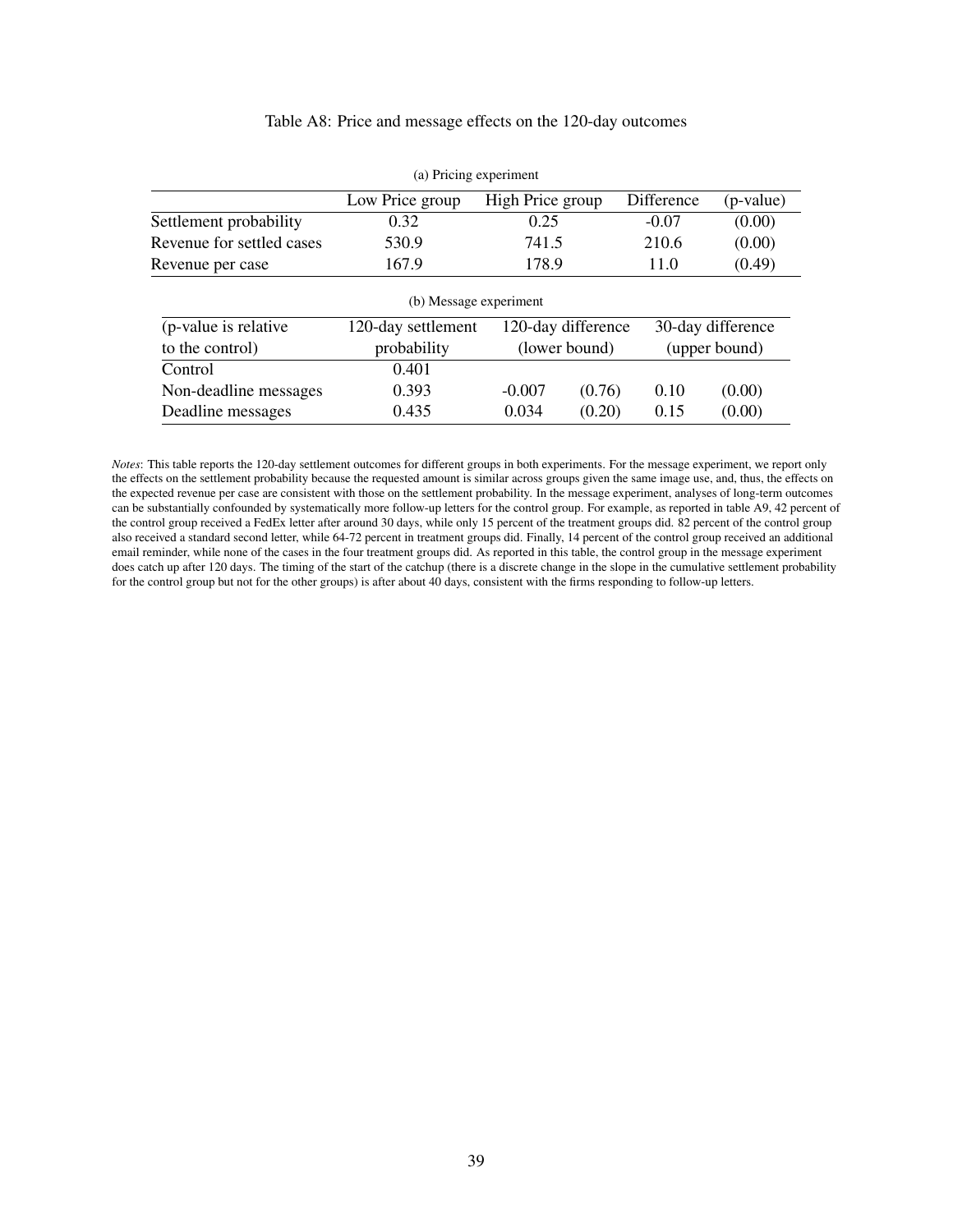#### Appendix B: The stock photography industry

The stock photography industry provides images that are readily available for licensing. On behalf of individual photographers or organizations (such as National Geographic), stock photography agencies manage, market and license images to business customers, such as advertising and graphic design agencies, publishers and corporations.

Rights-managed (RM) and royalty-free (RF) are two typical license types. A RM license allows the licensee a one-time use of the image (e.g., 100 billboards in Germany for three months). For a given image, the licensing fee depends on the specified use. A licensee who wants to use the image beyond the specified scope must purchase a new license. In contrast, an RF license gives the licensee the right to use the image with few restrictions after making a one-time payment. Under the RF model, some agencies price images on an à la carte basis, while others use subscription pricing. According to a survey by Graphic Design USA, 32, 98, and 54 percent of responding designers had licensed images under the RM, à la carte RF, and subscription RF models, respectively, in 2011.

Stock images are categorized as either editorial or creative, depending on whether commercial use is allowed. Editorial images portray specific people, places, things and events that provide context for newspaper and magazine articles, blog posts, and other non-commercial presentations. Editorial images cannot be licensed for advertising or promotional purposes because there are typically no permissions from the subjects of these photos. In contrast, creative images are produced and staged by the photographer. Creative images can be licensed for both non-commercial and commercial purposes because they feature generic objects, or subjects who have consented to commercial use.

The industry is divided into traditional (premium) and micro-stock segments. Leading agencies in the traditional segment include Corbis Images and Getty Images; leading agencies in the micro-stock segment are Fotolia, iStockphoto and Shutterstock. Suppliers of the traditional segment are typically professional photographers who target customers and projects that require high-quality images. Images in this segment are licensed under the RM or the  $\alpha$ -la-carte RF model. Depending on the quality of the image and the specified use, the licensing fee ranges from a couple of hundred to tens of thousands of dollars.<sup>36</sup> In addition to facilitating transactions, agencies in this segment also provide complementary services, including searching for images with specific themes, large-project management, rights clearance and protection against copyright liabilities.

Agencies in the micro-stock segment source their images from a wide range of photographers, including professionals and hobbyists. Images in this segment are licensed under the RF model. The price level is significantly lower than in the traditional segment. For example, the vast majority of images on iStockphoto (a la carte pricing) are priced between \$2 and \$100 per image, depending on the size of the digital file; and, at Shutterstock (subscription pricing), the user can download up to 25 images per day for a monthly fee of \$249.

<sup>&</sup>lt;sup>36</sup>The most expensive cases usually occur because the licensed use is exclusive.